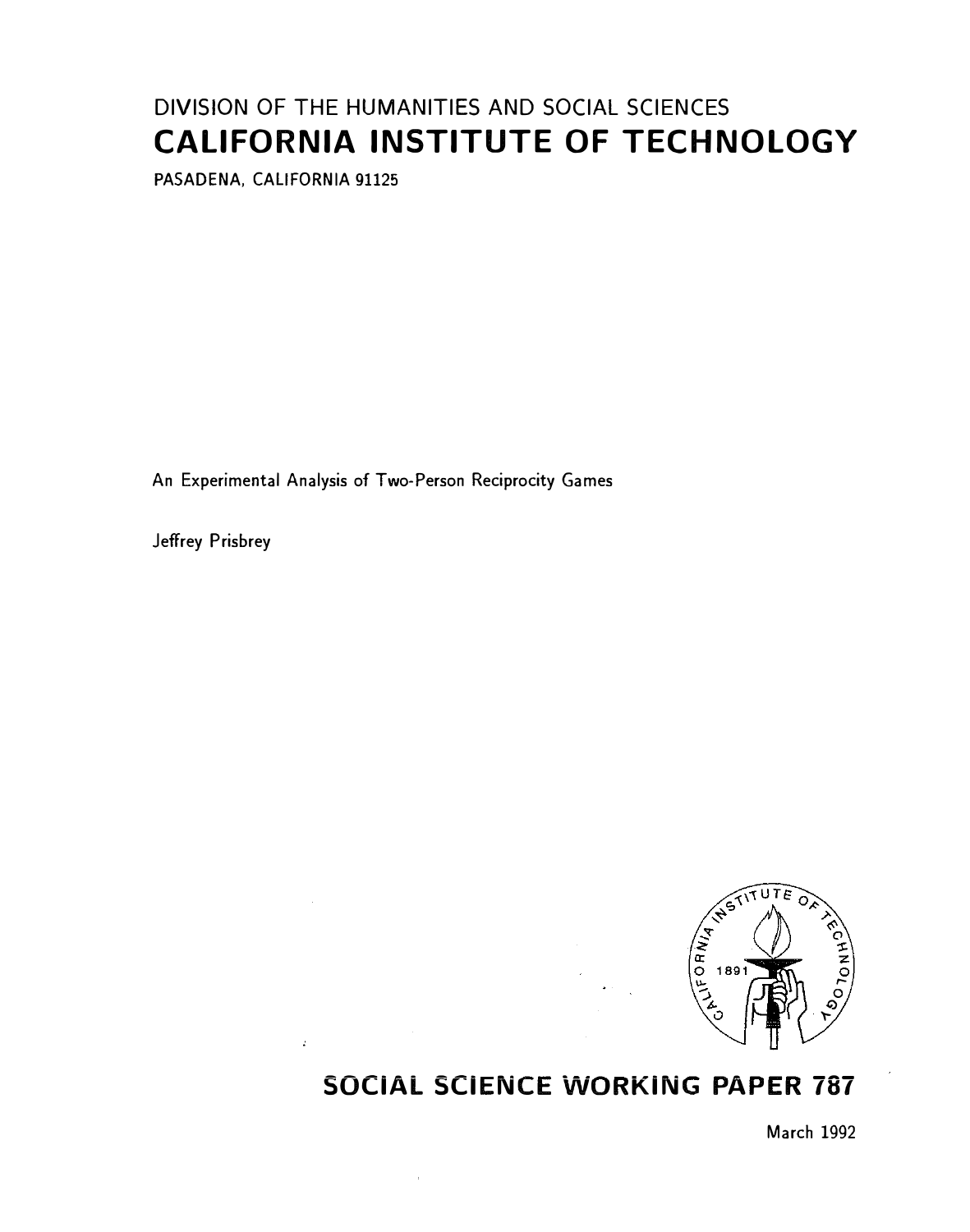# An Experimental Analysis of Two-Person Reciprocity Games

Jeffrey Prisbrey

#### Abstract

This paper presents experimental evidence concerned with behavior in one-shot, finite repetition, and infinite repetition, two-person Reciprocity Games. Both symmetric and asymmetric games as well as games with explicit punishment actions are studied and compared. Along with classifying the group outcomes to the games, individual strategies are classified. The importance of alternation or turn-taking, group welfare, and equality as focal solutions is examined. Also considered is whether or not outcomes are unique, Pareto Optimal, or individually rational, and whether or not finite repetition treatments are subject to end-game effects.

JEL Classification numbers: 026, 215.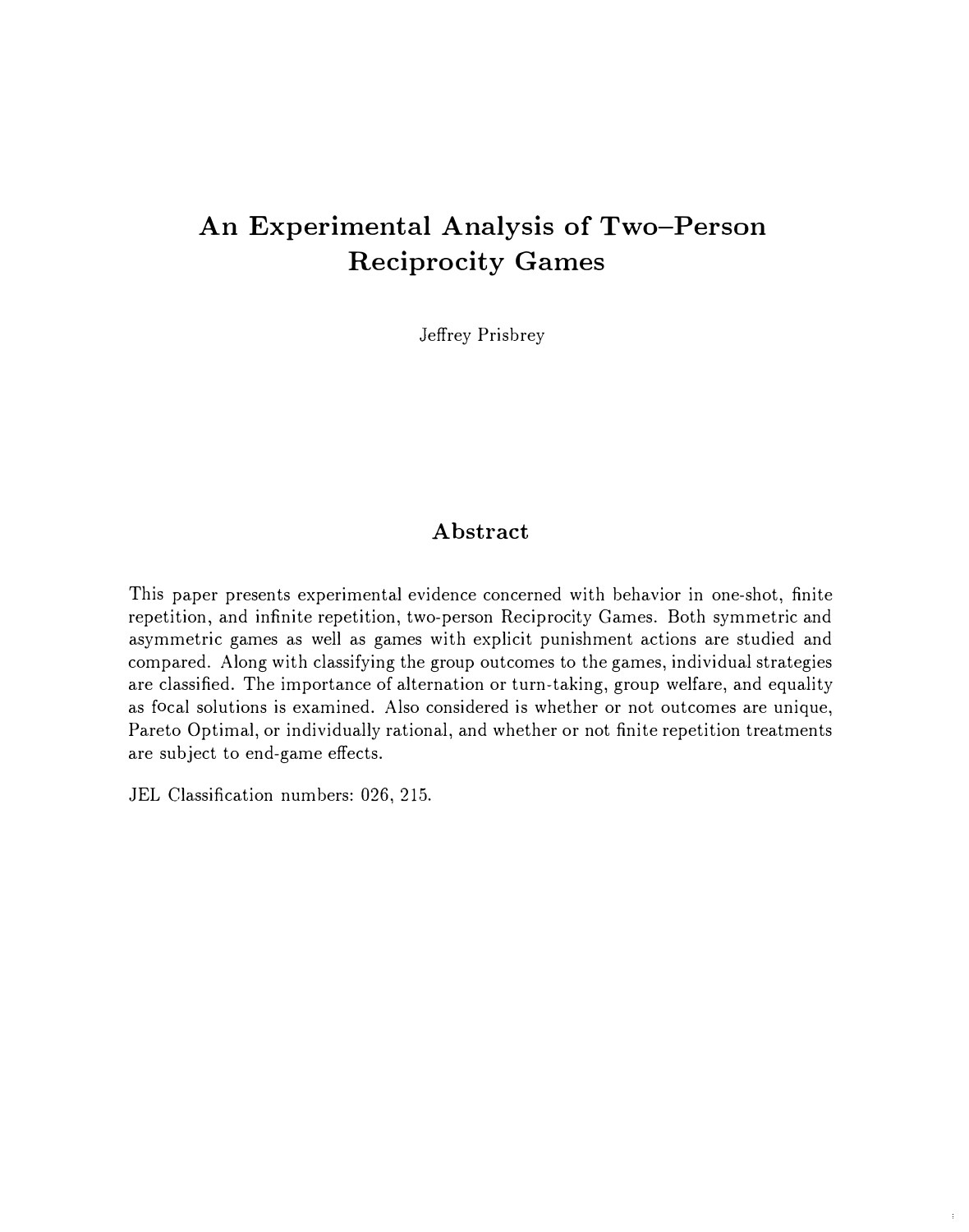# An Experimental Analysis of Two-Person Reciprocity Games\*

Jeffrey Prisbrey<sup>†</sup>

## 1 Reciprocity Games

As described in Ostrom (1990), the farmers near the city of Valencia, Spain take turns directing water from canals onto their fields. When one farmer has taken all the water he needs, the next farmer, who has been waiting, gets to take all the water he needs. There is obvious temptation for the waiting farmers to try to take water out of turn; Valencia is hot and dry and the crops are in constant danger, especially in drought years. Remarkably enough, these turn-taking schemes have survived for centuries.

The purpose of the turn-taking scheme is to insure an efficient, or at least near efficient, use of the water supply. \Vithout the agreement to rotate, the farmers would waste valuable resources fighting amongst themselves over the scarce water. It is possible that farmers closer to the canals, or further upstream, would have an advantage in an unfettered contest for the water. The advantaged farmers might even be better off with free competition than with the turn-taking scheme. However, the disadvantaged farmers might be forced out of business, the total amount of crops produced might go down. By following the turn-taking scheme, the farmers avoid these potential problems.

There are other situations in which turn-taking schemes can enable groups of people to exploit a resource to their collective advantage. Two firms, for example, can alternatively offer monopoly price bids in a series of contract auctions. Without the turn-taking scheme, the firms would be forced to offer competitive price bids; the earnings of the auction's winner-would be drastically reduced. Similarly, two opposed politicians can

<sup>•</sup>Please direct correspondence to: Mail Code 228-77, California Institute of Technology, Pasadena, California 91126.

<sup>1</sup>This paper has benefited from the comments of Charles Plott, Roy Gardner, Howard Rosenthal and especially Thomas Palfrey. I would also like to thank the participants at the Economic Science Association '91 Fall Meetings and the faculty of the California Institute of Technology, both of whom commented on an early draft. The financial support of the California Institute of Technology and the Haynes Foundation is gratefully acknowledged.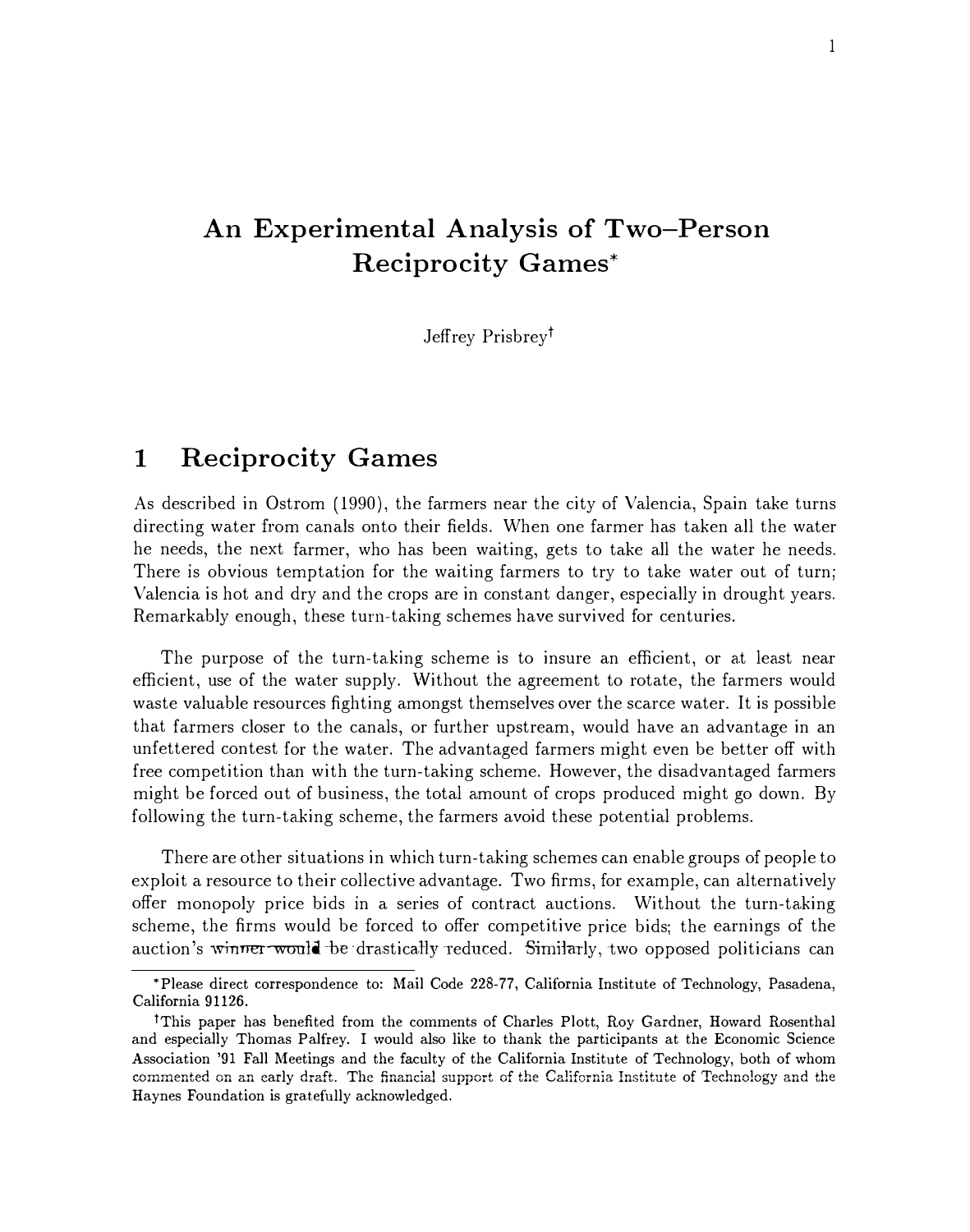alternatively vote against their immediate best interests so that a string of bills, some of which please their constituents, will be assured of passage. If the politicians did not agree on a turn-taking scheme, their votes would cancel out and perhaps no bills would pass.

All these situations can be classified under the rubric of Reciprocity Games. A Reciprocity Game, then, is any non-cooperative situation in which some efficient outcomes can only be realized by utilizing non-trivial correlated strategies, or turn-taking. Repeated versions of classical games like the Battle of the Sexes and Chicken fall into this ... category, pure-coordination games like The-Repeated Prisoner's Dilemma do not.

As an example of a Reciprocity Game, consider the repeated, finite action, two player game implied by the stage-game payoff matrix  $G_1$ , where  $G_1 = \begin{bmatrix} (3,3) & (3,7) \\ (7,3) & (4,4) \end{bmatrix}$ 

$$
G_1 = \left[ \begin{array}{cc} (3,3) & (3,7) \\ (7,3) & (4,4) \end{array} \right]
$$

Label the actions A and B. Let the top row represent the payoffs to the row player for choosing action A. Let the lefthand column represent the payoffs to the column player for choosing action A.

Assuming that both players are rational, or expected utility maximizers, and that they have complete information about the payoffs and the rationality of the other player, non-cooperative game theory offers certain predictions about the player's behavior. The clarity of these predictions depends upon the number of times that the stage-game is repeated.

If the stage-game is not repeated, each player has a dominate strategy, which is to choose action B. Play of this action at every stage is also the unique subgame perfect equilibrium of any finite repetition game. In equilibrium, each player receives a payoff of four in each stage. The equilibrium is efficient only in the non-repeated or one-shot game; in the repeated game, all the efficient outcomes involve alternating between the stage-game payoffs of  $(3, 7)$  and  $(7, 3)$ . To gain these payoffs, both players must choose their dominated action, and furthermore, the players must coordinate so that they do not choose the dominated action at the same time. Given an even number of stages, the simple alternation scheme of having the players take turns choosing action A leads to an outcome in which each player gets an average stage payoff of five.

If the stage game is repeated an infinite number of times, the folk theorem implies that there are an infinite number of subgame perfect equilibria. In fact, there are an infinite number of efficient, subgame perfect equilibria.. The multiplicity of equilibria is in itself a problem for the players - which equilibrium should they coordinate on? Axiomatical concepts like symmetry, group welfare, or equality can be used to determine focal points, yet, even with these concepts there need not be a unique equilibrium. The efficient payoffs do share a common trait, however. In the efficient outcomes, the players must resort to a pattern of alternation between the stage-game payoffs of (3, 7) and (7, 3).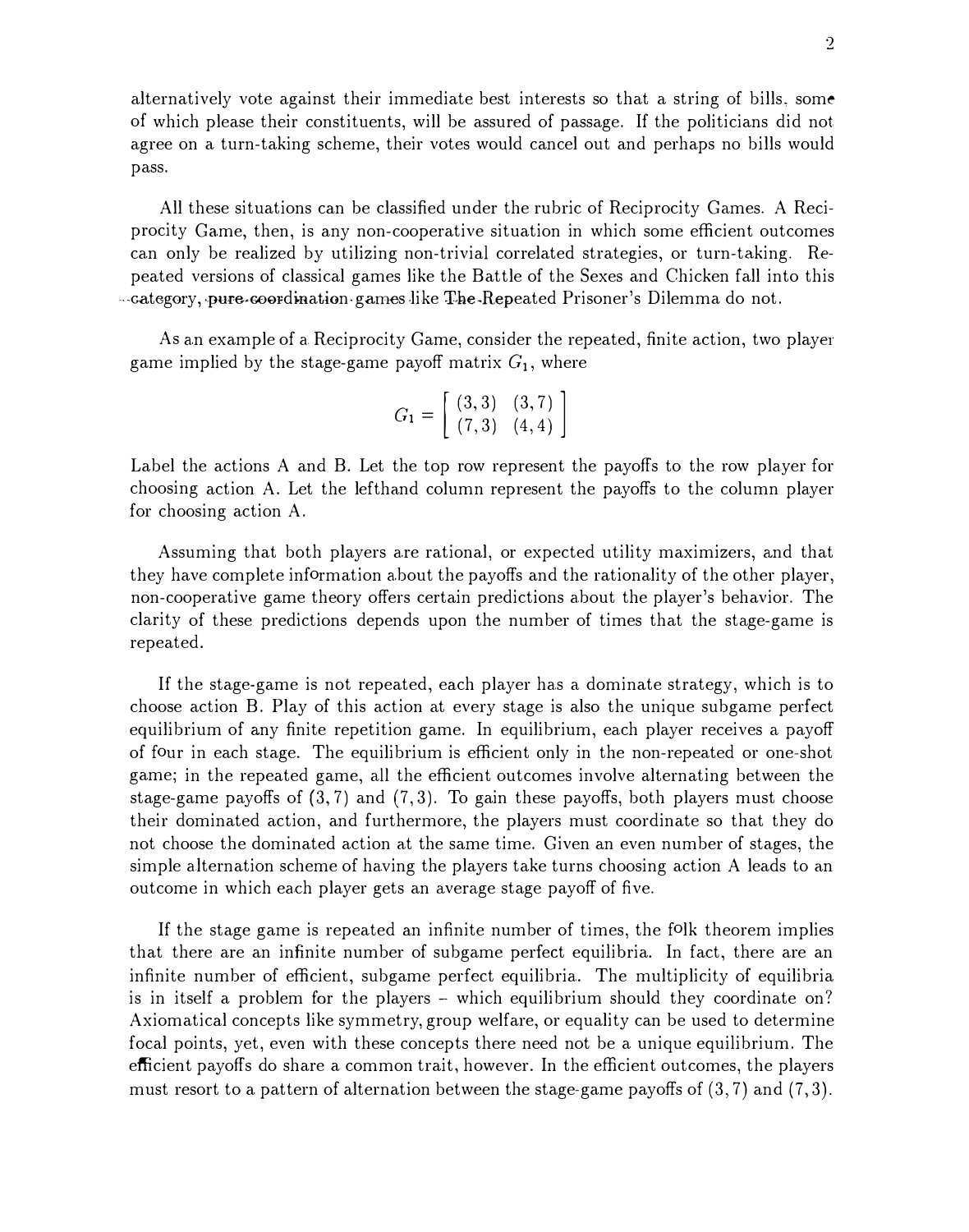The purpose of this paper, then, is to examine the ability of people to enter into alternation schemes and achieve efficient outcomes to reciprocity games. The games will be studied under three different repetition conditions: one-shot, finite repetition, and infinite repetition. Comparisons will be made between a game that has symmetric payoffs and a. game that has asymmetric payoffs. The effects of adding a third action. one intended to be a clear punishment, will also be considered.

### 2 Related Research

As previously mentioned, Ostrom (1990) is concerned with examining the ability of people to efficiently exploit common pool resources. She reviews several case histories in which groups of people are able to introduce rotation schemes and successfully exploit the resource. Some of her examples have been in place for centuries.

Ostrom et al. (1991) have abstracted from these real life examples in an experimental study of the use of a common pool resource. In their study, rotation schemes offer an efficient way to exploit the resource, and, in fact, some of the eight-person groups try to institute these schemes. Ostrom *et al.* find that these schemes fail do to mistrust, mistakes or cheating. The authors find that the efficiency of the use of the resource increases if individuals are allowed to impose fines on one another; however, resource use never reaches optimal levels.

Palfrey and Rosenthal (1991a; 1991b) and Cooper *et al.* (1990; 1989; 1987) have studied various public goods and coordination games that with repetition become Reciprocity Games. Cooper et al. (1990; 1987) also examined the addition of an action deemed to be a punishment. They found that the availability of the extra action did effect the players choice of strategies.

Selten and Stoecker (1986), in their work on finitely repeated Prisoner's Dilemmas, developed a system of outcome classification that is similar to the strategy classification system used here. In their paper, either a Cooperative outcome or End-Effect Play occurs if the cooperative alternative in the one-shot game is chosen consecutively for  $m > 4$  periods during the supergame. Unlike Selten and Stoecker, this paper examines the sequence of play at the individual level and makes inferences about the types of strategies that each individual plays, either Alternating, or Nash (or Other).

# 3 The Experimental Design

Each of four different payoff treatments will be examined under three different repetition conditions: one-shot, finite repetition, and infinite repetition. The four different payoff treatments are: symmetric  $(G_1)$ , asymmetric  $(G_2)$ , symmetric with punishment  $(G_3)$ , and asymmetric with punishment  $(G_4)$ , and are represented by the payoff matricies in Table 1.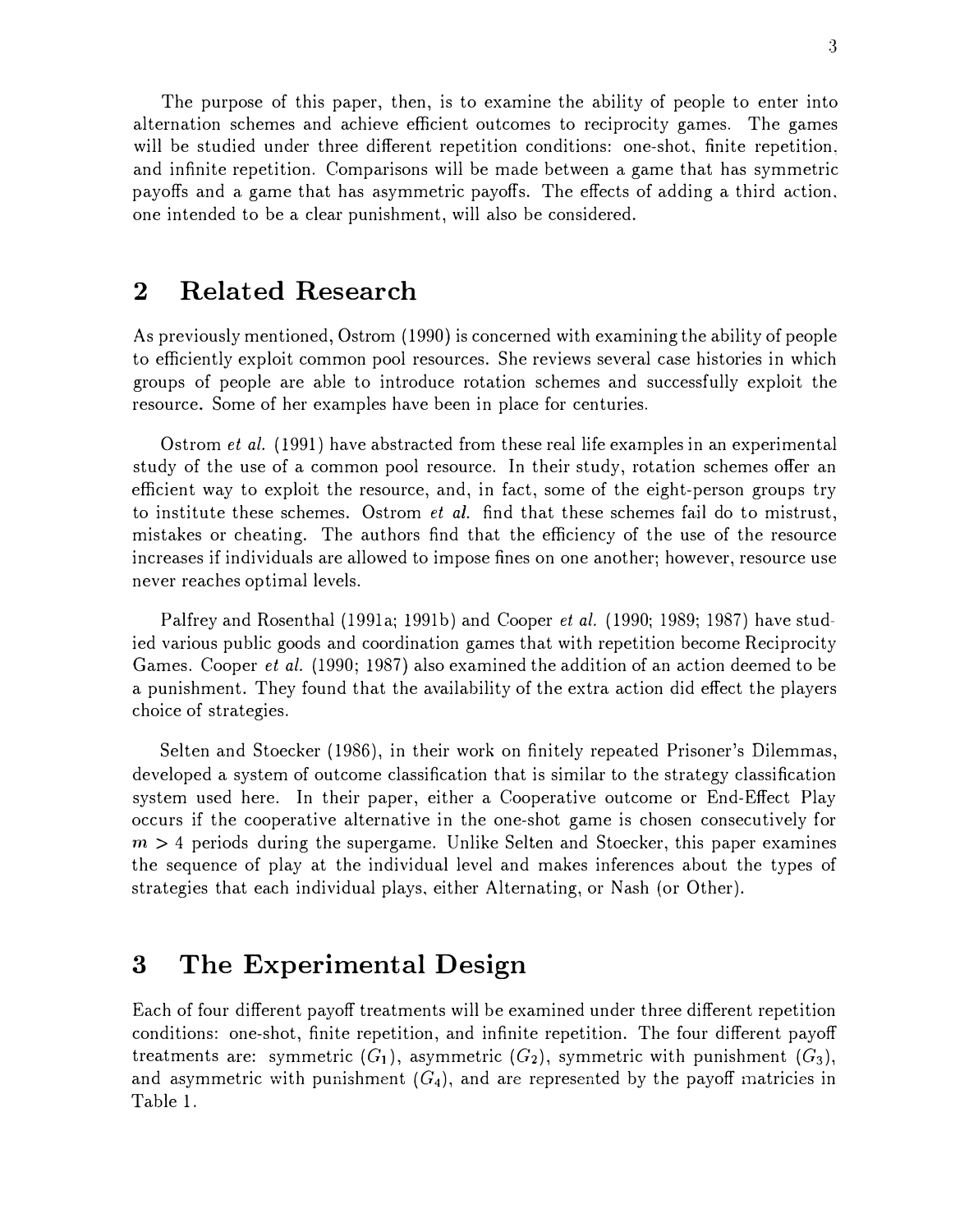#### 3.1 Equilibria

In the one-shot condition,  $G_1$  and  $G_2$  have either dominate strategy or dominate solvable Nash equilibria. In  $G_1$  the equilibrium is for both players to choose action B and then to receive a payoff of four. Name the outcome  $\{B, B\}$  so that each players move is reflected. In  $G_2$  the equilibrium,  $\{A, B\}$ , is for the row player to choose action A and receive a payoff of three, and for the column player to choose action B and receive a payoff of seven.

 $-G_3$  and  $G_4$  both have two additional equilibria, one in mixed strategies. In  $G_3$  the additional equilibria are:  $\{(\frac{1}{4}B, \frac{3}{4}C), (\frac{1}{4}B, \frac{3}{4}C)\}$  and  $\{C, C\}$ . In  $G_4$  the additional equilibria are:  $\{(\frac{1}{3}A, \frac{2}{3}C), (\frac{1}{7}A, \frac{6}{7}C)\}$  and  $\{C, C\}$ . These additional equilibria are dominated, in respect to both players, by the  $\{B, B\}$  equilibrium in  $G_3$  and the  $\{A, B\}$  equilibrium in  $G_4$ .

Unlike the finite repetition versions of  $G_1$  and  $G_2$ , in which equilibrium play implies play of the unique one-shot equilibrium in each stage, in finite repetition versions of  $G_3$ and  $G_4$  there are many subgame perfect equilibria. In fact, any minimax-dominating outcome can be approximated by a subgame perfect equilibrium if the number of stages is large enough.<sup>1</sup>

The set of equilibria in any of the four infinite repetition games is infinite. In fact, if the discount rate is low enough, any outcome to a game which results in average stage payoffs which are greater than the minimax payoffs is supportable as a subgame perfect equilibrium. <sup>2</sup>

The minimax payoffs for  $G_1$  through  $G_4$  are, respectively:  $(4, 4), (3, 7), (1\frac{3}{4}, 1\frac{3}{4}),$  and  $(1\frac{2}{3}, 1\frac{3}{4}).$ 

The axiomatic refinements of Equality, Symmetry, and \Nelfare Maximization, combined with Pareto Optimality, pare the set of equilibrium outcomes down to a manageable level. The Equality refinement requires each player to receive the same payoff; the Symmetry refinement requires each player to choose their dominated action the same number of times; the Welfare Maximization refinement requires the sum of the player's payoffs to be maximized.

In  $G_1$  and  $G_3$ , the one to one alternation scheme leads to average stage payoffs of  $(5, 5)$  and satisfies all of these refinements. In  $G_2$  and  $G_4$ , the Equality refinement requires a one to two alternation scheme. In this scheme the row player chooses action A half as often as the column player chooses action B and players end up with average stage payoffs of  $(4\frac{1}{3}, 4\frac{1}{3})$ . The Symmetric refinement requires a one to one alternation scheme and leads to average stage payoffs of (4, 5). The Welfare Maximizing refinement leads to play of the  $\{A, B\}$  stage game equilibrium and average stage payoffs of (3,7).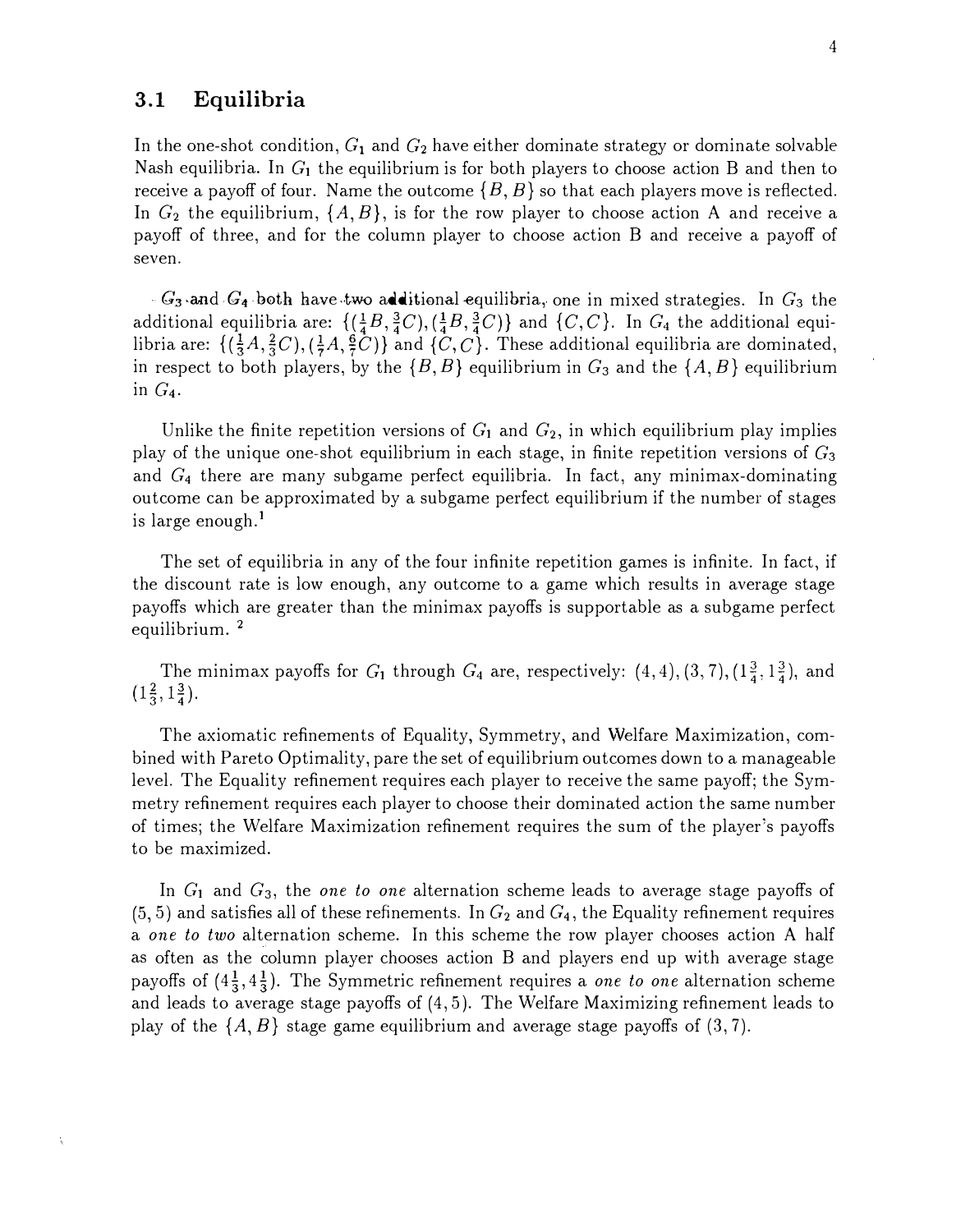#### 3.2 Hypotheses

In describing the outcomes to the experiments, reference will be made to the following qualitative hypotheses, presented in order of least likely to most likely:

Hypothesis 1 (Uniqueness) The outcome to the game is unique.

Hypothesis 2 (Pareto Optimal) The outcome to the game is Pareto Optimal.

Hypothesis 3 (Individually Rational) The payoffs associated with the outcome of the game are greater than or equal to the minimum payoff that a player can guarantee himself using a pure strategy.

All three of these hypotheses are concerned with the rationality of the players, or at least with their perceived theoretic understanding of the game. As a definition of rationality, Hypothesis 3 is very weak. In fact, every outcome to  $G_3$  or  $G_4$ , under any repetition condition, satisfies it. Hypothesis 2 is more strict, it requires all players to coordinate on some efficient outcome. Hypothesis 1 is the most strict, it requires all players to coordinate on the same efficient outcome. The outcomes to a game will be called more predictable if the most observed outcome is seen a higher percentage of the time than the most observed outcome in another game.

The behavior in the one-shot games should be considered as a calibrating device. The outcomes achieved are worst case outcomes in the sense that there is no chance for the players to use an efficient rotation scheme. Theory predicts that behavior will conform to the Nash Solution, which will be defined as Hypothesis 4.

Although not equilibria in all cases, the following hypotheses will be considered for both the finite and infinite repetition treatments (notice that they do not specify behavior in the earliest stages of the game; they allow a period of time for the players to coordinate):

Hypothesis 4 (Nash Solution) After a certain period, each player chooses the action which leads to the highest Pareto-Ranked, subgame perfect equilibrium.

Hypothesis 5 (Alternating Solution) After a certain period, the outcome to the game will have players alternating between action A and action B such that the realized play will be  $\{ \ldots, \{A, B\}, \{B, A\}, \{A, B\}, \ldots \}.$ 

Hypothesis 6 (Welfare Solution) After a certain period, the outcome to the game will be such that the sum of the players payoffs is maximized.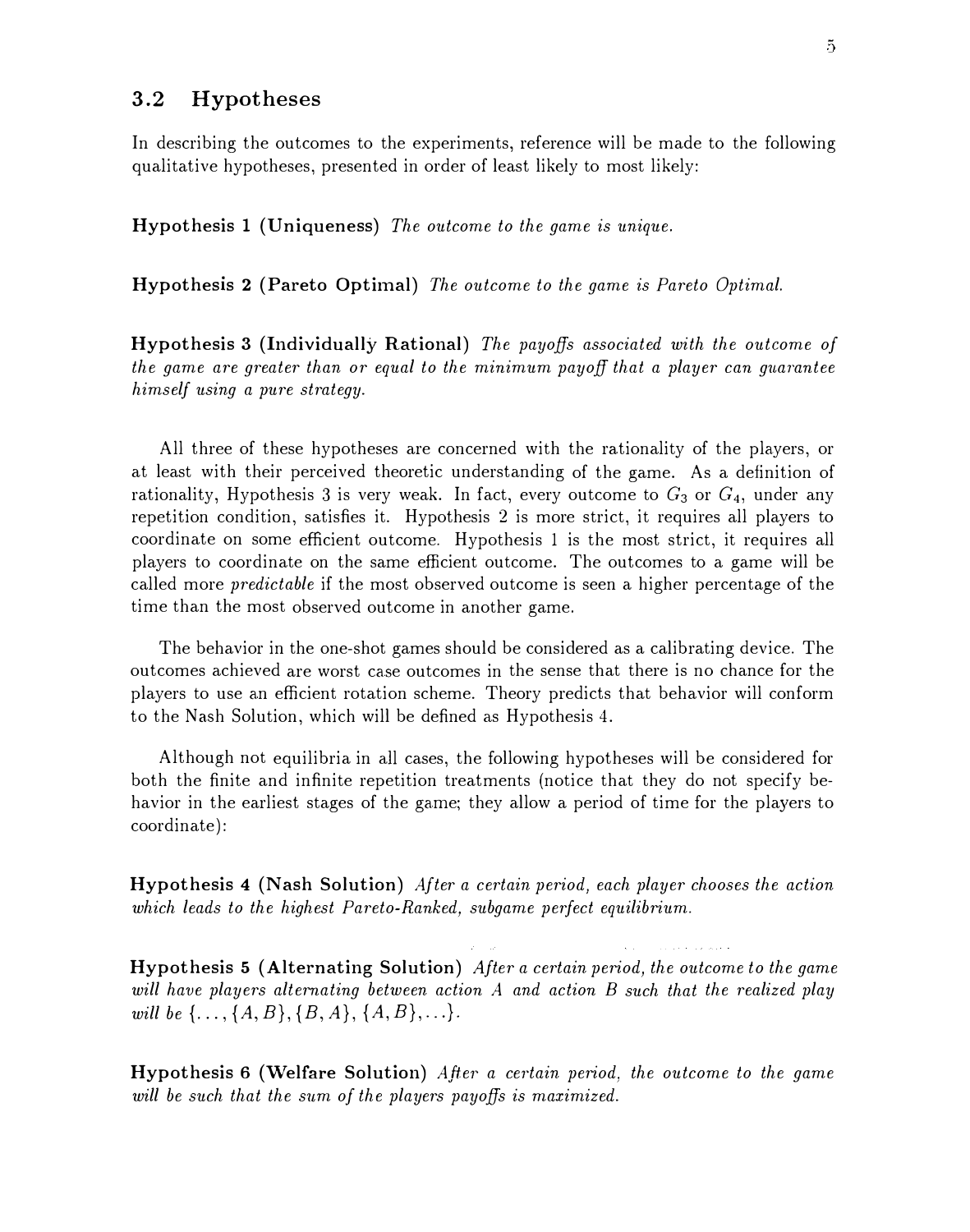Hypothesis 7 (Equality Solution) After a certain period, the outcome to the game will maximize the sum of the players payoffs subject to having each player receive the same payoff.

Hypothesis 4 embodies the predicted outcome in the finite repetition games. The Nash solution is also an equilibrium in any of the infinite repetition games, although it is not an efficient equilibria in the symmetric cases. Hypothesis 5 embodies the axiomatic refinement of Symmetry, it requires the players to adopt a one to one rotation scheme; -Hypothesis 6 embodies the axiomatic-refinement of Welfare Maximization; and Hypothesis 7 embodies the axiomatic refinement of Equality. Although not always equilibria, these three solutions are efficient outcomes to the finite repetition games.

In the symmetric cases,  $G_1$  and  $G_3$ , one outcome satisfies each of the Alternating, Welfare, and Equality Solutions, hence there is competition between only the Alternating and Nash Solutions. The asymmetric games,  $G_2$  and  $G_4$ , were designed so that each of the three refinements identified a different outcome. In the Asymmetric games, the Nash Solution and the Welfare Solution are identical, hence there is competition between only the Alternating, Welfare and Equality Solutions.

### 4 The Experiments

All the experiments were performed in a laboratory at the California Institute of Technology. The experiments were run on a set of computers linked together in a network. The subject pool consisted of students, most of whom were recruited from introductory economics and political science courses. There were nine experimental sessions: one session for each finite and infinite repetition treatment of  $G_1$ ,  $G_2$ ,  $G_3$ , and  $G_4$ ; and one session for all the one-shot treatments. The number of subjects in each session varied from ten to fourteen due to the fact that some of the recruited subjects did not show up for some of the experiments.

The following outline describes the order of events that took place in a typical experimental session:

- 1. Each subject entered the laboratory and sat at the terminal of their choice.
- 2. The subjects were read a set of directions detailing the rules of the session. The subjects were not shown a payoff matrix, instead each action and payoff was explained to them independently. The subjects were led through two practice periods and then quizzed.3
- 3. In a period, each subject chose either A or B (or C) and was then informed of their payoff and partner's choice. This was repeated under the following conditions: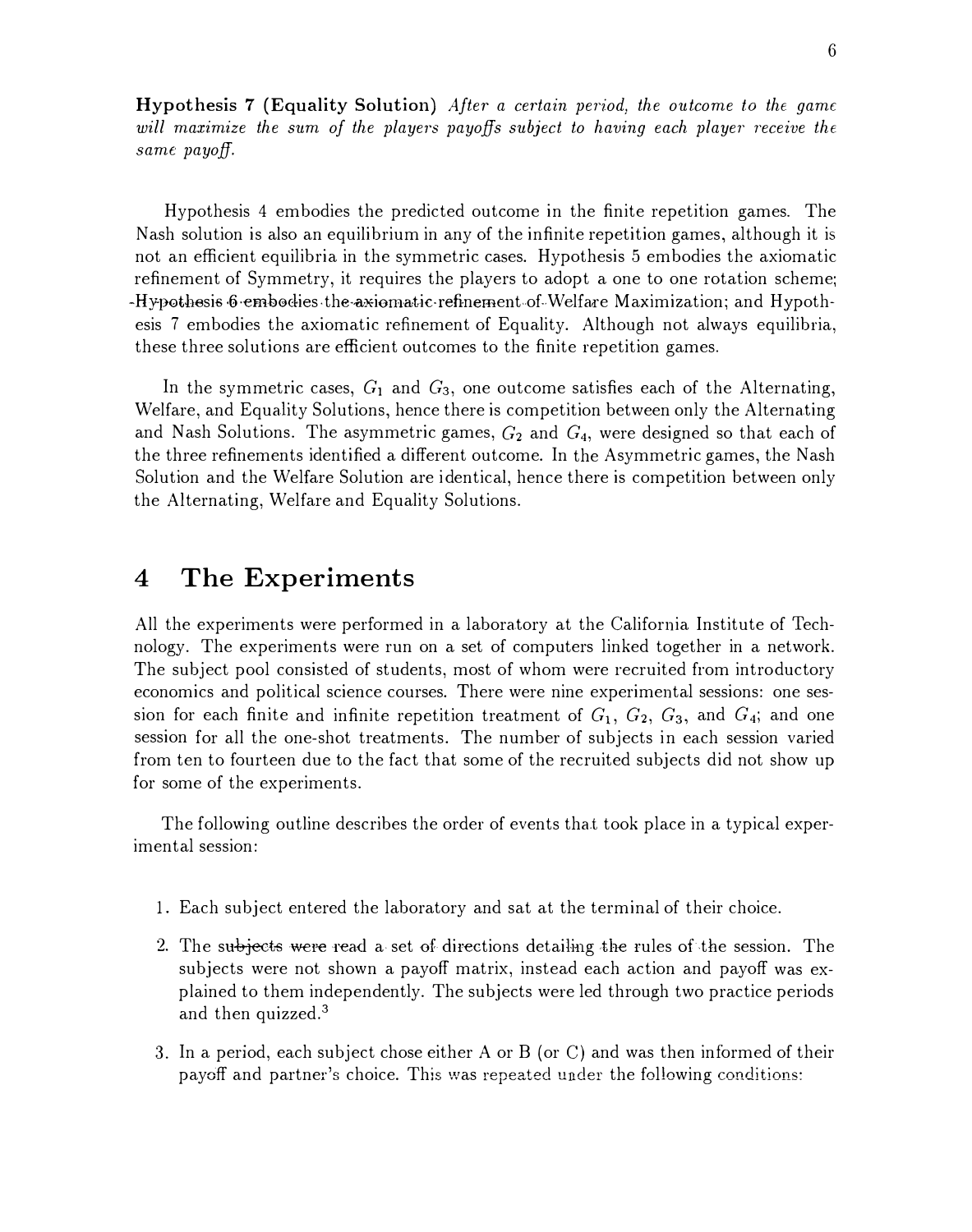- (a) In the one-shot treatments, each subject was randomly matched with another at the beginning of each period. The game ended after 15 periods.
- (b) In the finite repetition treatments, each subject played the same person each period. The game ended after 15 periods.
- (c) In the infinite repetition treatments, each subject played the same person every period. After the 15th period, a ten-sided die was rolled so that the subjects could see the result. If a 9 was rolled then the game ended, otherwise the game continued another period after which there was another die roll. The .game.did not end until a 9.was rolled.
- 4. At the end of the game, the subjects were randomly matched with a person whom they had not played and another game was started.
- 5. Each subject in a session played 4 games and was then paid cash for each *point* they earned in the experiment. In the one shot treatments, the order of games was:  $G_1, G_3, G_2$ , and  $G_4$ . In the finite and infinite repetition treatments, the subjects played the same game four times.
- 6. The experimental session ended.

In the symmetric treatments, every player faces the same payoffs and therefore there is no difference between a row and a column player. In the symmetric treatments, all subjects were treated identically.

On the other hand, in the asymmetric treatments, the labels row and column have meaning - the row player is at a disadvantage. In order to prevent row players from gambling that they would become column players, at the beginning of each asymmetric treatment, half of the subjects were informed that they would be row players for all four games in the session. In the one-shot session, this division took place after the second game.

Table 2 reports the number of subjects and the number of observations, respectively, in each treatment.4 An observation consists of the outcome of one complete game and two sequences of actions, one for each player involved. The table also shows the dates of each session, the length, the exchange rate, and the order of the one-shot treatments.

## 5 The Results

The results of the experimental sessions will be presented in four part data: the one-shot treatments' data, the finite and infinite repetition treatments' payoff data, a comparison of average payoffs, and, finally, the finite and infinite repetition treatments' strategy data.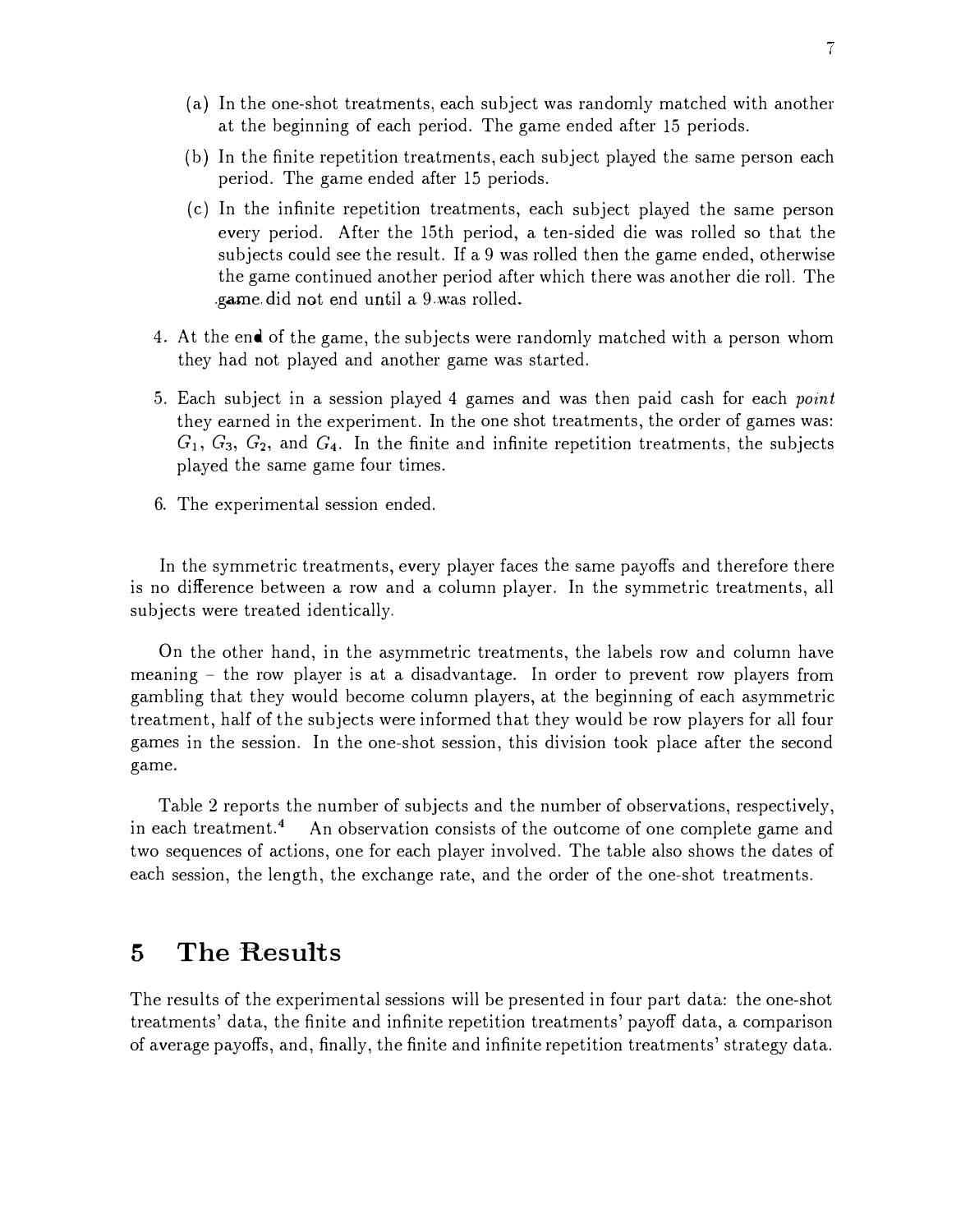#### 5.1 The One-Shot Treatment

The first step is to examine the player's behavior in the one-shot treatments. The Table 3 describes the number of times each possible outcome pair was observed.<sup>5</sup>

In order to determine whether or not an individual's actions changed as s/he gained experience with the game, the data was split into the first eight periods and the last seven periods and then compared using a standard  $\chi^2$  test.<sup>6</sup> The results are shown in Table 4. Notice that in no case is there a significant difference between the distribution of actions at the beginning and the distribution of actions at the end.

Hypothesis 3, Individual Rationality, is applicable only to the games without the punishment action, games  $G_1$  and  $G_3$ ; it is satisfied trivially in the other games. In  $G_1$ , fourteen of the 150 observations, approximately 10 percent, assigned payoffs below the minimax to at least one of the players. In  $G_2$ , sixteen of the seventy-five row player observations and six of the seventy-five column player observations, 21 percent and 8 percent respectively, assigned payoffs below minimax payoffs. Even assuming that the true frequency of below individually rational payoffs is the upper end of a 95 percent confidence interval around these observed frequencies, there is a surprising amount of irrational play, especially in the case of the row player in  $G_3$ .

The performance of the subjects gets progressively worse when considering Hypothesis 2, Pareto Optimal play, and then Hypothesis 1, Unique play. The exceptions are the outcomes to  $G_1$ , where three of the four possible outcomes are Pareto Optimal, and its counterpart  $G_3$ . Between these two treatments, only 4 of 150 outcomes were not Pareto Optimal. In the other two treatments, 39 of 150 outcomes were not Pareto Optimal.

In no case does the addition of the punishment action significantly change the support for these hypotheses. These findings are summarized in Table 5.

Although a large percentage of the subjects play the equilibrium strategy in every once-repeated treatment, there is a substantial minority that play non-equilibrium strategies. In an ideal environment, Hypothesis 4, that each player chooses the subgame perfect equilibrium strategy, would be rejected on the basis of even one non-equilibrium play. However, the criteria adopted for this experimental environment allows their rejection only if the upper bound of the 9.5 percent confidence interval around the observed proportion of plays is less than 0.95. These bounds are displayed in the Table 6. Hypothesis 4 must be rejected for  $G_1$ , and for the row players in both asymmetric treatments. The fact that not all people always play the unique, subgame perfect equilibrium strategy in one-shot games has been observed many times. <sup>7</sup>

Notice the significant change in the behavior of the column players when comparing  $G_2$  and  $G_4$ . In  $G_2$ , 8 percent of the actions chosen by the column players violate the Nash Solution, in  $G_4$  no actions chosen violate the Nash Solution. This is anomalous in that behavior does not change for the row player or in fact between  $G_1$  and  $G_3$ . One explanation for the data is that, because  $G_2$  and  $G_4$  were played in succession by the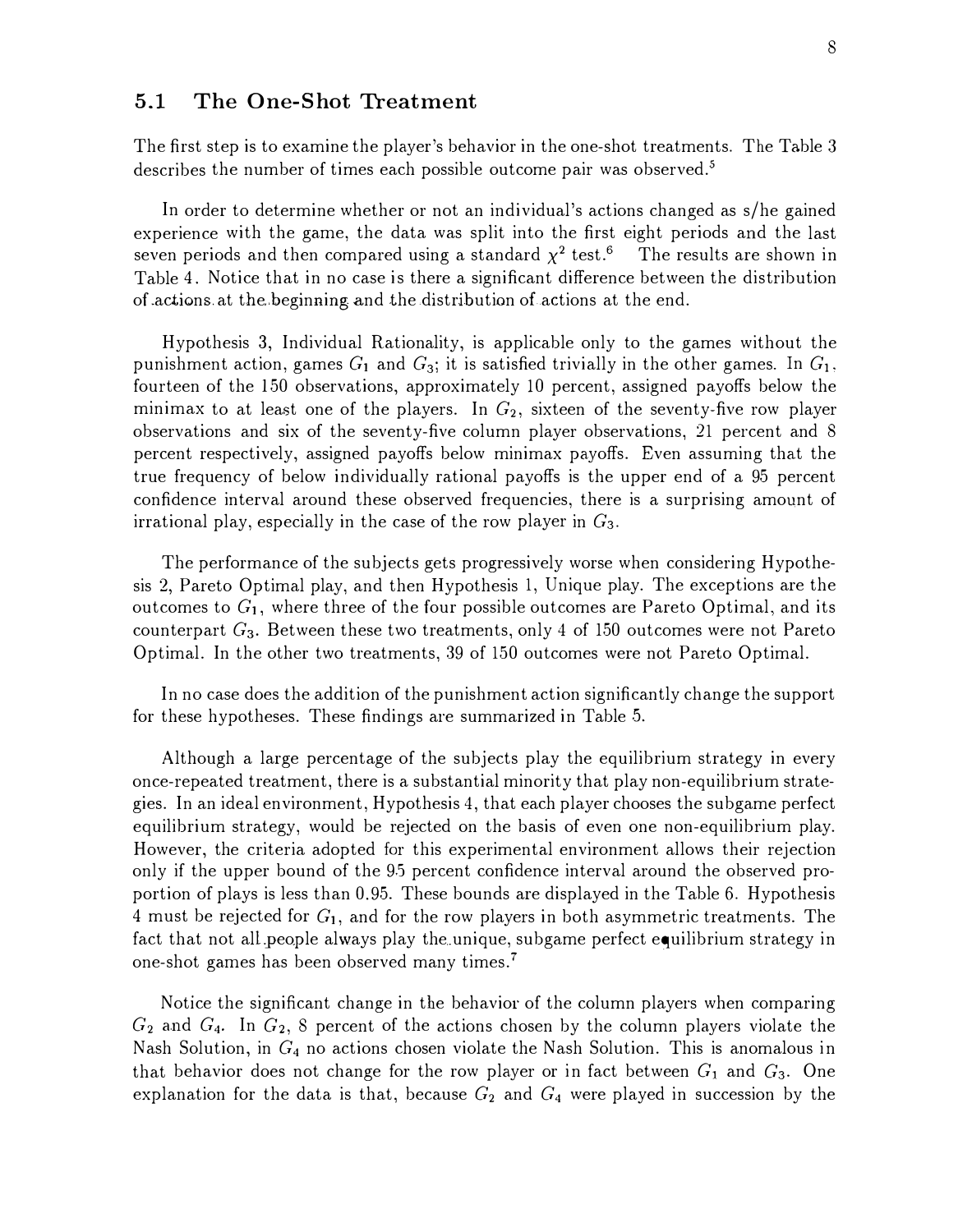same players, the column players learned how to play according to Hypothesis 4. Oddly enough, the row players did not share in the revelation.

#### 5.2 The Finite and Infinite Repetition Treatments: Average Payoffs

The outcomes to the finite and infinite repetition treatments are represented by the average payoffs of both players. In order to allow a period of time for the players to coordinate on a specific outcome, the first four periods are ignored. Also, so that the infinite repetition treatments remain comparable to the finite repetition treatments, the averaging ends with the fifteenth period (the finite repetition treatments are fifteen periods long).

Referring to Figure 1, the set of possible outcomes to  $G_1$  if it were infinitely repeated is represented by the triangular figure in both the top and bottom diagrams. The solid dots in the diagrams represent the payoffs to the one-shot game. Given that a ten period average is used, the possible outcomes are a subset of the triangular set. Actual outcomes to the games are shown by a letter representing one or more observations. The letter is located at the coordinates determined by the average payoffs of the players.

For an outcome to be Pareto Optimal, it must be located on the hypotenuse of the triangular set. The 45° line highlights the outcomes in which the players receive equal payoffs. Every outcome located northeast of the dotted lines payoff dominates the minimax. These minimax dominating outcomes, given a small enough discount rate, are subgame perfect equilibria if the game is infinitely repeated.

In Figure 1, the top diagram represents the outcomes of the finite repetition treatment of  $G_1$ . The bottom diagram represents the outcomes of the infinite repetition treatment of  $G_1$ . Similar figures are constructed for the two treatments of  $G_2$ ,  $G_3$ , and  $G_4$ .

In  $G_1$  and  $G_3$ , there is no difference between a row and a column player. In order to avoid drawing conclusions from arbitrarily scattered outcomes, all the outcomes are located on or below the 45° line. In  $G_2$  and  $G_4$ , there is a difference between a row and a column player.

Again referring to Figure 1, specifically to the top diagram which shows the outcomes of the finite repetition treatment, notice that the outcomes seem to occm in two clusters. One cluster is located around the unique one-shot equilibrium or Nash Solution, point  $(4, 4)$ . The other is located around the focal solution, the outcome that embodies the three other focal points, the Alternating Solution, Equality Solution and Welfare Maximizing Solution, point (5, 5). The observations are divided roughly between the two clusters. Although the Nash Solution was the most observed with five, fourteen groups were able to improve upon it using some pattern of reciprocation, three actually implemented the focal solution. One player out of the twenty pairs received below minimax payoffs.

The bottom diagram, which shows the outcomes of the infinitely repeated treatment,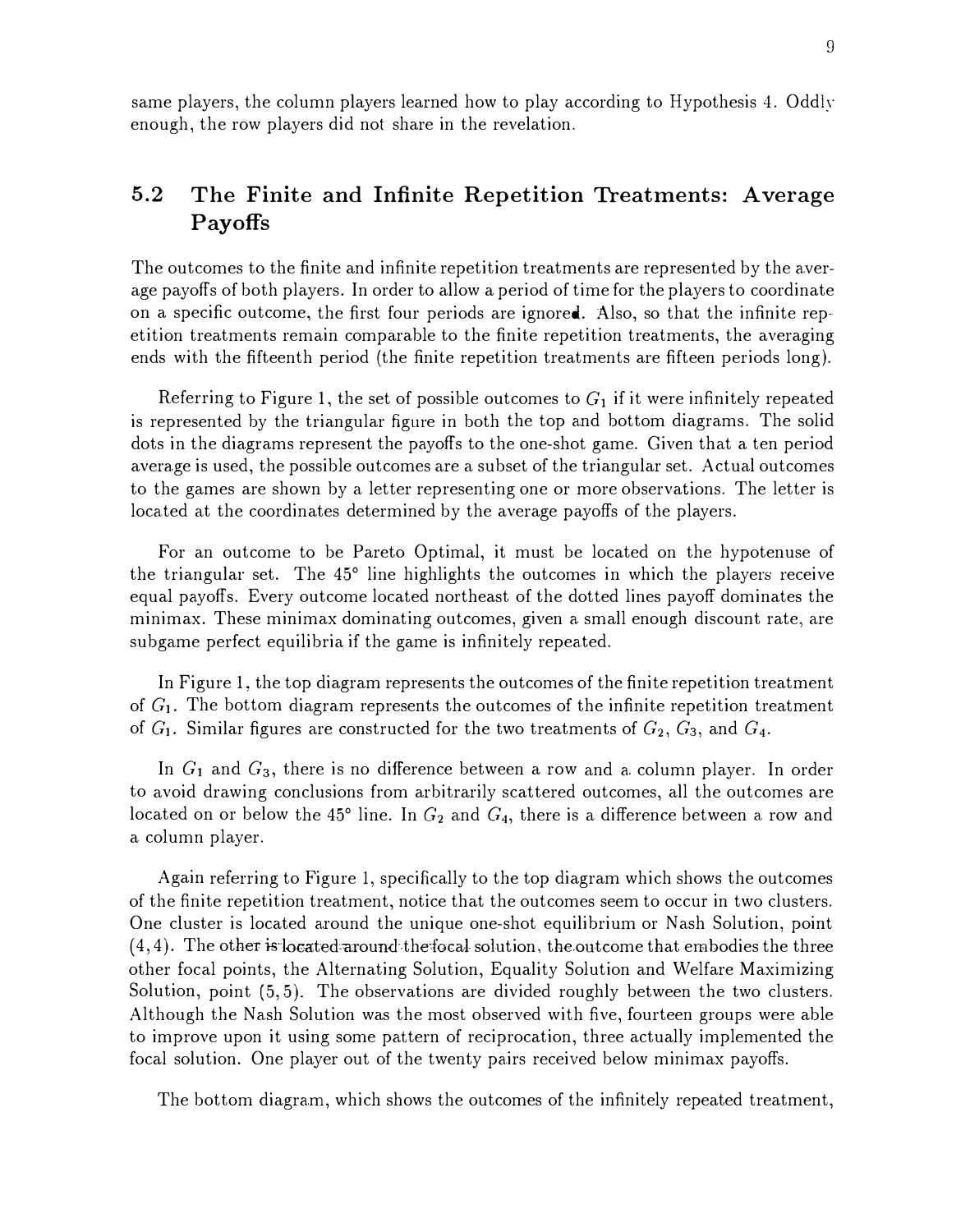is in sharp contrast to the top one. Here, twenty-one of twenty-four observations are located at the focal solution. Of the three remaining outcomes, two are located near the Nash Solution, and the last is located at an outcome better than the Nash Solution but not as good as the focal solution. The extension of the time-horizon from finite to infinite draws many outcomes away from the Nash Solution and to the focal solution. People appear to have few problems implementing a rotation scheme and achieving efficient payoffs, approximately 90 percent succeed, if  $G_1$  is infinitely repeated.

Figure 2 shows the outcomes to the finite and infinite repetition treatments of  $G_3$ . Recall that  $G_3$  is identical to  $G_1$  except that an additional action, a punishment, was added to the action space. Despite the additional strategy, Figure 2 closely resembles Figure 1. In the top diagram, the finite repetition treatment, roughly half of the outcomes are close to the focal solution. In the bottom diagram, the infinite repetition treatment. roughly 80 percent of the outcomes are at the focal solution.

The top diagram in Figure 3 shows the outcomes to the finite repetition treatments of G2, the first of the asymmetric games. Seven outcomes were at the Nash Solution, point (7, 3). This point is also the Welfare Maximizing Solution; other outcomes were nearby. One outcome was at the Alternating Solution, point (5, 4). No outcomes were at or even near the Equality Solution, point  $(4\frac{1}{3}, 4\frac{1}{3})$ .<sup>8</sup> More than half of the outcomes, eleven of twenty, have the row player receiving less than minimax payoffs.

The bottom diagram shows the outcomes to the infinite repetition treatment of  $G_2$ . Unlike in the symmetric games, there is no improvement in the efficiency of the outcomes as the time horizon gets longer. Roughly the same proportion of outcomes are at the Nash Solution, the Alternating Solution, and the Equality Solution (eight, two, and zero observations out of twenty-four, respectively) as in the finite repetition treatment. Again, half of the outcomes have the row player receiving less than minimax payoffs. If anything, the payoffs in the infinite repetition treatment seem worse than the payoffs in the finite repetition treatment.

Figure 4 shows the outcomes to  $G_4$ . Recall that  $G_4$  is identical to  $G_2$  except that a punishment action is added. Unlike in the symmetric case, here the punishment action makes a difference. In the top diagram, the most observed outcome is the Alternating Solution, point (5, 4). This is in contrast to the most observed outcome in the finite repetition treatment of  $G_2$  which was the Nash or Welfare Solution, point  $(7, 3)$ . However, a substantial number of outcomes are still inefficient outcomes. The bottom diagram has these same features: the most observed point is the Alternating Solution, and many observations are at inefficient outcomes. Again, drawing on the similarity between the top and bottom diagram, infinite repetition did not greatly improve the chances of coordinating on an efficient outcome.

Table 7 shows the distribution of outcomes and the support for Hypotheses 1, 2, and 3 in the finite repetition treatments. Clearly, the expectation that the outcomes are unique or even Pareto Optimal is unfounded. In fact, in the asymmetric game  $G_2$ , even the expectation that the outcome is individually rational is unfounded. The addition of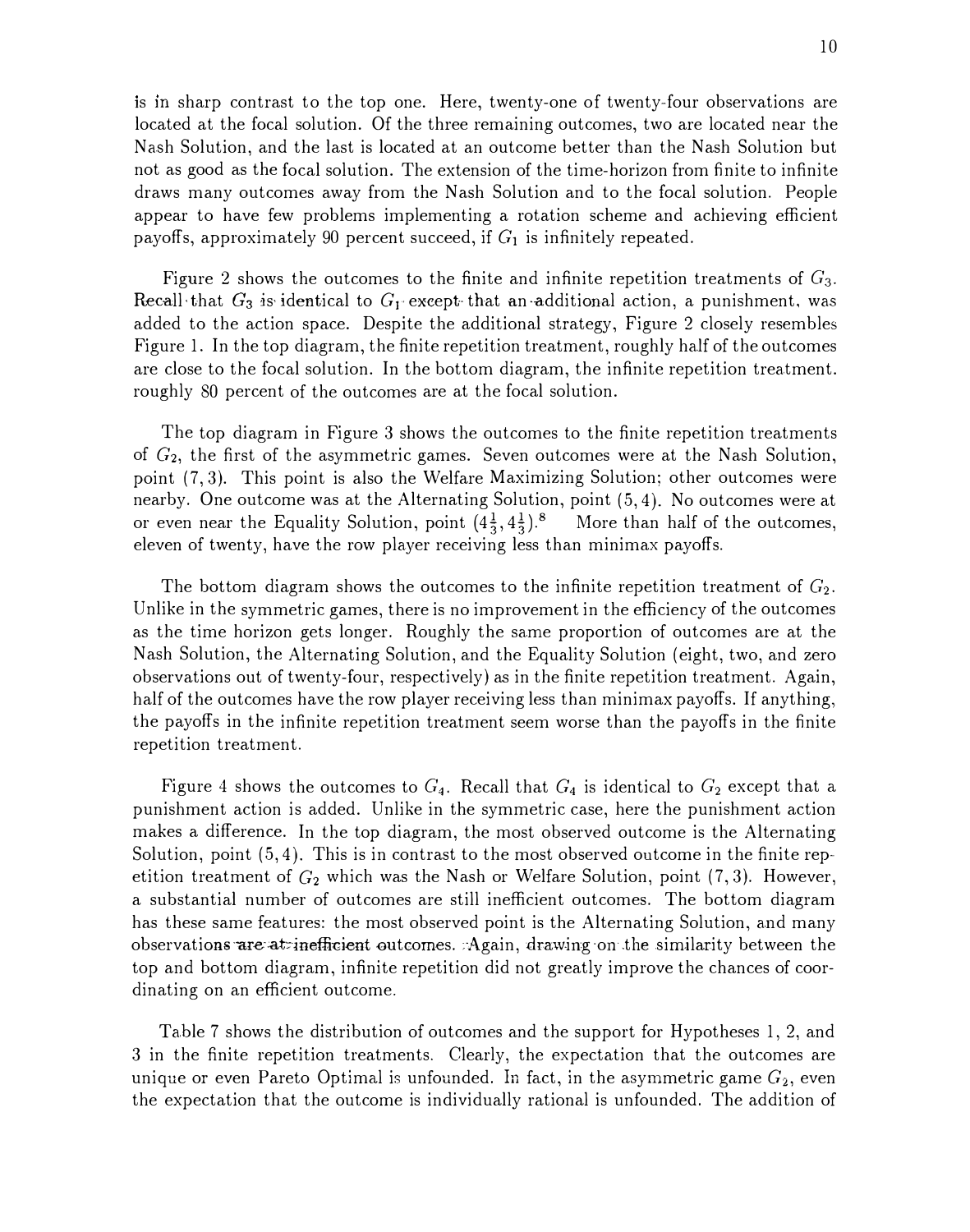the punishment action made no difference in the support of these hypotheses.

Table 8 shows the distribution of outcomes and the support for Hypotheses 1, 2, and 3 in the infinite repetition treatments. Surprisingly, the symmetric treatments.  $G_1$  and  $G_3$ , exhibit strong support for a unique and Pareto Optimal solution. Unfortunately, the asymmetric treatments,  $G_2$  and  $G_4$ , do not follow suit and support remains minimal. In the asymmetric game  $G_2$ , there is still little in the way of individual rationality on the part of the row player. The addition of the punishment action again made no difference in the support of these hypotheses.

By examination of Table 9, it is clear that infinite repetition makes a difference in the symmetric games. The infinite repetition, symmetric games are much more *predictable*. In other words, in these games, the most popular outcome is chosen by a significantly higher percentage of the players. Also higher is the probability of obtaining Pareto Optimal payoffs. However, infinite repetitions does not seem to have any effect on the a.symmetric games.

Table 10 shows the distribution of outcomes over the focal point solutions and reconfirms the evidence in Table 9. Infinite repetition makes a difference in the symmetric  $treatments - it results in a dramatically higher percentage of efficient Alternating So$ lution outcomes. In the asymmetric case, infinite repetition does not seem to make a difference, the distribution over the focal solutions remains similar. However, the addition of a punishment action causes a shift from the Welfare Maximizing Solution to the Alternating Solution. In every asymmetric treatment, a substantial number of outcomes are not efficient.

#### 5.3 Comparing Average Payoffs

Table 11 shows the average payoffs in the one-shot treatments and in rounds 5 - 15 of the finite and infinite repetition treatments. In the symmetric treatments, the average payoffs rise as the time horizon lengthens. In the one-shot treatment, the average is near the payoff associated with the Nash Solution, which assigns each player four. In the infinite repetition treatments, the average is near the payoff associated with the Alternating Solution, which assigns each player five. There seems to be little lost or gained from the addition of the punishment action.

The asymmetric treatments are much different than the symmetric ones, the longer horizons do not-imply-more efficient-group payoffs. In-fact, from the point of view of the column player, the longer time horizon is disastrous - especially when the punishment action is present. The average column player's payoff drops more than 20 percent when moving from the one-shot treatment to either the finite or infinite repetition treatment of  $G_4$ . From the group's perspective, this drop in the column player's payoff is not made up for by fact that the average row player gets around 10 percent more when moving from the one-sliot to either repeated treatment of  $G_4$ . The finite repetition treatment of  $G_2$  is the only one where the players improve upon the payoffs of the one-shot treatment.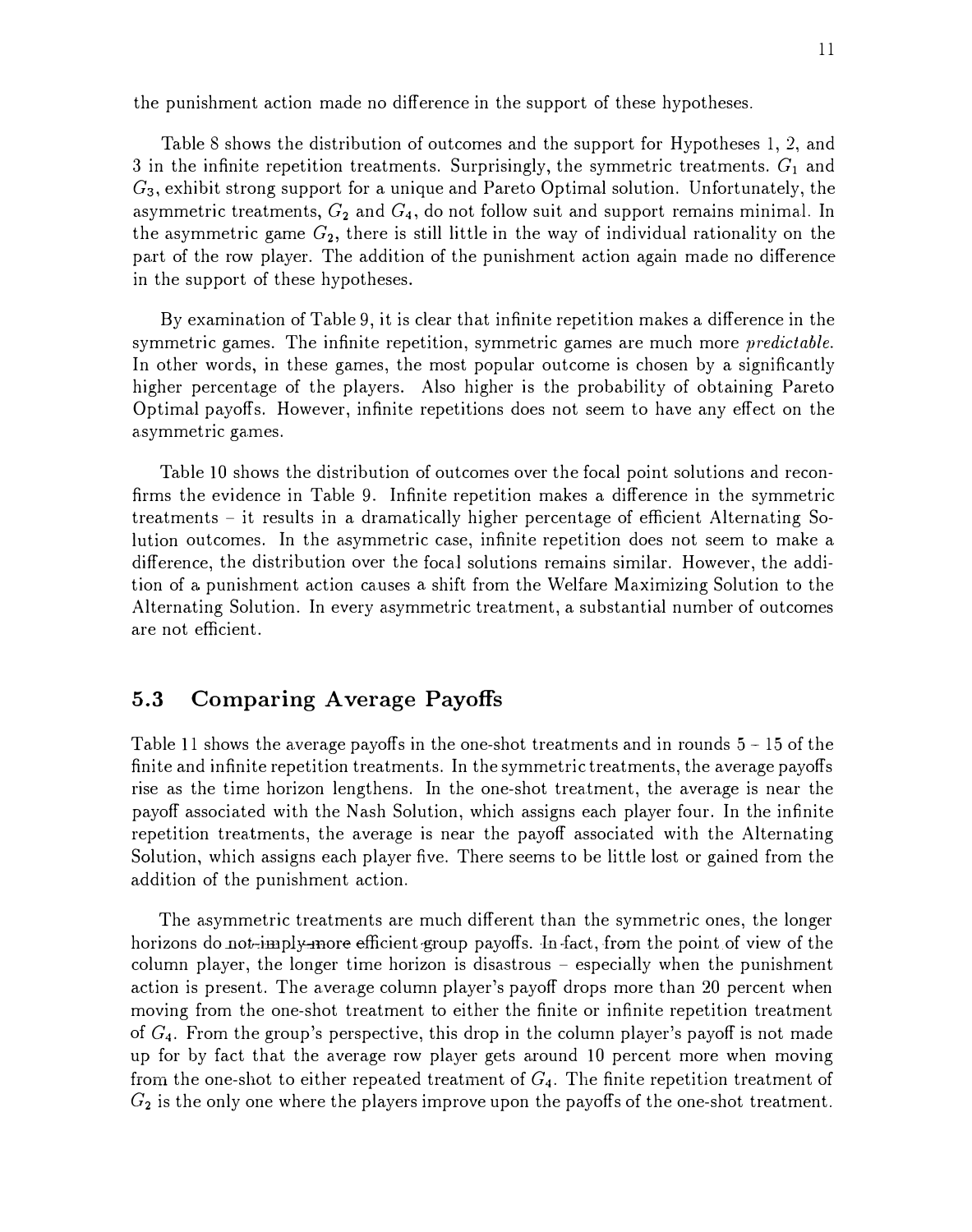### 5.4 The Finite and Infinite Repetition Treatments: The Strategy Space

The following definitions divide the strategy sets associated with each repetition treatment into three disjoint parts:

Definition 1 (Alternating Strategy) An individual's sequence of play is an Alternating Strategy if, for every period in the sequence, the group's play in the previous period was  $\{A,B\}$  or  $\{B,A\}$ , then-individual's-play-in this period is B if last period it was A and A if last period it was B.

Definition 2 (Nash Strategy) An individual's sequence of play is a Nash Strategy if for every period in the sequence, the individual's play corresponds to the action taken in the highest Pareto ranked, one-shot, subgame perfect equilibrium.

Definition 3 (Other Strategy) An individual's sequence of play is an Other Strategy if it is not an Alternating Strategy or a Nash Strategy.

It is possible to sort every individual's complete sequence of actions into one of the three previous categories. The Alternating Strategy category includes all strategies that try to alternate - dire punishment strategies as well as completely forgiving strategies. The Nash Strategy category includes only the one strategy.<sup>9</sup> The Other Strategy category is a catchall and could contain many things, completely random behavior being one example.

Table 12 shows the distribution of strategies for each game's finite repetition treatment. Notice that in the symmetric games  $G_1$  and  $G_2$ , the Alternation Strategy is picked most often. Also there is not a significant difference between the distributions, so the punishment action makes little difference.

In the asymmetric games  $G_2$  and  $G_4$ , there is a significant difference between the distribution of strategies with and without the presence of the punishment action. The difference exists for both the row and the column players. The presence of Other Strategies on the part of the row players in  $G_2$  shows that there were attempts at alternation they do not just play the Nash Strategy. Most of the column players, however, play the Nash Strategy. So,-the-row players tend to either give up and play the Nash Strategy themselves or they punish their partners with the minimax. Most of them start playing the Nash Strategy.

The proportion of players that play an Alternating Strategy in  $G_4$  is much higher for both types when the the punishment action is present. Note that the players never have to use this action, its presence is enough to cause the shift. A substantial number of players, both row and column, still pick an Other Strategy.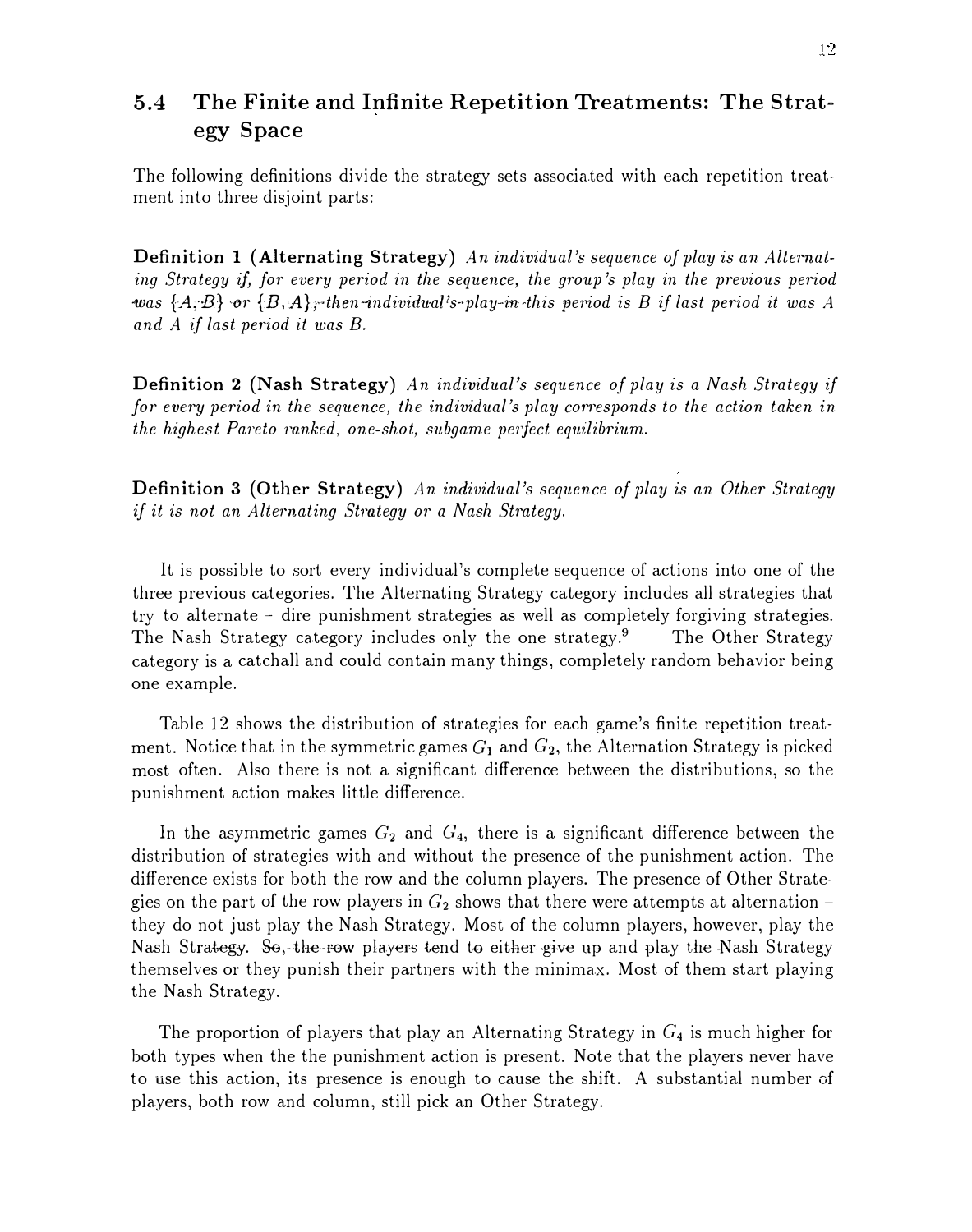In fact, in each of the finite repetition games, a large number of Other Strategies are chosen. One explanation for this is that there is conflict between the players, or they miscoordinate in the early rounds. In any case, there is uncertainty during the game about which equilibrium strategy, the Alternating Strategy or the Nash Strategy, each player is supposed to use.

Another explanation is that there are end-game effects present. With end-game effects, players who had been choosing their action according to the Alternating Strategy would change to the Nash Strategy before the last period. Unlike in  $G_1$  and  $G_2$ , in  $G_3$ and  $G_4$  end-game effects would be consistent with many subgame perfect equilibria.

Table 13 reproduces each strategy distribution when the last two periods of play are ignored  $10$  There is, in fact, a dramatic end-game effect in both symmetric games; 17.5 percent of the subjects switched from Alternating Strategy to Other Strategy in the last two periods of  $G_1$ , 20 percent switched in  $G_3$ . The data from the asymmetric games, on the other hand, show positively no evidence of an end-game effect. One must conclude, then, that the Other Strategies present in  $G_2$  and  $G_4$  are due to conflict or miscoordination.

Table 14 shows the distribution of strategies for each game's infinite repetition treatment. Notice that in the symmetric games  $G_1$  and  $G_2$ , the Alternation Strategy is again picked most often. Also there is not a significant difference between the distributions, so the punishment action makes little difference.

The presence of the punishment action also makes little difference in the asymmetric games, although there is some shift away from the Nash Strategy for the column players. The high number of Other Strategies shows that the conflict and miscoordination present in the finite repetition treatments is still there in the infinite repetition treatments.

Finally, Table 15 shows the results of a comparison between the finite and infinite repetition treatments. The null hypothesis in these tests is that the distribution of strategies is the same under both repetition conditions.

The strong difference between the symmetric finite and infinite repetition treatments 1s not surprising considering the presence of the end-game effects. What is surprising is the strong support claiming a difference between the finite and infinite repetition treatments of  $G_2$ . There was no end-game effect present in the finite treatment of  $G_2$ .

# 6 Conclusions

After considering the evidence presented here, it is not unreasonable to predict that some groups of people, like the aforementioned Valencian farmers, will be able to enter into stable alternation schemes if they are faced with situations similar to Reciprocity Games. The farmers are in a symmetric situation, 80 percent of the farms are less than 1 hectacre.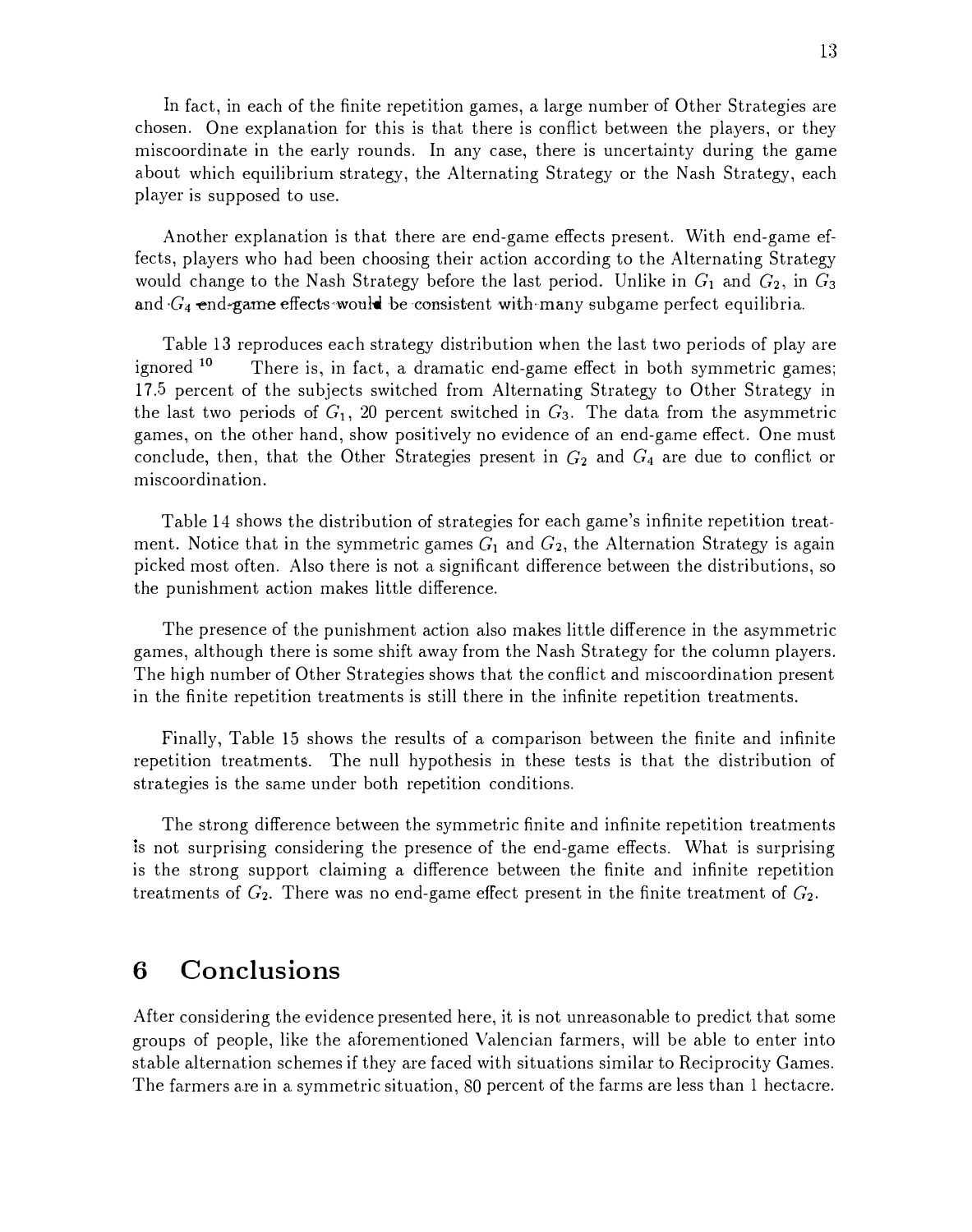The farmers are involved in an infinite repetition conflict; the farms have been there for centuries. Like most of the participants in infinite repetition treatments of  $G_1$  and  $G_3$ . the farmers have been able to institute an efficient rotation scheme.

In these experiments, it has been shown that people faced with symmetric Reciprocity Games enact solutions which are progressively more efficient as the time horizon increases from one-shot to finite repetition to infinite repetition. End-game effects have been found in the finite repetition treatments. In symmetric situations, punishment options play very little role.

The ability of groups of people to obtain efficient outcomes if there are large asymmetries between them is much more doubtful. As has been seen, there can be a conflict or miscoordination if the turn-taking and welfare maximizing solutions are different. Although some succeed in instituting one of these two efficient focal outcomes, of those who fail, many get non-individually rational payoffs. Not a single group successfully instituted a one to two, or equal payoff, rotation scheme.

Unlike the symmetric games, efficiency in the asymmetric games does not tend to increase as the time horizon lengthens. In fact, due to prolonged conflict or miscoordination, average payoffs in the infinite repetition treatments are below the average payoffs in the one-shot treatments. With finite repetitions, the presence of the punishment action causes an increase in the number of alternation schemes that are successfully implemented or tried, although the number of efficient outcomes does not increase significantly.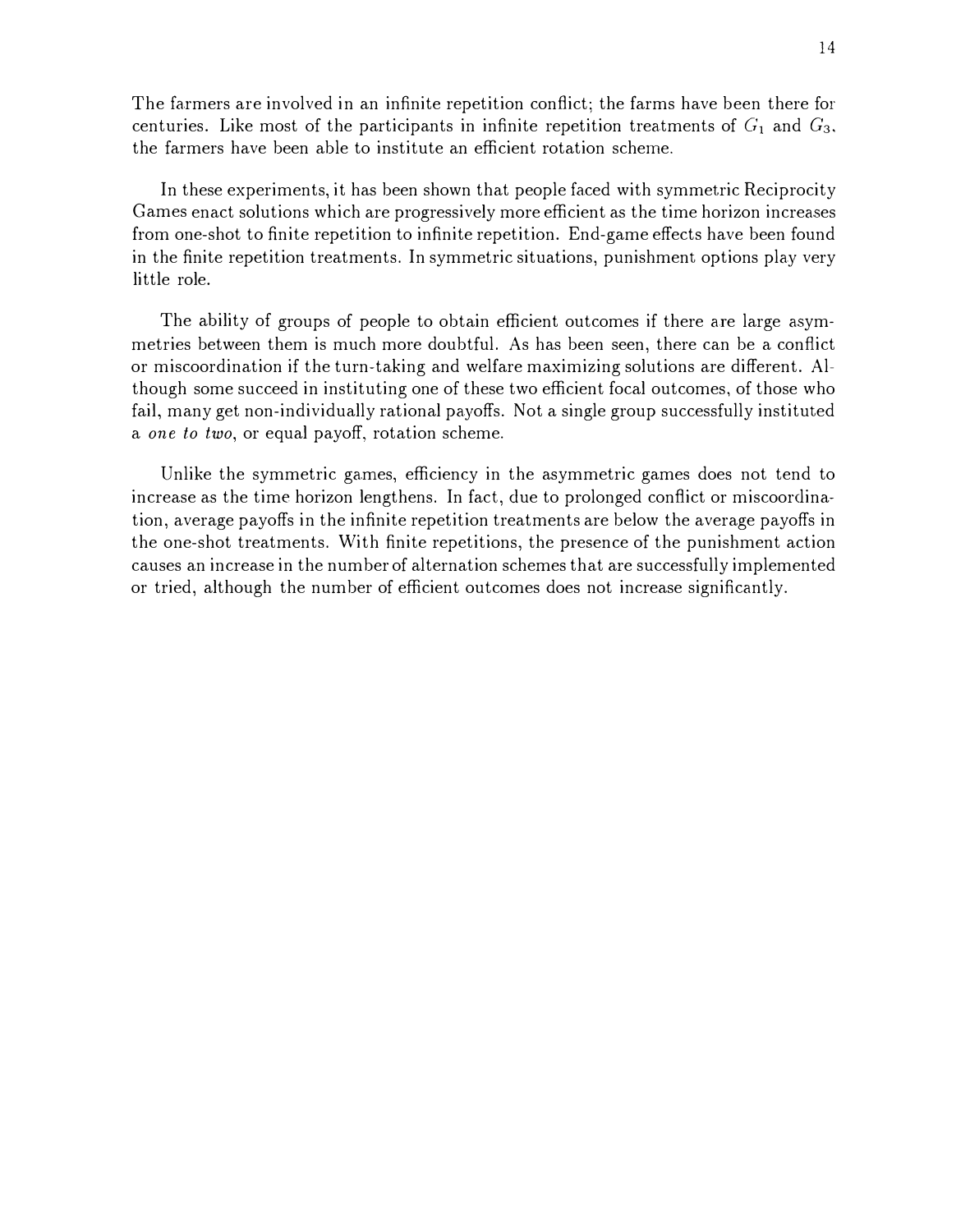#### Notes

1 For example, for  $G_1$  repeated  $T \geq 3$  times,

$$
[\{B,A\}_1,\{A,B\}_2,\{B,A\}_3,\ldots,\{A,B\}_{T-1},\{B,B\}_T]
$$

with the threat of playing  $\{C, C\}$  for each subsequent stage if there is a defection is subgame perfect. To be more specific, in repeated versions of one-shot games that have multiple Nash equilibria, for any individually rational and feasible outcome  $u$  there exists a length T and a subgame perfect equilibrium such that if  $U$  is the average stage payoff in the equilibrium,

$$
||U - u|| < \varepsilon
$$

for any  $\varepsilon > 0$ . The result holds for two-person games and for n-person games if the dimensionality of the payoff space is equal to the number of players. For details see Benoit and Krishna  $(1985)$ ; p. 919; refer to Theorem 3.7.

2 The equilibrium payoffs must be such that the following equation holds:

$$
\frac{1}{1-\delta}v_i \ge \bar{v}_i + \frac{\delta}{1-\delta}v_i^*
$$

$$
\frac{1}{1-\delta}v_i^* = \frac{1}{1-\delta}((1-\delta^t)v_{i,min} + \delta^t v_i)
$$

where  $v_i$  is the average payoff of the equilibrium strategy given no defection,  $\bar{v}_i$  is the maximum payoff a player can get by deviating,  $vi^*$  is the average payoff of the chosen punishment strategy, and  $\delta$  is the discount rate. Equation 1 says that the total payoff for playing the equilibrium must be greater than the total payoff for deviating once and then getting the punishment payoff for the rest of the game. For details see Fudenberg and Maskin (1986); pp. 533 - 554; refer to Theorem 1. In the infinite repetition treatments, the discount rate was ten percent.

3 A copy of the directions and quiz used in the one-shot treatment of  $G_4$  is included in the appendix.

4 There were 93 subjects total. An effort was made not to have experienced players, however 7 did participate in two sessions. Two participated in  $4/20/90$  and  $5/17/90$ , one participated in 5/17 /90 and 5/18/90, and four participated in 5/1 1/90 and 5/18/90. These people were never matched with the same person more than once, even across sessions.

5 In ABS, half of the subjects played A at least once. In ABCA, one subject was responsible for all the plays of action C.

6  $\chi_i^2$ , here and elsewhere, is the standard test statistic using Yate's continuity correction. It has a  $\chi^2$  distribution with i degrees of freedom. For a complete explanation of this test, see Everitt ( 1977) pp. 12 - 14.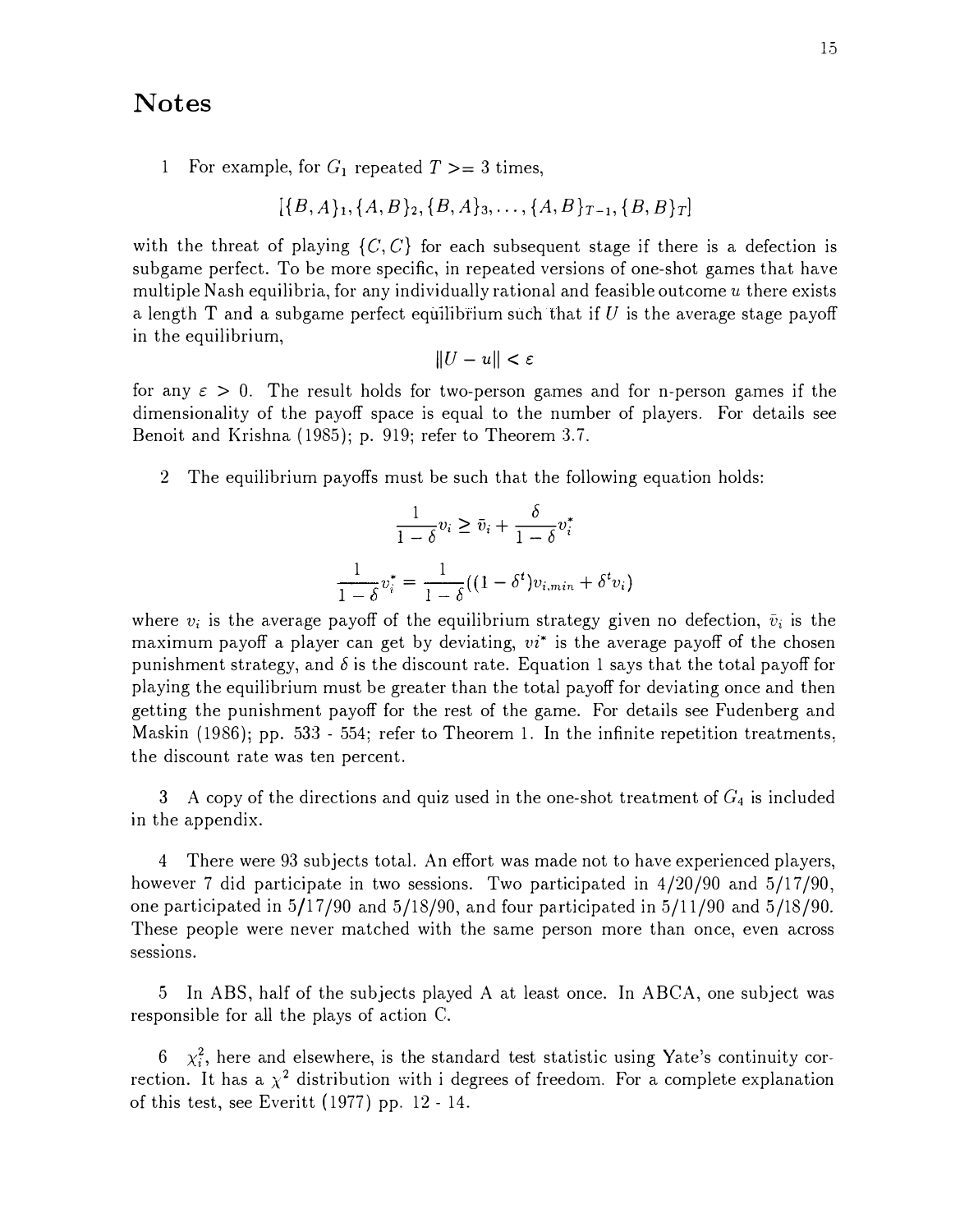7 See Dawes ( 1980) and Cooper et al. (1987; 1990).

8 The Equality Solution requires a one to two rotation scheme, i.e. row plays A once for each two times that column plays A. This rotation scheme has a three move cycle. What is exhibited in the figures is a ten move average payoff. Even if a one to two rotation scheme was implemented, the ten move average would not give equal payoffs. However, any one to two rotation scheme would result in payoffs located on the Pareto Frontier and the averaging system used would locate the outcome withing 0.2 payoff points of the Equality Solution. No outcomes were within these tolerances.

9 It is possible to have a sequence of plays defined as both an Alternating and a Nash Strategy. In the symmetric treatments, if both players choose action B in every round, each player's strategy will be put into both categories. Fortunately, no pair of players chooses action B in each round, so the problem does not surface.

10 Two was chosen because it is the minimum number of periods that allows both players a chance to defect from the Alternate strategy.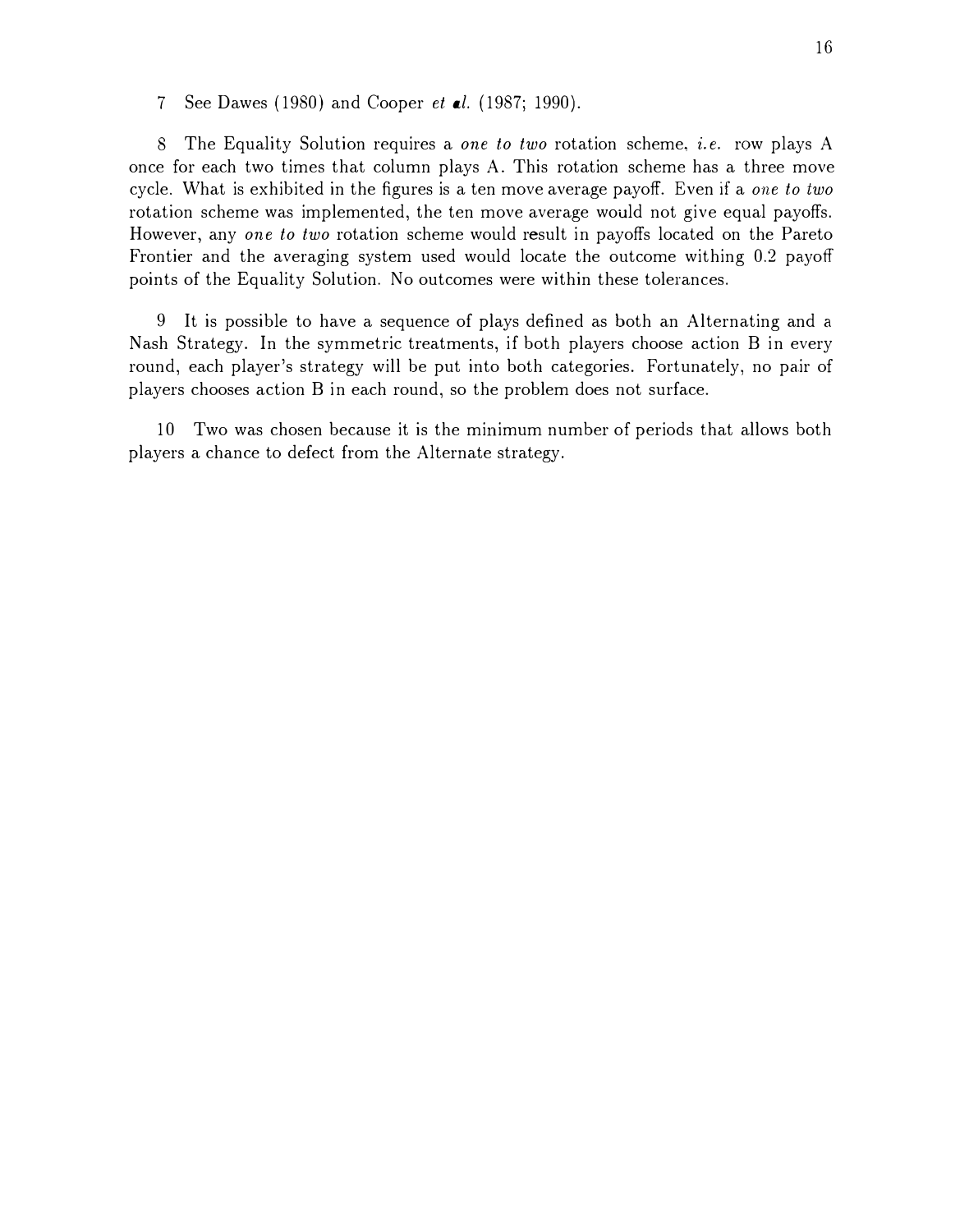# References

- [1] Cooper, R. D., D. V. DeJong, R. Forsythe and T. W. Ross. November, 1990. "Cooperation without Reputation." mimeograph.
- [2] Cooper, R. D., D. V. DeJong, R. Forsythe and T. W. Ross. 1989. "Communication in the Battle of the Sexes Game." Rand Journal of Economics Vol. 20: pp. 568 - 587.
- [3] Cooper, R. D., D. V. DeJong, R. Forsythe and T. \V. Ross. December 1987. "Selection Criteria in Coordination Games: Some Experimental Results." Hoover Institution Working Papers in Economics No. E-87-54. Stanford: Stanford University.
- [4] Benoit, J. P. and V. Krishna. 1985. "Finitely Repeated Games." Econometrica Vol. 53, No. 4: pp. 905 - 922.
- [5] Devore, J. L. 1982. Probability and Statistics for Engineering and the Sciences. Monterey, California: Brooks/Cole Publishing Company.
- [6] Dawes, R. M. 1980, "Social Dilemmas." Annual Review of Psychology Vol. 31: pp. 169 - 193.
- [7] Everitt, B. S. 1977. The Analysis of Contingency Tables. London: Chapman and Hall Ltd.
- [8] Fudenberg, D. and E. Maskin. 1986. "The Folk Theorem in Repeated Games with Discounting or with Incomplete Information." Econometrica Vol. 54, No.3: pp. 533 - 554.
- [9] Ostrom, E. 1990. Governing the Commons: The Evolution of Institutions for Collective Action. Cambridge: Cambridge University Press.
- [10] Ostrom, E., J. Walker, and R. Gardner. 1991. "Covenants with and without a Sword: Self-Enforcement is Possible." Workshop in Political Theory and Policy Analysis working paper, Indiana. University.
- [11] Palfrey, T. and H. Rosenthal. 1991. "Testing for Effects of Cheap Talk in a. Public Goods Game with Private Information." Games and Economic Behavior Vol. 3: pp. 183 - 220.
- [12] Palfrey, T. and H. Rosenthal. 1991. "Testing Game-Theoretic Models of Free Ridding: New Evidence on Probability Bias and Learning." in Laboratory Experiments in Political Economy, T. Palfrey, Ed .. Ann Arbor: University of Michigan Press, in press.
- [13] Schelling, T. C. 1960. The Strategy of Conflict. Cambridge, Massachusetts: Harvard University Press.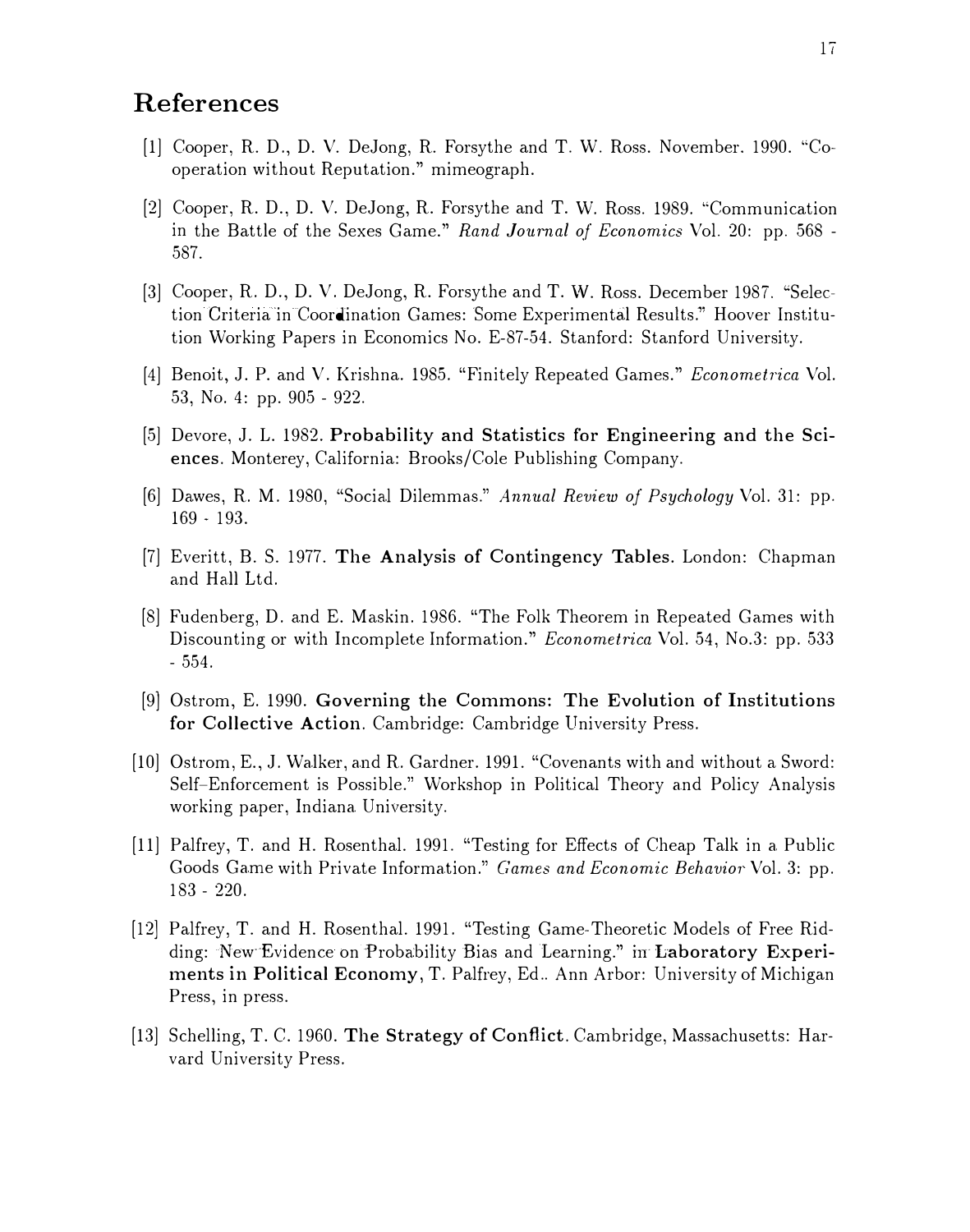- [14] Selten, R. and R. Stoecker. 1986. "End Behavior in Sequences of Finite Prisoner's Dilemma Supergames: A Learning Theory Approach." Journal of Economic Behavior and Organization Vol. 7: pp. 47 - 70.
- [15] Weissing, F. and E. Ostrom. 1990. "Irrigation Institutions and the Games Irrigators Play: Rule Enforcement without Guards." in Game Equilibrium Models II: Methods, Morals, and Markets, R. Selten, Ed.. Berlin: Springer-Verlag, in press.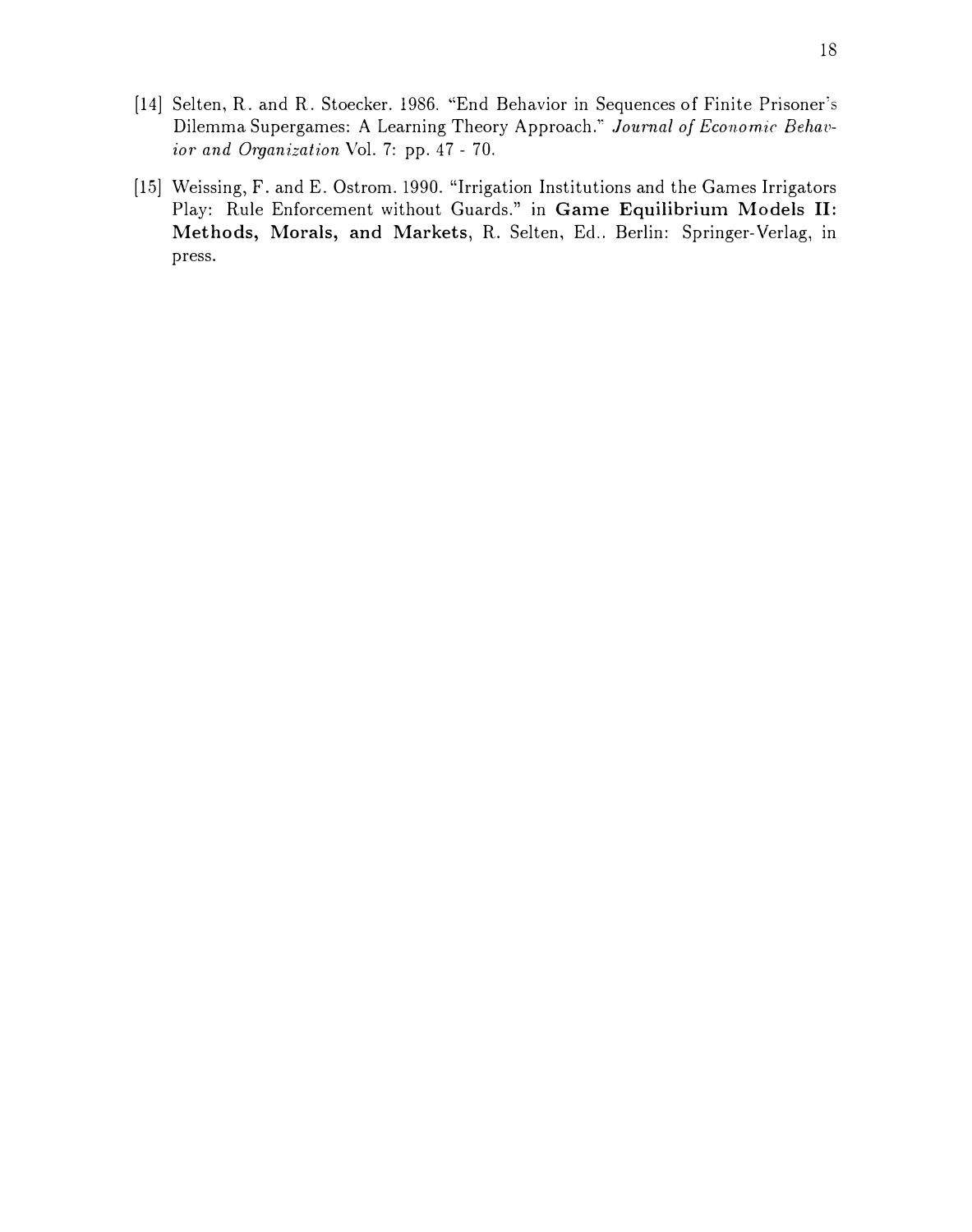# Appendix A: Instructions

The following is a copy of the instructions given in the one-shot treatments of  $G_4$ .

# INSTRUCTIONS FOR A DECISION-MAKING EXPERIMENT

This is an experiment in decision making. You will be paid in cash at the end of the experiment. The amount of money you earn will depend upon the decisions you make and on the decisions other people make. We request that you do not talk at all or otherwise attempt to communicate with the other subjects except according to the specific rules of the experiment. If you have a question, feel free to raise your hand. One of us will come over to where you are sitting and answer your question in private.

This experiment has 15 separate rounds and then it will end. During each round of the experiment you will be randomly paired with another subject. You will never be paired with the same subject for two rounds in a row.

Each round you will be given a token which will be worth either 4 or 2. It will always be worth the same amount. Each round you will be able to use the token in one of three ways: option A, or option B, or option C.

#### PAYOFFS

The amount of money you earn in a round depends upon which option you pick as well as which option your partner picks. WHAT HAPPENS IN YOUR GROUP HAS NO EFFECT ON THE PAYOFFS TO MEMBERS OF THE OTHER GROUPS AND VICE VERSA. In each round, you have nine possible earnings. These are shown in the following table: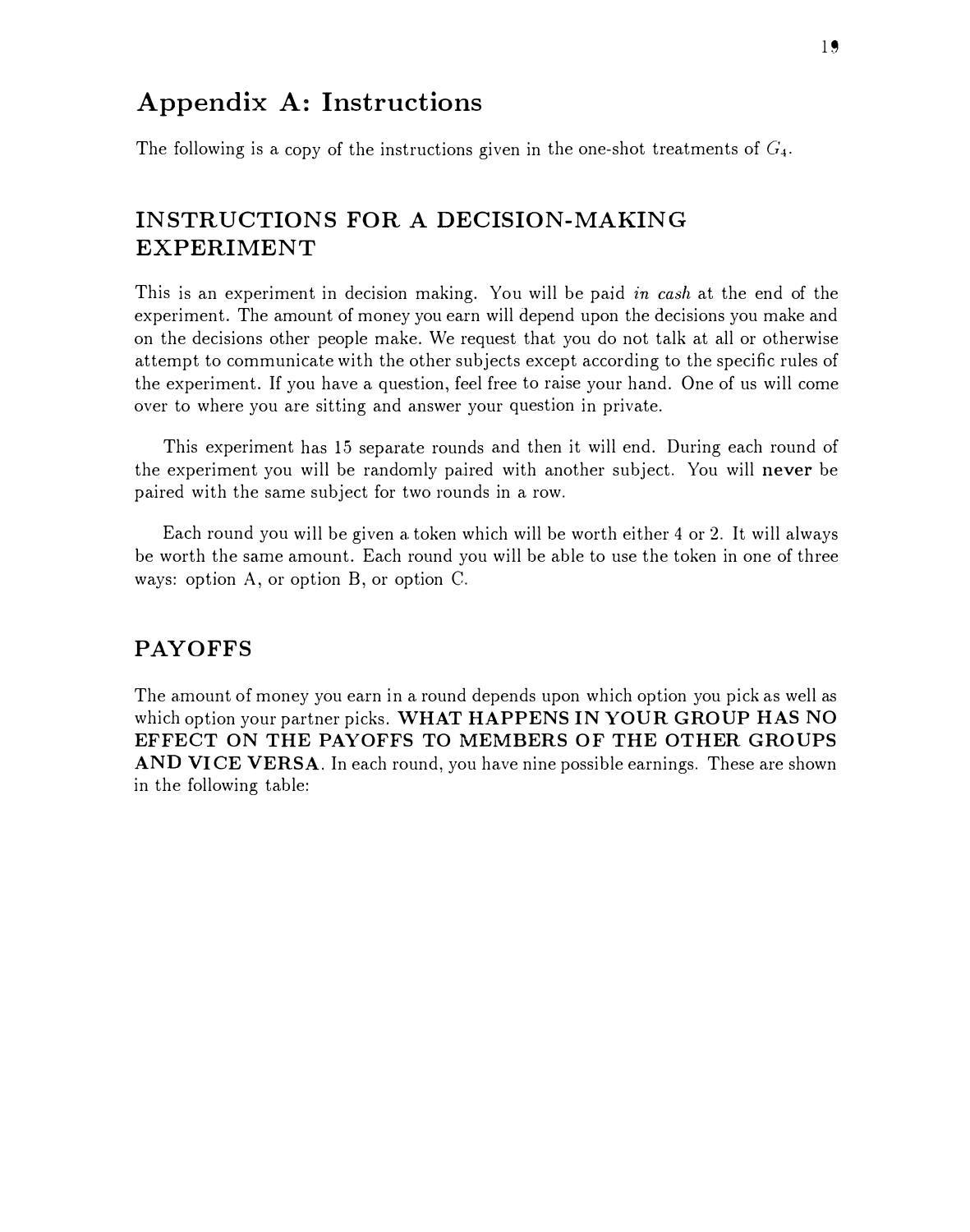| <b>EARNINGS TABLE</b> |                            |                              |
|-----------------------|----------------------------|------------------------------|
|                       | Your Choice His/Her Choice | Your Earnings                |
| A                     | А                          | 3 points                     |
| A                     | B                          | 3 points                     |
| A                     | C                          | 1 point                      |
| Β                     | A                          | Your Token Value $+3$ points |
| Β                     | B                          | Your Token Value             |
| B                     | C                          | 1 point                      |
| C                     | A                          | 1 point                      |
| C                     | B                          | 1 point                      |
| C                     |                            | 2 points                     |
|                       |                            |                              |

To summarize the table:

- 1 ROWS 1 to 3: If you choose option A you will get 3 points if your partner picks either option A or option B. If you choose option A and your partner chooses option C, you will get 1 point.
- 2 ROWS 4 to 6: If you choose option B you will get your token value  $+3$  points if your partner picks option A, you will get your token value if your partner picks option B, or you will get 1 point if your partner picks option C.
- 3 ROWS 7 to 9: If you choose option C you will get 1 point if your partner picks either option A or option B. If you choose option C' and your partner chooses option C, you will get 2 points.

## SPECIFIC INSTRUCTIONS:

At the end of the experiment you will be paid 5 cents for every point you have accumulated.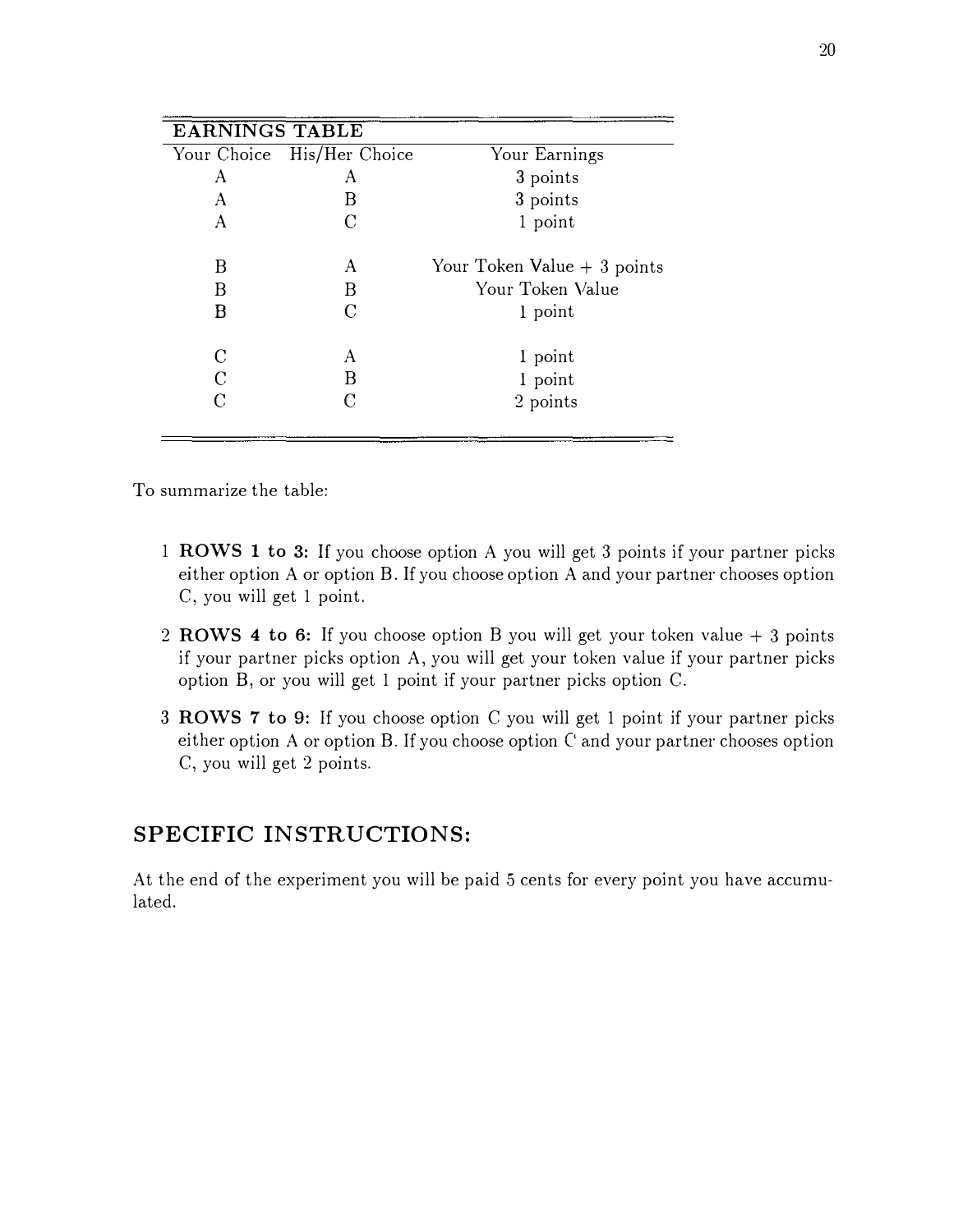# Appendix B: Quiz

The following is a copy of the quiz given in the one-shot treatments of  $G_4$ .

# QUIZ

- I. If my token is worth 4 points, the other player in my group will have a token value equal to:
	- i. 4 points.
	- II. 2 points.
	- 111. Either 4 or 2 points.
	- iv. None of the above.
- 2. If someone was in my group on round 5 of an experiment, it will be certain, very likely, impossible that he or she will be in my group on round 6.
- 3. If my token value is 2 and I choose option B and my partner chooses option A, how many points will I earn?
- 4. If I choose option A and my partner chooses option C, how many points will I earn?
- 5. If at the end of a round I have 2 points, how much am I paid for that round?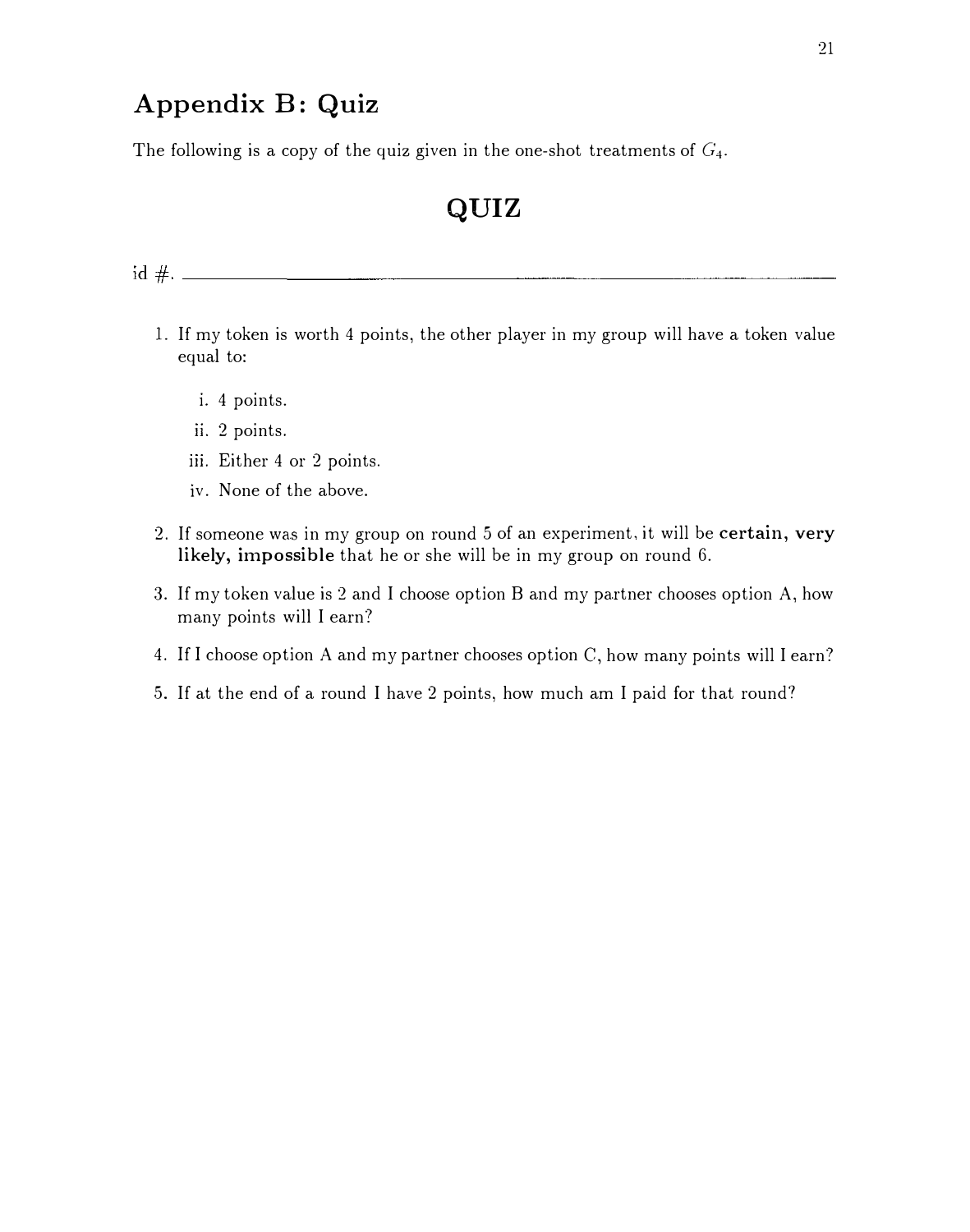

 $\bar{\Delta}$  .

Table 1: The payoff tables for the four different payoff treatments: symmetric  $(G_1)$ , asymmetric  $(G_2)$ , symmetric with punishment  $(G_3)$ , and asymmetric with punishment  $(G_4)$ .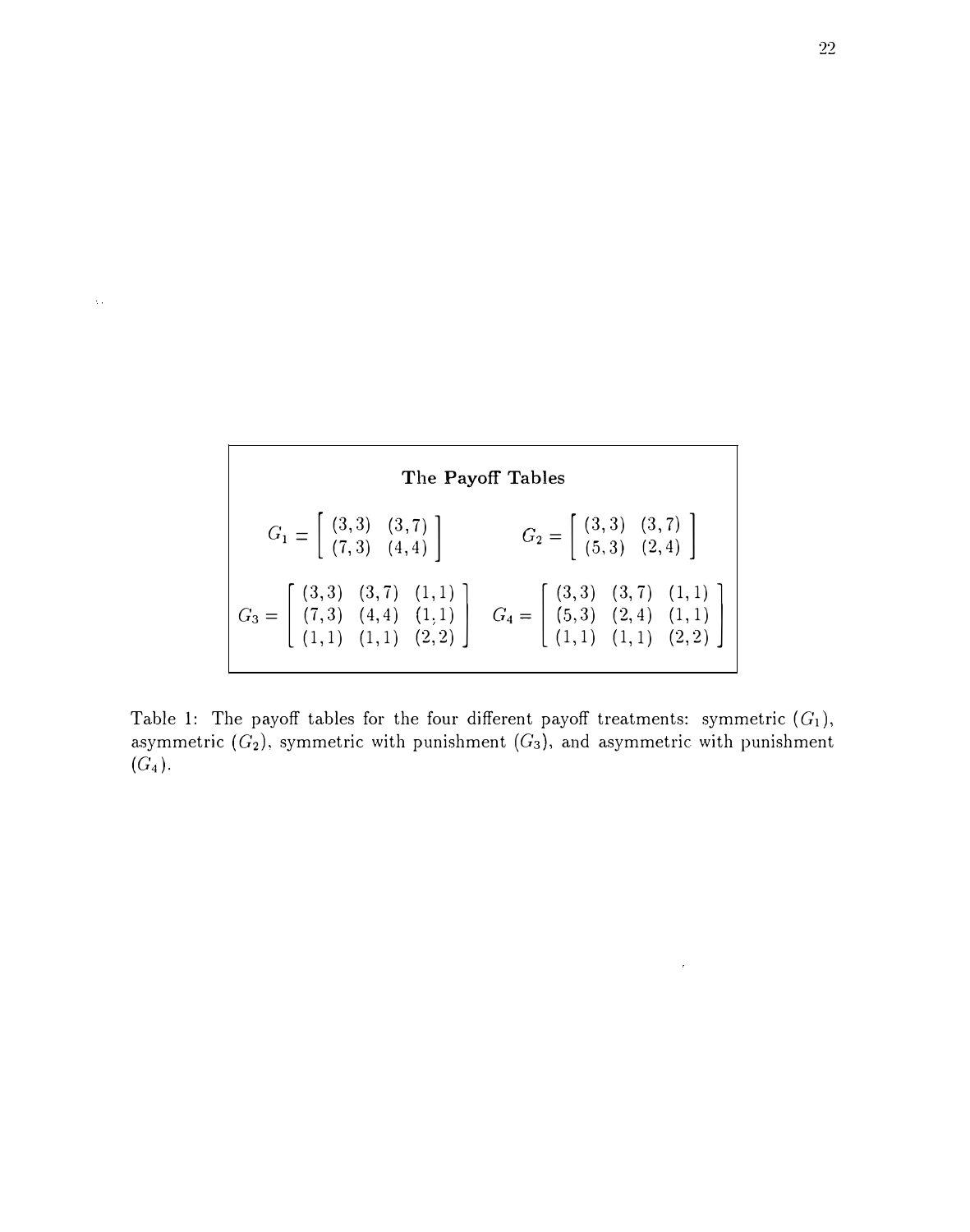| Experiments |                           |         |        |           |                       |                       |                          |
|-------------|---------------------------|---------|--------|-----------|-----------------------|-----------------------|--------------------------|
| game        | trtmnt                    | date    | subj.  | obs.      | length                | $\frac{penny}{point}$ | order                    |
| $G_1$       | $\overline{O}$            | 2/4/91  | 10     | 75        | $\mathbf{1}$          | $\overline{5}$        | $\mathbf{l}$             |
|             | ${\bf F}$                 | 1/31/91 | $10\,$ | 20        | 15                    | $\overline{4}$        |                          |
|             | $\rm I$                   | 5/18/90 | 12     | $24\,$    | ${61, 37,}$<br>17, 29 | $\overline{4}$        |                          |
| $G_3$       | $\overline{O}$            | 2/4/91  | 10     | 75        | $\mathbf{1}$          | $\overline{5}$        | $\sqrt{2}$               |
|             | $\boldsymbol{\mathrm{F}}$ | 1/14/91 | 10     | <b>20</b> | 15                    | $\overline{4}$        |                          |
|             | I                         | 5/17/90 | 12     | $24\,$    | $\{20, 41,$<br>26, 25 | $\sqrt{4}$            |                          |
| $G_{2}$     | $\overline{0}$            | 2/4/91  | 10     | 75        | $\mathbf{1}$          | 5                     | 3                        |
|             | $\mathbf F$               | 2/1/91  | 10     | <b>20</b> | 15                    | $\overline{4}$        | $\overline{\phantom{a}}$ |
|             | $\bf I$                   | 5/11/90 | 12     | 24        | $\{28, 19,$<br>16, 20 | $\overline{4}$        |                          |
| $G_4$       | $\overline{O}$            | 2/4/91  | 10     | 75        | $\mathbf{1}$          | 5                     | $\overline{4}$           |
|             | ${\bf F}$                 | 2/1/91  | 14     | 28        | 15                    | $\overline{4}$        |                          |
|             | $\mathbf I$               | 4/20/90 | 12     | 24        | $\{16, 29,$<br>21, 24 | $\overline{4}$        |                          |

Table 2: The date of each experiment along with the number of subjects, the number of observations, the number of periods, the exchange rate, and, if there were different treatments in one session, the order of treatments. 0, F, and I stand for one-shot, finite repetition, and infinite repetition, respectively.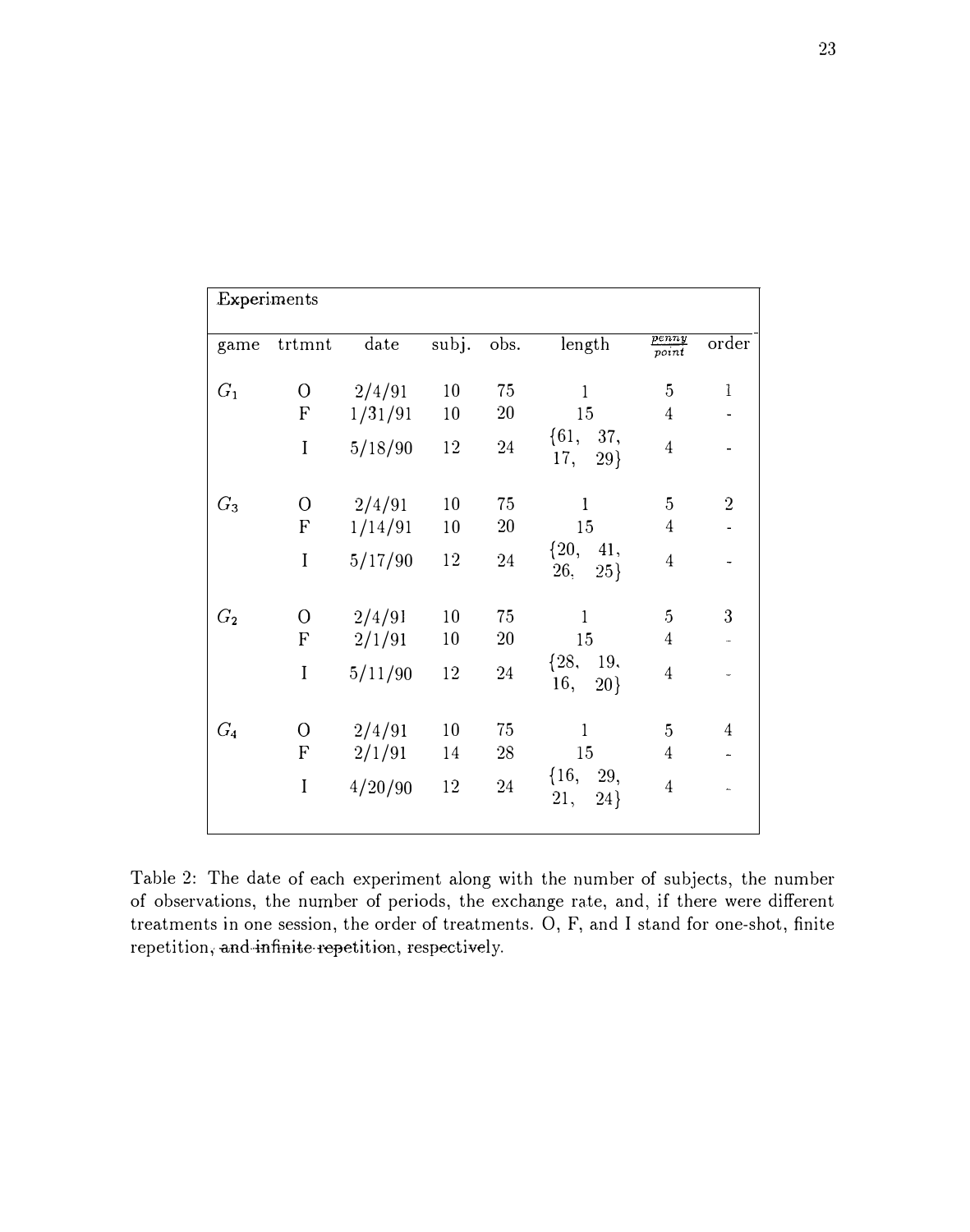

Table 3: The distribution of outcomes in the one-shot treatments. The entries in each table represent the number of times each outcome was observed in that treatment. The outcomes that satisfy Hypothesis 4, the Nash Solution, have been underlined. Notice that there are no entries below the diagonal in the symmetric games  $G_1$  and  $G_3$ ; the symmetric outcomes are classified together. In the asymmetric games, all outcomes are classified separately.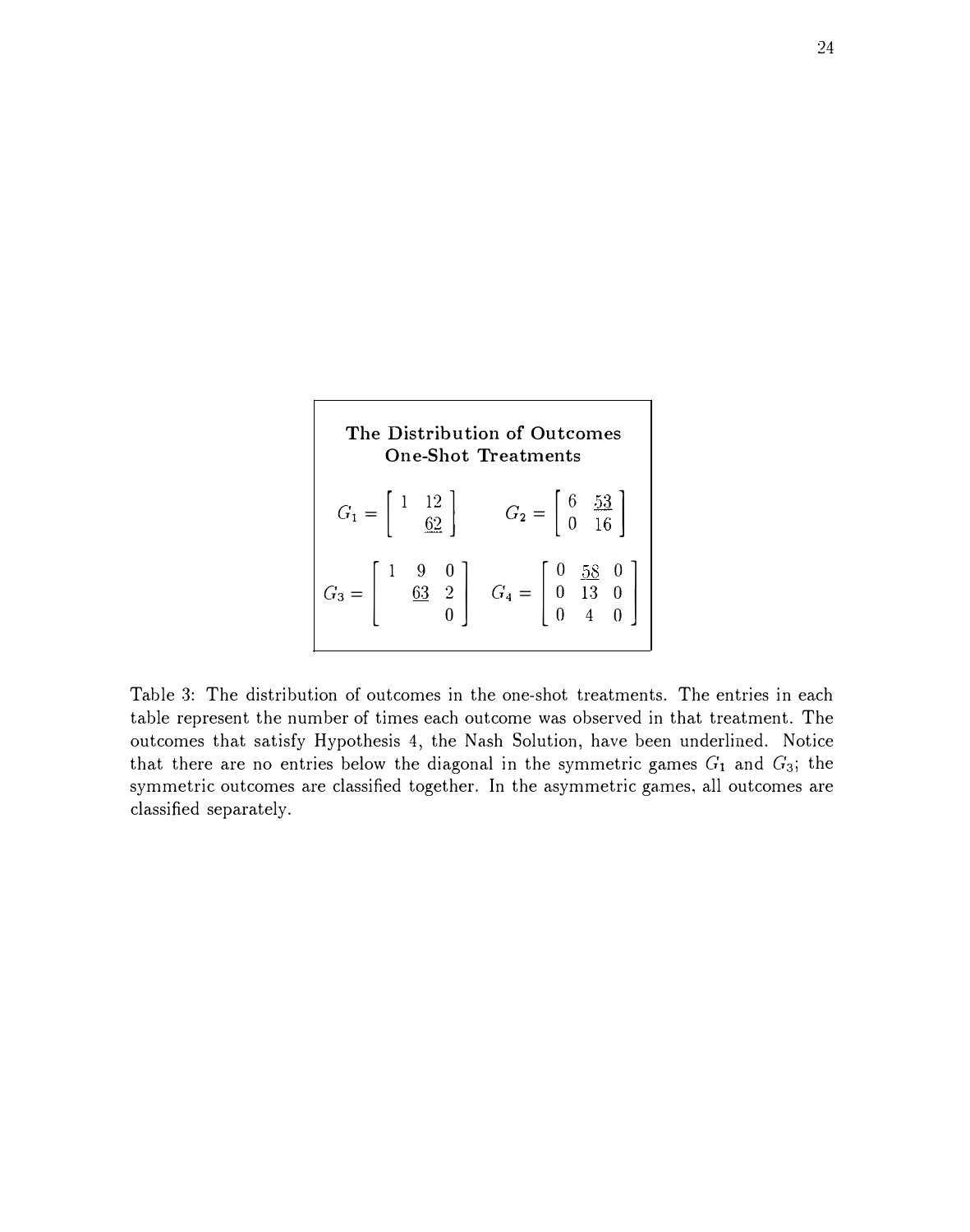|                  | <b>One-Shot Treatment</b>              |                                                                   |                |                  |
|------------------|----------------------------------------|-------------------------------------------------------------------|----------------|------------------|
|                  |                                        |                                                                   |                |                  |
|                  | Distribution of Actions,               |                                                                   |                |                  |
|                  | Periods $1 - 8$ and Periods $9 - 15$ : |                                                                   |                |                  |
|                  |                                        |                                                                   |                |                  |
|                  |                                        |                                                                   |                |                  |
|                  |                                        | G <sub>1</sub>                                                    |                | $G_3$            |
|                  |                                        | periods $1 - 8$ periods $9 - 15$ periods $1 - 8$ periods $9 - 15$ |                |                  |
| A                | 9                                      | 5                                                                 | 8              | 3                |
| B                | 71                                     | 65                                                                | 72             | 6.5              |
| $\overline{C}$   |                                        |                                                                   | $\overline{0}$ | $\overline{2}$   |
| $\chi^2$         |                                        | 0.3370                                                            |                | 1.6290           |
|                  |                                        |                                                                   |                |                  |
|                  |                                        |                                                                   |                |                  |
|                  |                                        |                                                                   | Row Players    |                  |
|                  |                                        | G <sub>2</sub>                                                    |                | G <sub>4</sub>   |
|                  |                                        |                                                                   |                |                  |
|                  |                                        | periods $1 - 8$ periods $9 - 15$ periods $1 - 8$ periods $9 - 15$ |                |                  |
| A                | 30                                     | 29                                                                | 28             | 30               |
| $\boldsymbol{B}$ | 10                                     | 6                                                                 | 10             | 3                |
| $\overline{C}$   |                                        |                                                                   | $\overline{2}$ | $\overline{2}$   |
| $\chi^2$         |                                        | 0.2983                                                            |                | 2.5813           |
|                  |                                        |                                                                   |                |                  |
|                  |                                        |                                                                   |                |                  |
|                  |                                        |                                                                   | Column Players |                  |
|                  |                                        | G <sub>2</sub>                                                    |                | $G_4$            |
|                  |                                        | periods $1 - 8$ periods $9 - 15$ periods $1 - 8$ periods $9 - 15$ |                |                  |
| A                | 5                                      | 1                                                                 | $\overline{0}$ | $\theta$         |
| $\, {\bf B}$     | 35                                     | 34                                                                | 40             | 35               |
| $\overline{C}$   |                                        |                                                                   | $\overline{0}$ | $\boldsymbol{0}$ |
|                  |                                        |                                                                   |                |                  |
| $\chi^2$         |                                        | 1.2301                                                            |                | NA               |
|                  |                                        |                                                                   |                |                  |

Table 4: For each One-Shot treatment, the distributions of strategies for the first eight periods and the last seven periods is shown and compared using a  $\chi^2$  statistic. In the asymmetric treatments, row players and column players are considered separately.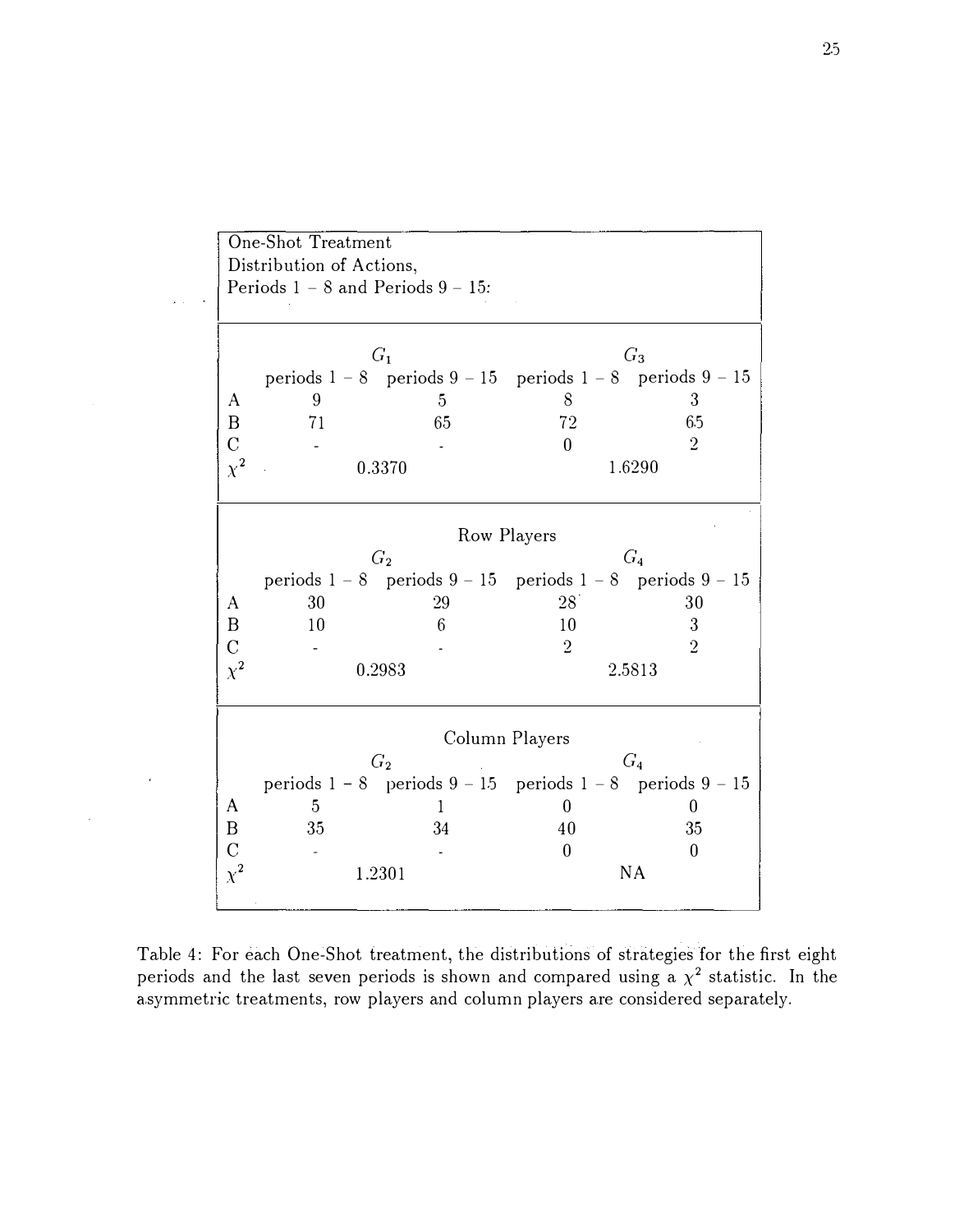| One-Shot Treatments                                            |                                            |                               |         |         |  |  |  |
|----------------------------------------------------------------|--------------------------------------------|-------------------------------|---------|---------|--|--|--|
|                                                                |                                            | Frequencies and Upper Bounds: |         |         |  |  |  |
|                                                                |                                            |                               |         |         |  |  |  |
|                                                                | $G_1$                                      | $G_3$                         | $G_2$   | $G_4$   |  |  |  |
| Hyp. 1 Uniqueness                                              |                                            |                               |         |         |  |  |  |
| successes                                                      | 62                                         | 63                            | 53      | 58      |  |  |  |
| others                                                         | 13                                         | 12                            | 22      | 17      |  |  |  |
| freq                                                           | 0.8267                                     | 0.8400                        | 0.7067  | 0.7733  |  |  |  |
| high                                                           | 0.8997                                     | 0.9107                        | 0.7945  | 0.8541  |  |  |  |
| $\chi_1^2$                                                     |                                            | 0.0000                        |         | 0.5544  |  |  |  |
|                                                                |                                            |                               |         |         |  |  |  |
| Hyp. 2 Pareto Optimality                                       |                                            |                               |         |         |  |  |  |
| successes                                                      | 74                                         | 72                            | $-53$   | 58      |  |  |  |
| others                                                         | $\mathbf{1}$                               | 3                             | 22      | 17      |  |  |  |
| freq                                                           | 0.9867                                     | 0.9600                        | 0.7067  | 0.7733  |  |  |  |
| high                                                           | 1.0000 <sup>†</sup>                        | 0.9978†                       | 0.7945  | 0.8.541 |  |  |  |
| $\chi_1^2$                                                     |                                            | 0.2568                        |         | 0.5544  |  |  |  |
|                                                                |                                            |                               |         |         |  |  |  |
|                                                                | $G_1$                                      | $G_2$ (ROW) $G_2$ (COL)       |         |         |  |  |  |
|                                                                |                                            | Hyp. 3 Individual Rationality |         |         |  |  |  |
| successes                                                      | 136                                        | 59                            | 69      |         |  |  |  |
| others                                                         | 14                                         | 16                            | 6       |         |  |  |  |
| freq                                                           | 0.9067                                     | 0.7867                        | 0.9200  |         |  |  |  |
| high                                                           | 0.9460                                     | 0.8657                        | 0.9723† |         |  |  |  |
|                                                                |                                            |                               |         |         |  |  |  |
|                                                                | $\dagger$ - significant at $\alpha = 0.05$ |                               |         |         |  |  |  |
|                                                                |                                            |                               |         |         |  |  |  |
| high is the upper bound of the $95\%$ c. interval around freq. |                                            |                               |         |         |  |  |  |

Table 5: For each One-Shot treatment, the breakdown of the outcomes between successes and others for the Uniqueness; Pareto Optimality, and Individual Rationality hypothesis are shown. Also shown is the frequency of success and the upper bound of its 95 percent confidence interval. Finally, the distribution of observations under each hypothesis when there is no punishment strategy is compared to the distribution of observations when there is a punishment strategy;  $A \chi^2$  statistic is reported.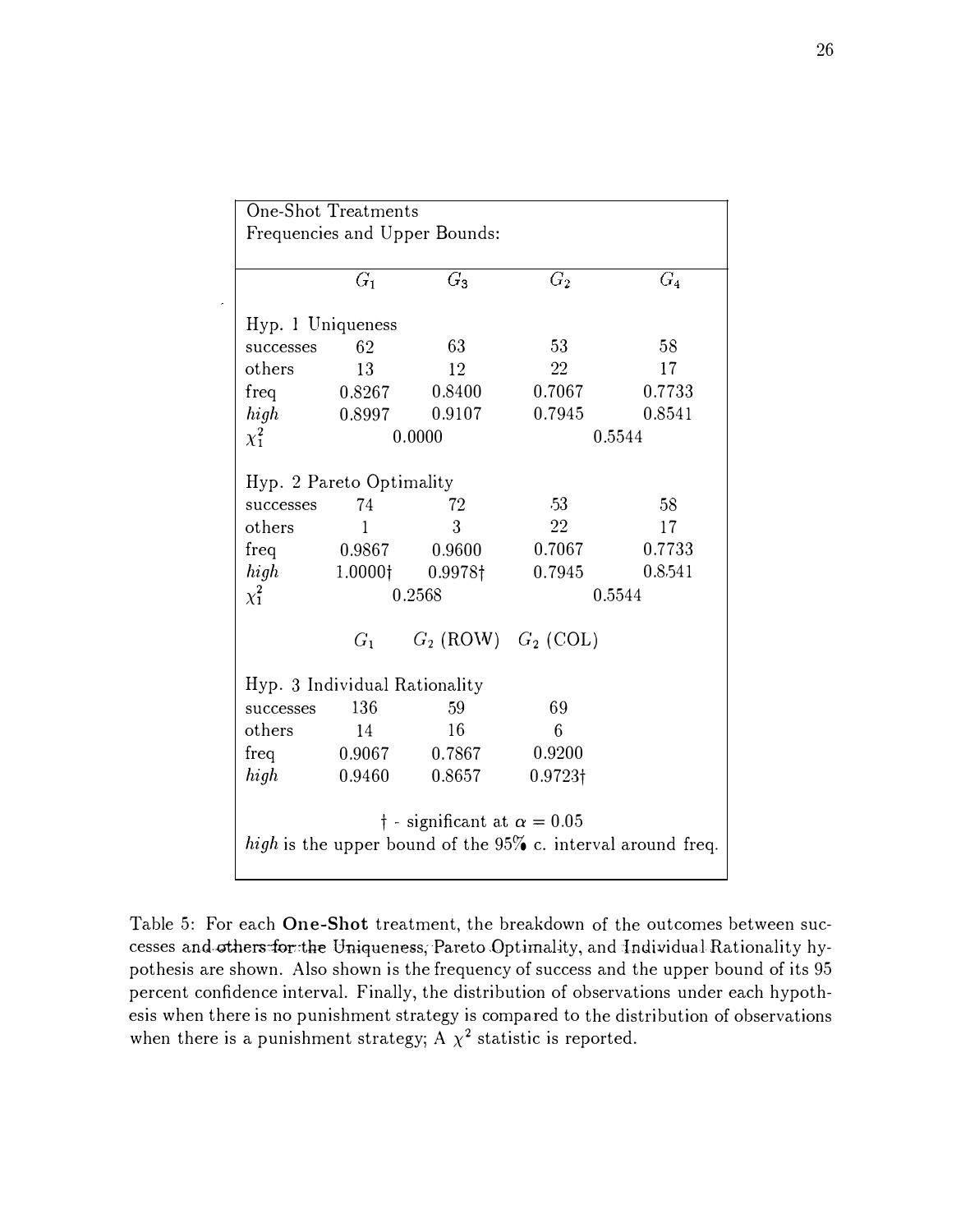| One-Shot Contingency Table                 |                |                   |                    |               |                                                             |                |  |
|--------------------------------------------|----------------|-------------------|--------------------|---------------|-------------------------------------------------------------|----------------|--|
| Hyp. 4 Nash Solution                       |                |                   |                    |               |                                                             |                |  |
|                                            |                |                   |                    | Row           | Column                                                      |                |  |
|                                            | G <sub>1</sub> | $G_3$             | $G_2$              | $G_4$         | G <sub>2</sub>                                              | $G_4$          |  |
|                                            |                |                   |                    |               |                                                             |                |  |
| successes                                  | 136 -          | - 137             | 59                 | -58           | 69                                                          | 75             |  |
| other                                      | 14             | -13               | 16                 | 17            | 6                                                           | 0              |  |
| freq.                                      |                | $0.9066$ $0.9133$ |                    | 0.7866 0.7733 | 0.9200                                                      | 1.000          |  |
| high                                       | 0.9460         | $0.9514\dagger$   | $0.8657$ $0.8.541$ |               | $0.9723\dagger$                                             | $1.000\dagger$ |  |
| $\chi^2$                                   |                | 0.0000            |                    | 0.0000        |                                                             | $4.3403*$      |  |
| $\dagger$ - significant at $\alpha = 0.05$ |                |                   |                    |               |                                                             |                |  |
| * - significant by adopted criteria        |                |                   |                    |               |                                                             |                |  |
|                                            |                |                   |                    |               | high is the upper bound of the 95% c. interval around freq. |                |  |
|                                            |                |                   |                    |               |                                                             |                |  |

Table 6: For each One-Shot treatment, the breakdown of individual strategy choices between successes and others for the Nash hypothesis is shown. Also shown is the frequency of success and the upper bound of its 9.5 percent confidence interval. Finally, the distribution of observations under the hypothesis when there is no punishment strategy is compared to the distribution of observations when there is a punishment strategy; a  $\chi^2$  statistic is reported.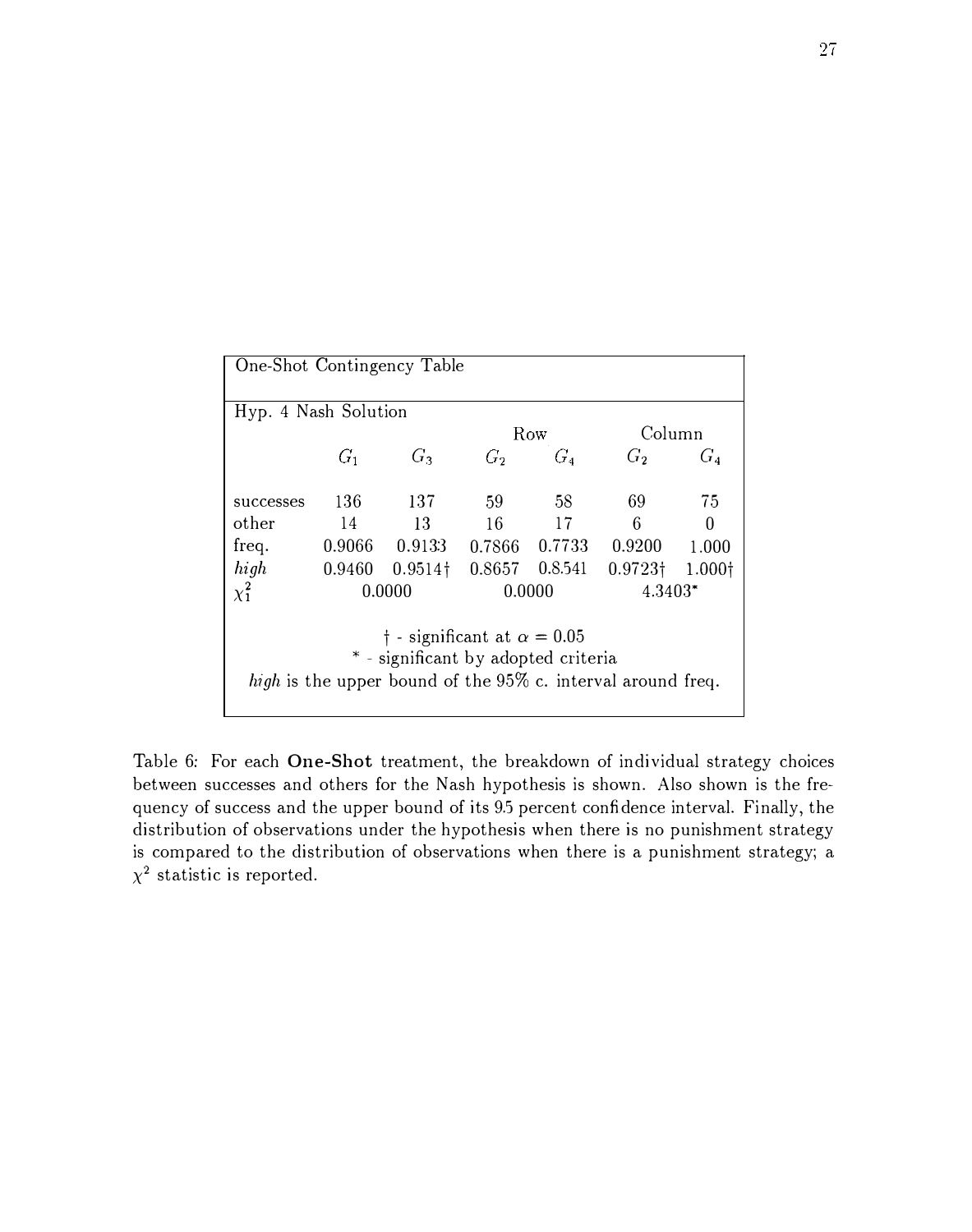|                                                             | <b>Finite Repetition Treatments</b> |                         |                |        |  |  |  |  |  |
|-------------------------------------------------------------|-------------------------------------|-------------------------|----------------|--------|--|--|--|--|--|
| Frequencies and Upper Bounds:                               |                                     |                         |                |        |  |  |  |  |  |
|                                                             |                                     |                         |                |        |  |  |  |  |  |
|                                                             | $G_1$                               | $G_3$                   | G <sub>2</sub> | $G_4$  |  |  |  |  |  |
| Hyp. 1 Uniqueness                                           |                                     |                         |                |        |  |  |  |  |  |
| successes                                                   | 5                                   | 8                       | $\overline{7}$ | 8      |  |  |  |  |  |
| others                                                      | 15                                  | 12                      | 13             | 20     |  |  |  |  |  |
| freq                                                        | 0.2500                              | 0.400                   | 0.3500         | 0.2857 |  |  |  |  |  |
| high                                                        | 0.4174                              | 0.5894                  | 0.5344         | 0.4311 |  |  |  |  |  |
| $\chi^2_1$                                                  |                                     | 0.4558                  |                | 0.0249 |  |  |  |  |  |
|                                                             |                                     |                         |                |        |  |  |  |  |  |
| Hyp. 2 Pareto Optimality                                    |                                     |                         |                |        |  |  |  |  |  |
| successes                                                   | 3                                   | 5                       | 8              | 11     |  |  |  |  |  |
| others                                                      | 17                                  | 15                      | 12             | 17     |  |  |  |  |  |
| freq                                                        | 0.1500                              | 0.2500                  | 0.4000         | 0.3929 |  |  |  |  |  |
| high                                                        | 0.2880                              | 0.4174                  | 0.5894         | 0.5500 |  |  |  |  |  |
| $\chi_1^2$                                                  |                                     | 0.1563                  |                | 0.0622 |  |  |  |  |  |
|                                                             | $G_1$                               | $G_2$ (ROW) $G_2$ (COL) |                |        |  |  |  |  |  |
| Hyp. 3 Individual Rationality                               |                                     |                         |                |        |  |  |  |  |  |
| successes                                                   | 49                                  | 9                       | 20             |        |  |  |  |  |  |
| others                                                      | $\mathbf{1}$                        | 11                      | $\overline{0}$ |        |  |  |  |  |  |
| freq                                                        | 0.9800                              | 0.4500                  | 1.0000         |        |  |  |  |  |  |
| high                                                        | 1.0000†                             | 0.6423                  | 1.0000†        |        |  |  |  |  |  |
|                                                             |                                     |                         |                |        |  |  |  |  |  |
| $\dagger$ - significant at $\alpha = 0.05$                  |                                     |                         |                |        |  |  |  |  |  |
| high is the upper bound of the 95% c. interval around freq. |                                     |                         |                |        |  |  |  |  |  |

Table 7: For each Finite Repetition treatment, the breakdown of the outcomes between successes and others-for-the Uniqueness, Pareto Optimality, and Individual Rationality hypotheses are shown. Also shown is the frequency of success and the upper bound of its 95 percent confidence interval. Finally, the distribution of observations under each hypothesis when there is no punishment strategy is compared to the distribution of observations when there is a punishment strategy; a  $\chi^2$  statistic is reported.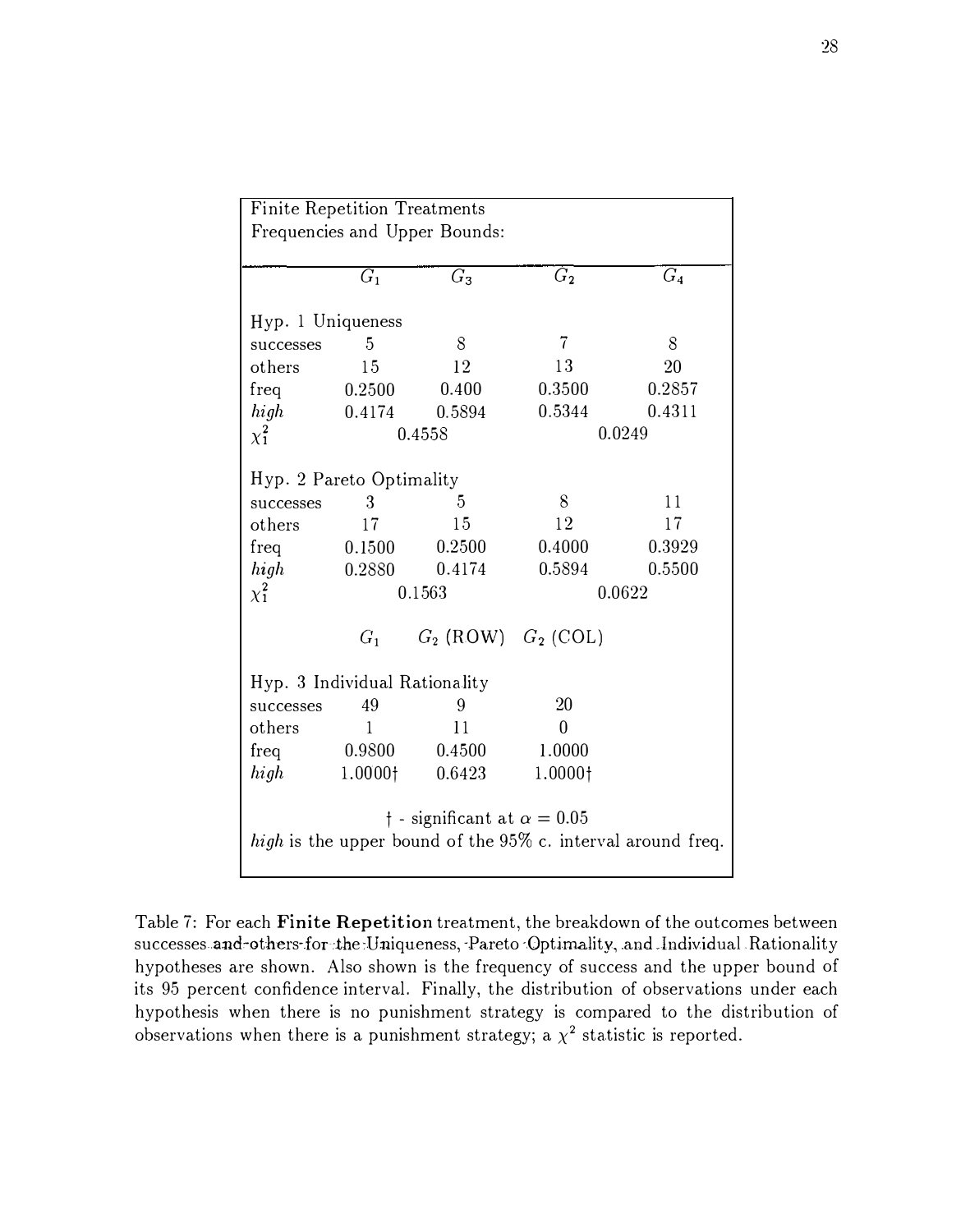|                                                                | <b>Infinite Repetition Treatments</b> |                                            |                 |        |  |  |  |  |  |
|----------------------------------------------------------------|---------------------------------------|--------------------------------------------|-----------------|--------|--|--|--|--|--|
| Frequencies and Upper Bounds:                                  |                                       |                                            |                 |        |  |  |  |  |  |
|                                                                |                                       |                                            |                 |        |  |  |  |  |  |
|                                                                | $\overline{G_1}$                      | $G_3$                                      | $G_{2}$         | $G_4$  |  |  |  |  |  |
|                                                                |                                       |                                            |                 |        |  |  |  |  |  |
| Hyp. 1 Uniqueness                                              |                                       |                                            |                 |        |  |  |  |  |  |
| successes                                                      | 21                                    | 19                                         | 8               | 7      |  |  |  |  |  |
| others                                                         | 3                                     | $\overline{5}$                             | 16              | 17     |  |  |  |  |  |
| freq                                                           | 0.8750                                | 0.7917                                     | 0.3333          | 0.2917 |  |  |  |  |  |
| high                                                           | 0.9907†                               | 0.9338                                     | 0.4983          | 0.4507 |  |  |  |  |  |
| $\chi^2_1$                                                     |                                       | 0.1500                                     |                 | 0.0000 |  |  |  |  |  |
|                                                                |                                       |                                            |                 |        |  |  |  |  |  |
| Hyp. 2 Pareto Optimality                                       |                                       |                                            |                 |        |  |  |  |  |  |
| successes                                                      | 21                                    | 19                                         | 10              | 12     |  |  |  |  |  |
| others                                                         | 3                                     | 5                                          | 14              | 12     |  |  |  |  |  |
| freq                                                           | 0.8750                                | 0.7917                                     | 0.4167          | 0.5000 |  |  |  |  |  |
| high                                                           | $0.9907\dagger$                       | 0.9338                                     | 0.5892          | 0.6749 |  |  |  |  |  |
| $\chi_1^2$                                                     |                                       | 0.1500                                     |                 | 0.0839 |  |  |  |  |  |
|                                                                |                                       |                                            |                 |        |  |  |  |  |  |
|                                                                | $G_1$                                 | $G_2$ (ROW) $G_2$ (COL)                    |                 |        |  |  |  |  |  |
|                                                                |                                       |                                            |                 |        |  |  |  |  |  |
| Hyp. 3 Individual Rationality                                  |                                       |                                            |                 |        |  |  |  |  |  |
| successes                                                      | 46                                    | 13                                         | 23              |        |  |  |  |  |  |
| others                                                         | $\overline{2}$                        | 11                                         | $\mathbf{1}$    |        |  |  |  |  |  |
| freq                                                           | 0.9583                                | 0.5417                                     | 0.9583          |        |  |  |  |  |  |
| high                                                           | 1.0000 <sup>†</sup>                   | 0.7160                                     | $1.0000\dagger$ |        |  |  |  |  |  |
|                                                                |                                       |                                            |                 |        |  |  |  |  |  |
|                                                                |                                       | $\dagger$ - significant at $\alpha = 0.05$ |                 |        |  |  |  |  |  |
|                                                                |                                       |                                            |                 |        |  |  |  |  |  |
| high is the upper bound of the $95\%$ c. interval around freq. |                                       |                                            |                 |        |  |  |  |  |  |

Table 8: For each Infinite Repetition treatment, the breakdown of the outcomes between successes and others for the Uniqueness, Pareto Optimality, and Individual Rationality hypotheses are shown. Also shown is the frequency of success and the upper bound of its 95 percent confidence interval. Finally, the distribution of observations under each hypothesis when there is no punishment strategy is compared to the distribution of observations when there is a punishment strategy; a  $\chi^2$  statistic is reported.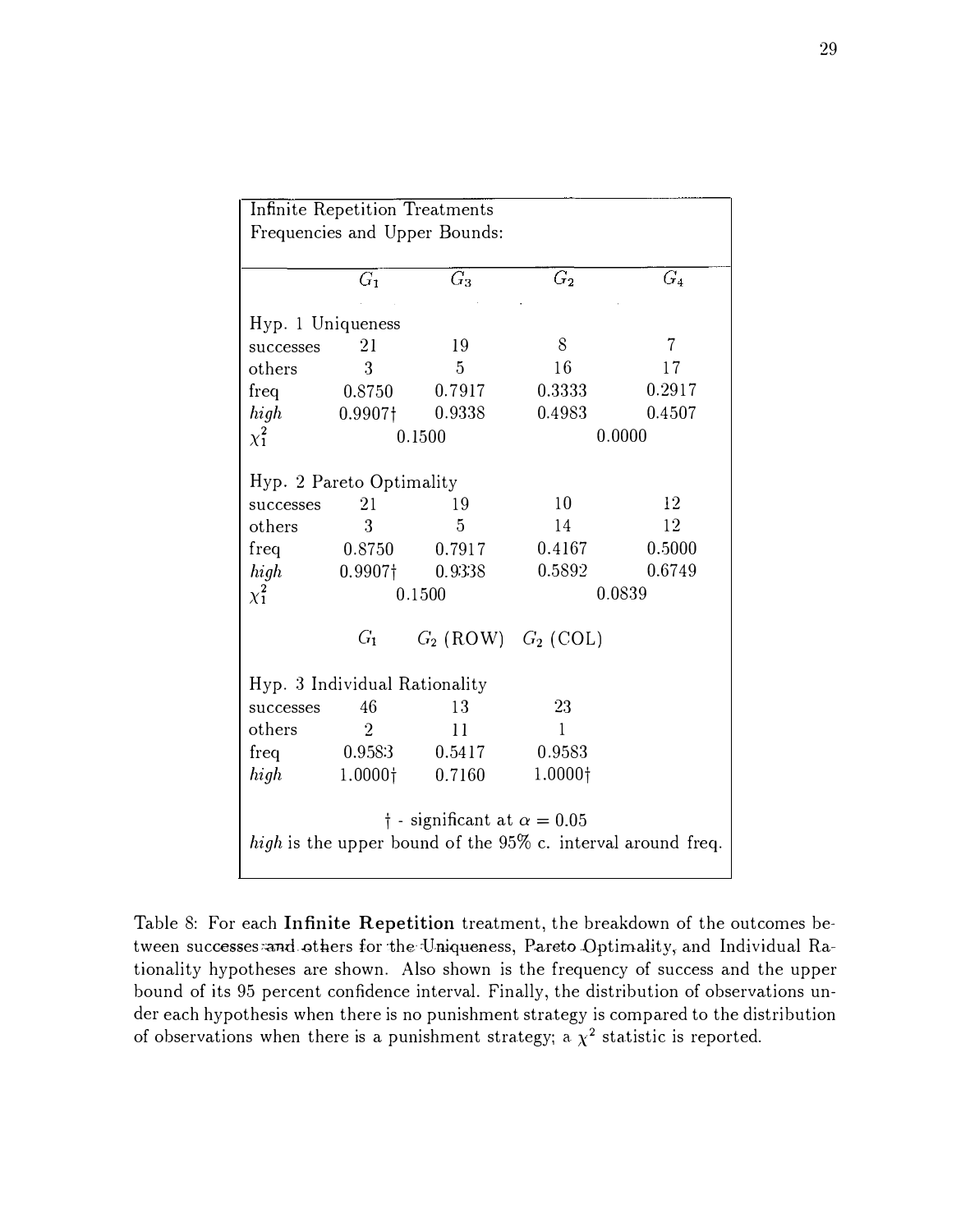| Finite vs. Infinite Repetition Treatments:<br>comparisons of levels of support using a<br>$\chi^2$ statistic |           |            |                                  |  |  |  |  |
|--------------------------------------------------------------------------------------------------------------|-----------|------------|----------------------------------|--|--|--|--|
|                                                                                                              | Hyp1      | Hyp2       | Hyp3                             |  |  |  |  |
|                                                                                                              |           |            | Unique Pareto Opt. Ind. Rational |  |  |  |  |
| G <sub>1</sub>                                                                                               | 15.1375*  | $20.2958*$ | 0.0259                           |  |  |  |  |
| $G_3$                                                                                                        | $5.5032*$ | $10.8174*$ |                                  |  |  |  |  |
| G <sub>2</sub>                                                                                               | 0.0413    | 0.0384     | $0.0917$ (ROW)<br>$0.0085$ (COL) |  |  |  |  |
| $G_4$                                                                                                        | 0.0675    | 0.2455     |                                  |  |  |  |  |
| * - significant at $\alpha = 0.05$                                                                           |           |            |                                  |  |  |  |  |

Table 9: The statistics obtained when comparing the distribution of outcomes under the hypotheses in the finite repetition treatments and the distribution in the infinite repetition treatments.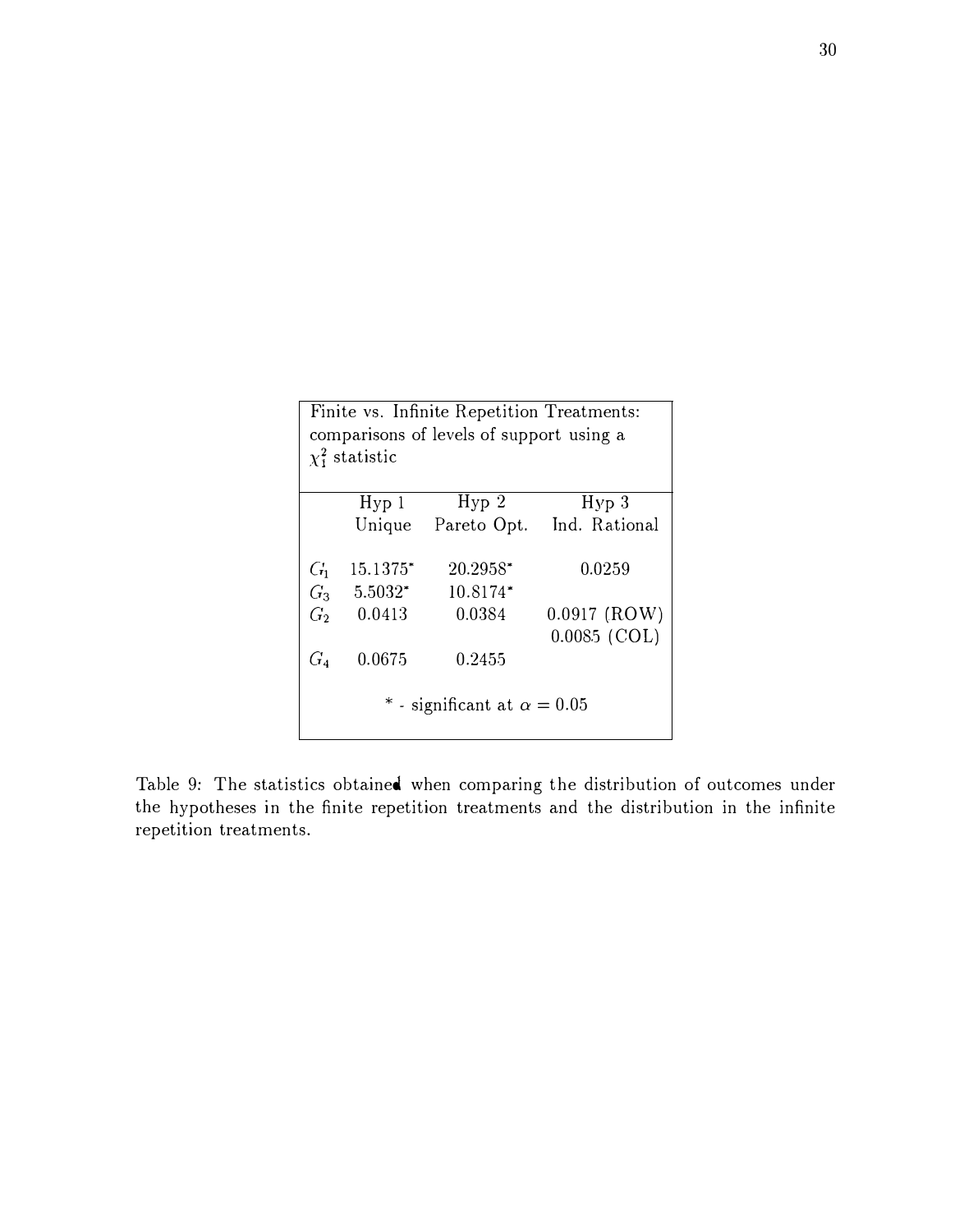| Distribution of Outcomes Over                                           |              |                |                    |       |                |                |                  |                |
|-------------------------------------------------------------------------|--------------|----------------|--------------------|-------|----------------|----------------|------------------|----------------|
| Focal Point Solution Concepts:                                          |              |                |                    |       |                |                |                  |                |
|                                                                         |              |                |                    |       |                |                |                  |                |
|                                                                         |              | $G_1$          | $G_3$ $G_2$        |       |                |                | $G_4$            |                |
|                                                                         | $\mathbf{F}$ | $\blacksquare$ | FIFIF              |       |                |                |                  |                |
| Hyp. 5 Alternating                                                      |              |                | 3 21 5 19 1 2 8 7  |       |                |                |                  |                |
| Hyp. 6 Welfare                                                          |              |                | * * * * 7 8 3 5    |       |                |                |                  |                |
| Hyp. 7 Equality                                                         | $\ast$       | $\ast$         |                    | $*$ * | $\overline{0}$ | $\overline{0}$ | $\boldsymbol{0}$ | $\overline{0}$ |
| Hyp. 4 Nash                                                             |              |                | 5 0 1 0            |       | $***$          | $***$          | $***$            | $**$           |
| Other                                                                   | 12           |                | 3 14 5 12 14 17 12 |       |                |                |                  |                |
| * - Hyp. is the same as Alternating<br>** - Hyp. is the same as Welfare |              |                |                    |       |                |                |                  |                |

Table 10: For each finite (F) and infinite (I) repetition treatment, the distribution of outcomes over each focal point solution is shown.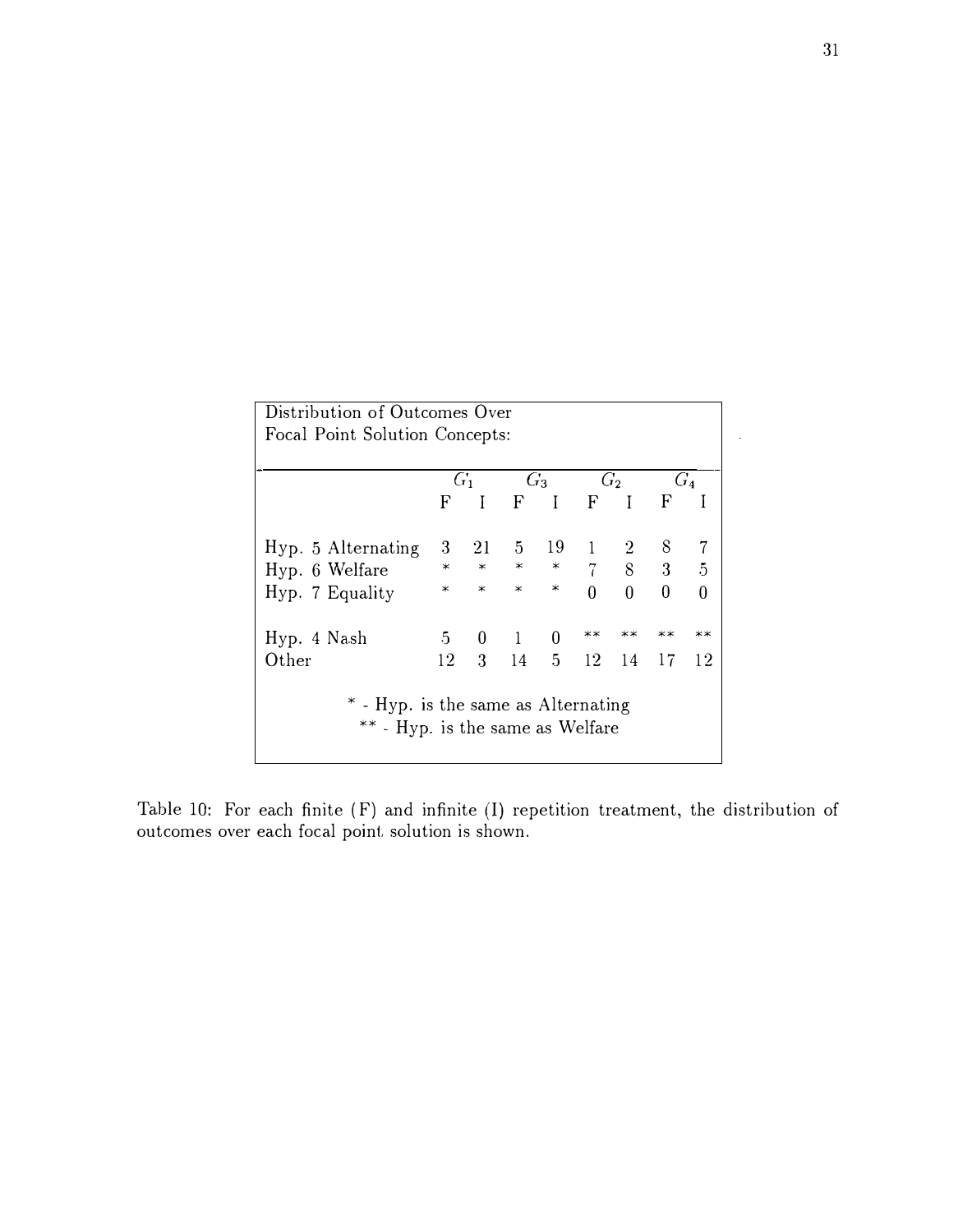| Average Payoffs |                |          |       |        |                |          |  |  |
|-----------------|----------------|----------|-------|--------|----------------|----------|--|--|
|                 |                | One-Shot |       | Finite |                | Infinite |  |  |
|                 | $G_1$          | $G_3$    | $G_1$ | $G_3$  | $G_1$          | $G_3$    |  |  |
| player          | 4.147          | 4.027    | 4.535 | 4.585  | 4.908          | 4.850    |  |  |
| group           | 8.294          | 8.054    | 9.070 | 9.170  | 9.816          | 9.700    |  |  |
|                 |                | One-Shot |       | Finite |                | Infinite |  |  |
|                 | G <sub>2</sub> | $G_4$    | $G_2$ | $G_4$  | G <sub>2</sub> | $G_4$    |  |  |
| row             | 2.785          | 2.725    | 2.955 | 3.021  | 2.896          | 3.029    |  |  |
| col·            | 6.040          | 6.160    | 6.175 | 4.757  | 5.638          | 4.821    |  |  |
| group           | 8.825          | 8.885    | 9.130 | 7.778  | 8.534          | 7.850    |  |  |

 $\label{eq:2.1} \frac{1}{\sqrt{2\pi}}\left(\frac{1}{\sqrt{2\pi}}\right)^{2} \left(\frac{1}{\sqrt{2\pi}}\right)^{2} \left(\frac{1}{\sqrt{2\pi}}\right)^{2} \left(\frac{1}{\sqrt{2\pi}}\right)^{2} \left(\frac{1}{\sqrt{2\pi}}\right)^{2} \left(\frac{1}{\sqrt{2\pi}}\right)^{2} \left(\frac{1}{\sqrt{2\pi}}\right)^{2} \left(\frac{1}{\sqrt{2\pi}}\right)^{2} \left(\frac{1}{\sqrt{2\pi}}\right)^{2} \left(\frac{1}{\sqrt{2\pi}}\right)^{2$ 

Table 11: The average payoffs in the one-shot treatment and in rounds  $5 - 15$  of the finite and infinite repetition treatments.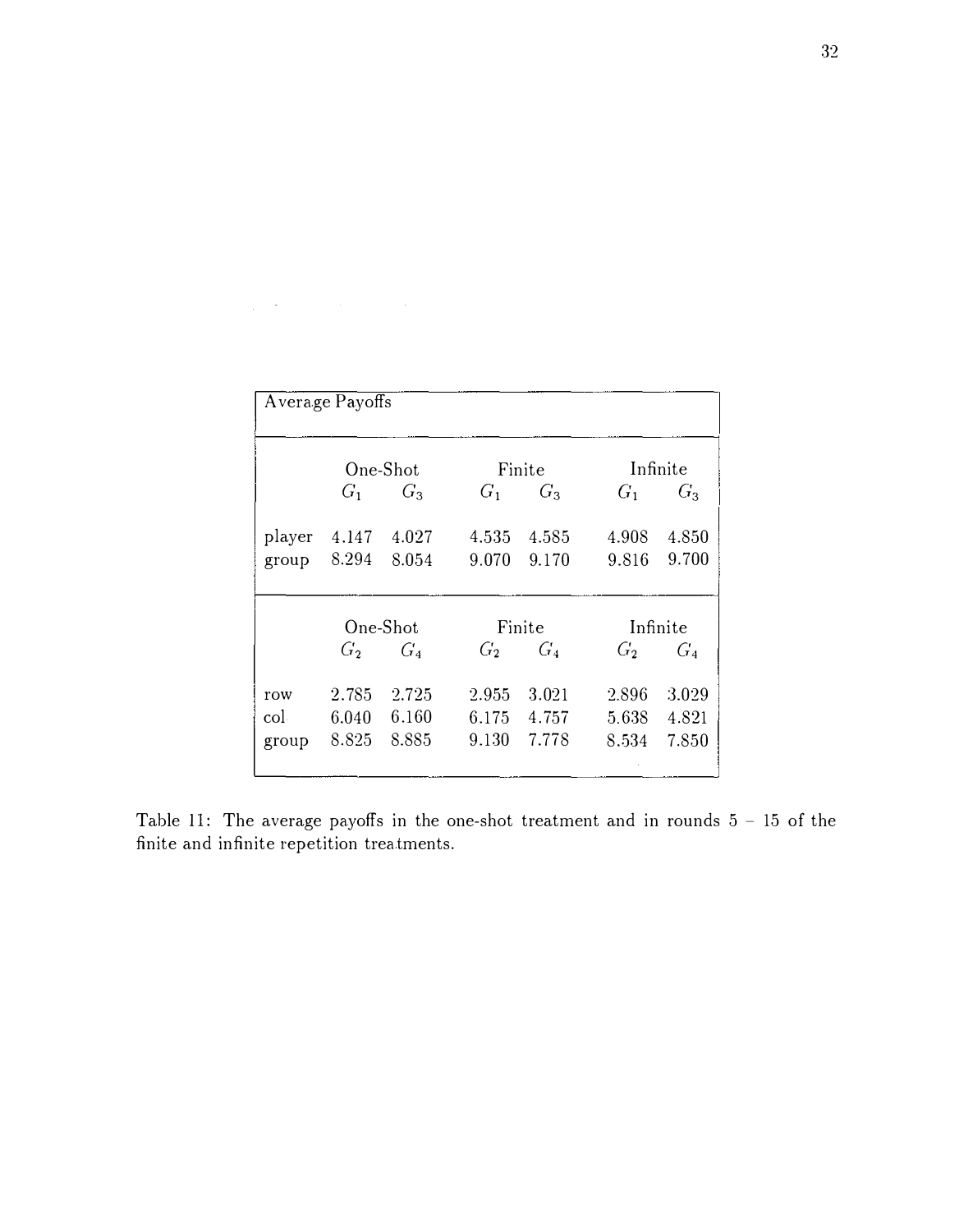| Finite Repetition Contingency Table                       |       |                |                |                |                |       |
|-----------------------------------------------------------|-------|----------------|----------------|----------------|----------------|-------|
|                                                           |       |                |                | ROW            |                | COL   |
|                                                           | $G_1$ | $G_3$          |                | $G_2$ $G_4$    | G <sub>2</sub> | $G_4$ |
| Alt.                                                      | 21    | - 23           | $\Omega$       | $\frac{11}{2}$ | $\overline{4}$ | -10   |
| Nash                                                      | 6     | $\overline{4}$ | $\overline{2}$ | $\overline{2}$ | 15             | 4     |
| Other                                                     | 13    | 13             | - 18           | 15             | $\mathbf{1}$   | 14    |
| $\chi^2$                                                  |       |                |                |                | 19.4124*       |       |
| $0.4909$ $10.2234*$<br>* - significant at $\alpha = 0.05$ |       |                |                |                |                |       |

Table 12: In each Finite Repetition treatment, the distribution of strategy choices is shown. The distribution of strategies when there is no punishment strategy is compared to the distribution of strategies when there is a punishment strategy; a  $\chi^2$  statistic is reported.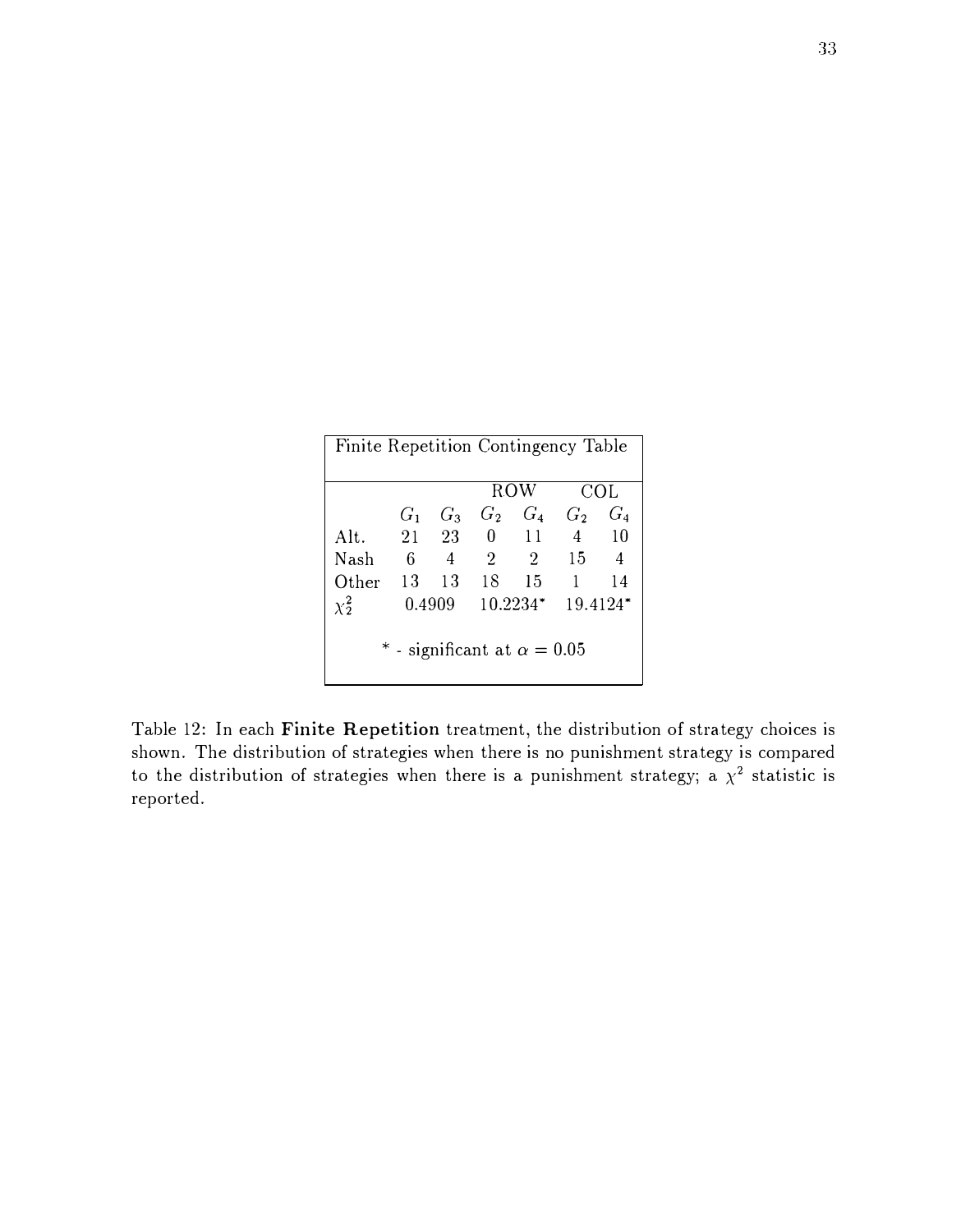|       | Finite Repetition,                          |                                                         |                |                |  |  |  |  |  |
|-------|---------------------------------------------|---------------------------------------------------------|----------------|----------------|--|--|--|--|--|
|       | Strategy Distributions,                     |                                                         |                |                |  |  |  |  |  |
|       | All Periods and All But the Last 2 Periods: |                                                         |                |                |  |  |  |  |  |
|       |                                             |                                                         |                |                |  |  |  |  |  |
|       |                                             |                                                         |                |                |  |  |  |  |  |
|       |                                             | $G_1$                                                   |                | $G_3$          |  |  |  |  |  |
|       |                                             | all periods all periods - 2 all periods all periods - 2 |                |                |  |  |  |  |  |
| Alt.  | 21                                          | 28                                                      | 23             | :30            |  |  |  |  |  |
| Nash  | 6                                           | 6                                                       | $\overline{4}$ | 5              |  |  |  |  |  |
| Other | 13                                          | 6                                                       | 13             | 5              |  |  |  |  |  |
|       |                                             |                                                         |                |                |  |  |  |  |  |
|       |                                             |                                                         |                |                |  |  |  |  |  |
|       |                                             |                                                         | Row Players    |                |  |  |  |  |  |
|       |                                             | G <sub>2</sub>                                          |                | $G_4$          |  |  |  |  |  |
|       |                                             | all periods all periods - 2 all periods all periods - 2 |                |                |  |  |  |  |  |
| Alt.  | $\theta$                                    | 0                                                       | 11             | 11             |  |  |  |  |  |
| Nash  | $\overline{2}$                              | $\overline{2}$                                          | $\overline{2}$ | $\overline{2}$ |  |  |  |  |  |
| Other | 18                                          | 18                                                      | 15             | 15             |  |  |  |  |  |
|       |                                             |                                                         |                |                |  |  |  |  |  |
|       |                                             |                                                         |                |                |  |  |  |  |  |
|       |                                             |                                                         | Column Players |                |  |  |  |  |  |
|       |                                             | G <sub>2</sub>                                          |                | $G_4$          |  |  |  |  |  |
|       |                                             | all periods all periods - 2 all periods all periods - 2 |                |                |  |  |  |  |  |
| Alt.  | 4                                           | 4                                                       | 10             | 10             |  |  |  |  |  |
| Nash  | 15                                          | 15                                                      | 4              | 5              |  |  |  |  |  |
| Other | 1                                           | 1                                                       | 14             | 13             |  |  |  |  |  |
|       |                                             |                                                         |                |                |  |  |  |  |  |

Table 13: The different strategy distributions over the focal solutions obtained when all periods are taken into account and also when all but the last two periods are taken into account are displayed for each finite repetition treatment.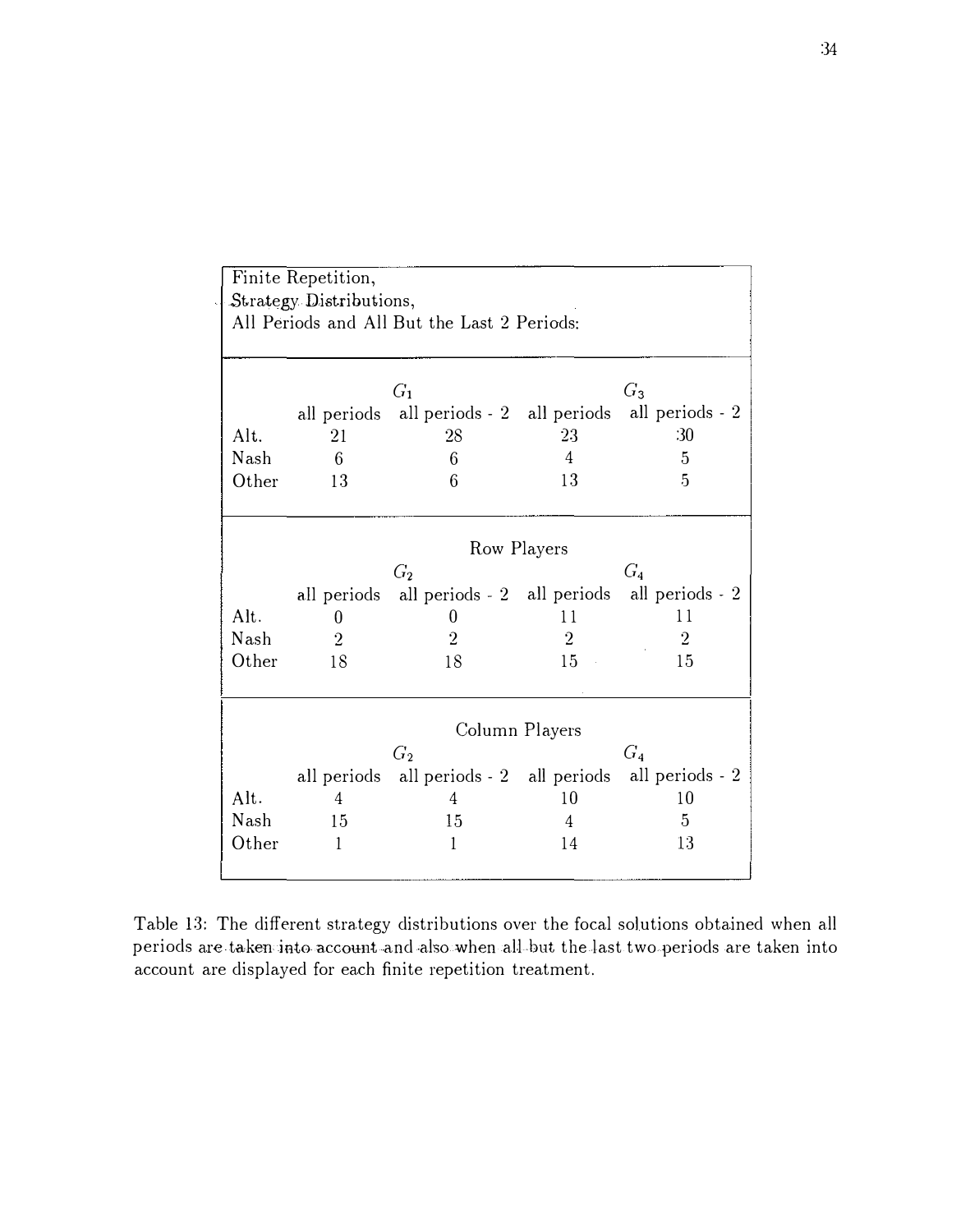| Infinite Repetition Contingency Table |                |       |                      |                |                |                |  |
|---------------------------------------|----------------|-------|----------------------|----------------|----------------|----------------|--|
|                                       |                |       | $\overline{Row}$     |                | COL            |                |  |
|                                       | $G_1$          | $G_3$ | $G_2$ $G_4$          |                |                | $G_2$ $G_4$    |  |
| Alt.                                  |                | 42 40 | 6 6                  |                | $\overline{2}$ | $\overline{7}$ |  |
| Nash                                  | $\overline{2}$ | 1     | 6.                   | $\overline{4}$ | 12             | 6              |  |
| Other                                 | $\overline{4}$ | 7     | 12                   | 14             | <sup>10</sup>  | 11             |  |
| $\chi^2$                              |                |       | 1.2003 0.5538 4.8254 |                |                |                |  |
| * - significant at $\alpha = 0.05$    |                |       |                      |                |                |                |  |

Table 14: In each Infinite Repetition treatment, the distribution of strategy choices is shown. The distribution of strategies when there is no punishment strategy is compared to the distribution of strategies when there is a punishment strategy; a  $\chi^2$  statistic is reported.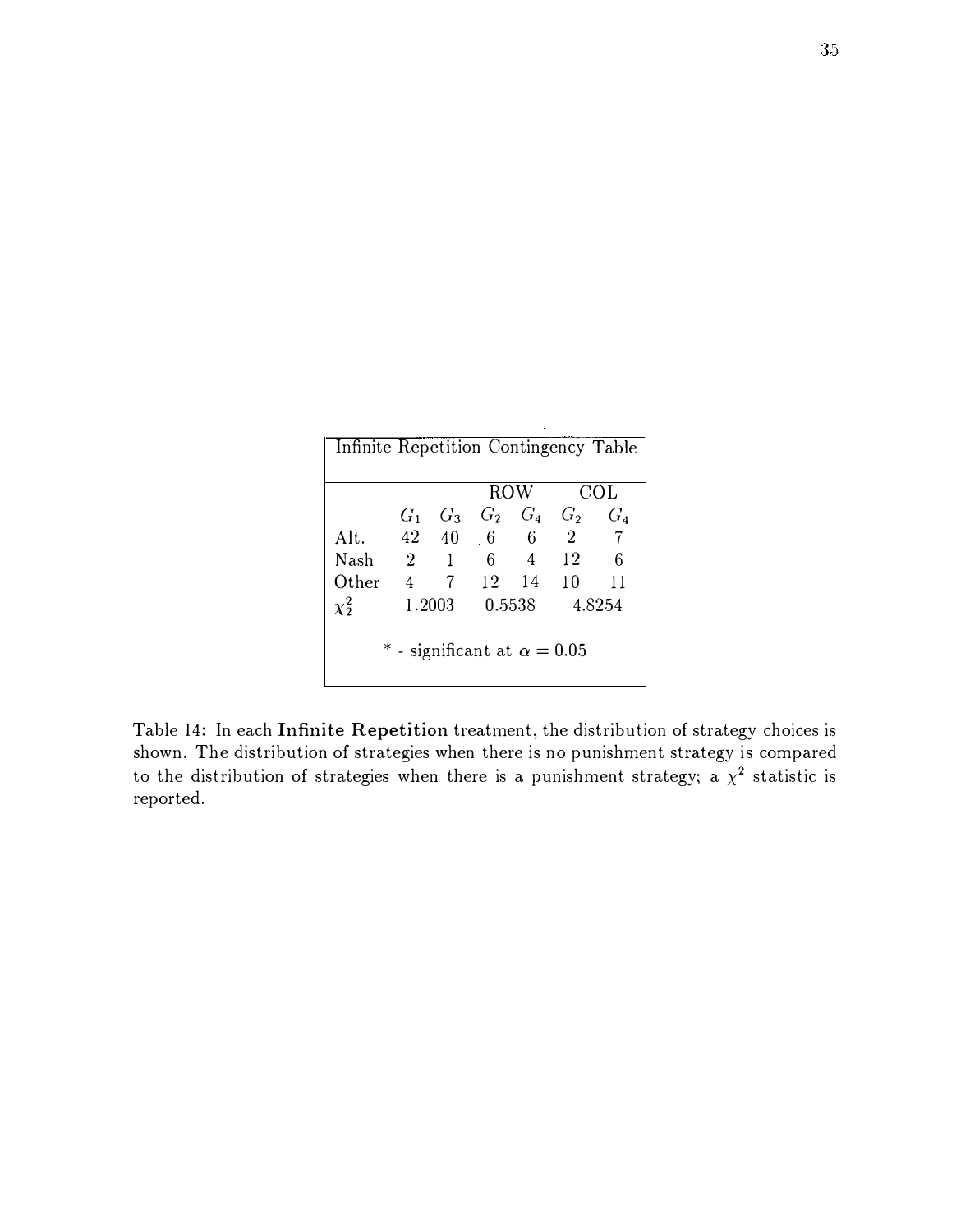| Finite vs. Infinite Repetition Treatments:    |            |         |         |  |  |  |  |
|-----------------------------------------------|------------|---------|---------|--|--|--|--|
| $\chi^2$ Statistic                            |            |         |         |  |  |  |  |
| $H_o$ : strategy distributions are identical. |            |         |         |  |  |  |  |
|                                               |            |         |         |  |  |  |  |
|                                               |            | ROW     | COI     |  |  |  |  |
| $G_1$                                         | $10.4159*$ |         |         |  |  |  |  |
| $G_3$                                         | 5.2478     |         |         |  |  |  |  |
| G <sub>2</sub>                                |            | 5.9927* | 5.6341  |  |  |  |  |
| $G_4$                                         |            | 0.7889  | 0.34.35 |  |  |  |  |
|                                               |            |         |         |  |  |  |  |
| * - significant at $\alpha = 0.05$            |            |         |         |  |  |  |  |
|                                               |            |         |         |  |  |  |  |

Table 15: The statistics obtained when comparing the distribution of strategy choices in the finite repetition treatments and the distribution in the infinite repetition treatments.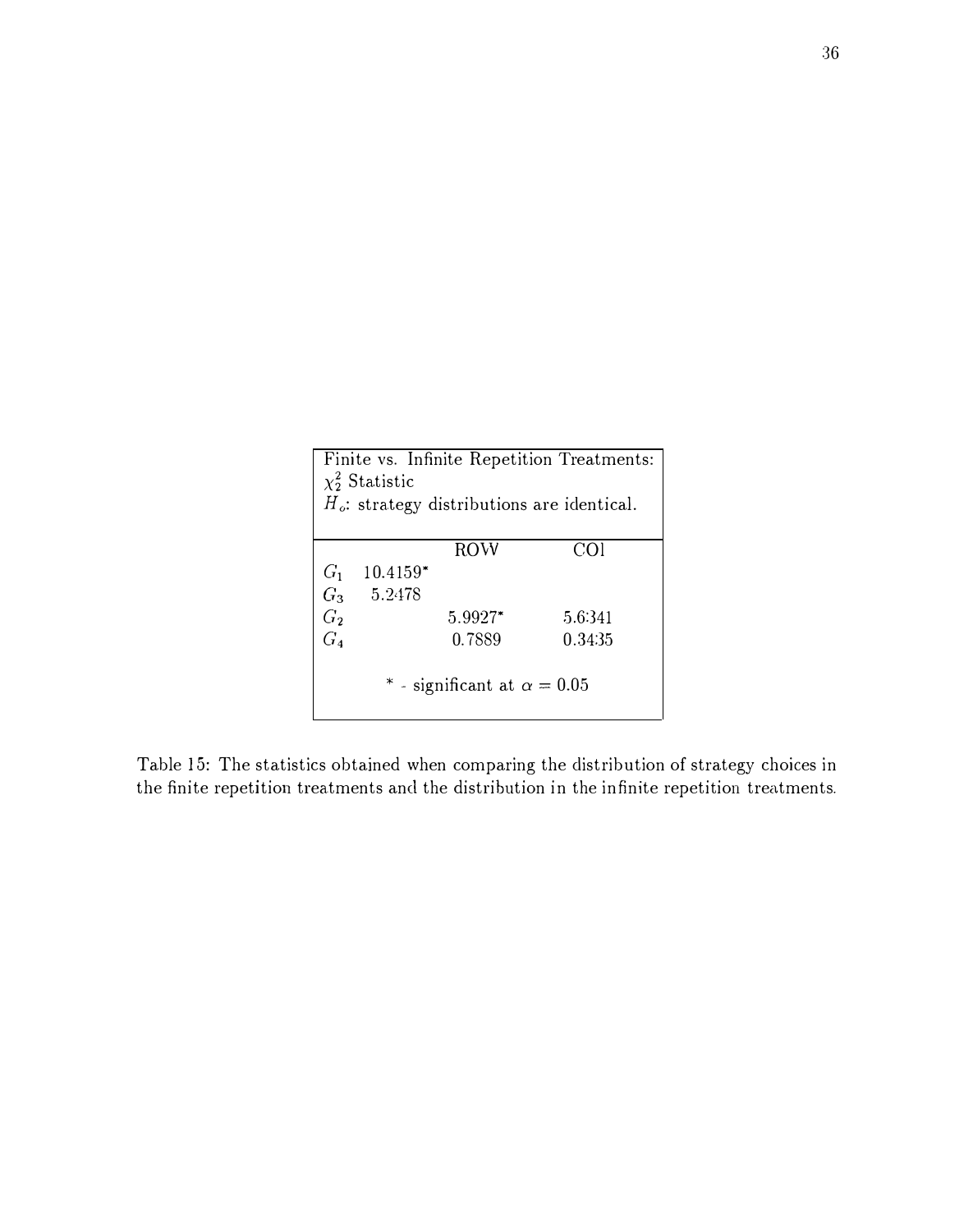

Figure 1: The outcomes to the repeated treatments of  $G_1$ . The top diagram shows the finite repetition treatment, the bottom diagram shows the infinite repetition treatment. Each letter represents one or more outcomes. The dots show the payoffs to the stage game. Every outcome on or to the northeast of the dotted line dominates each players minimax payoff. The 45° line represents equal payoffs.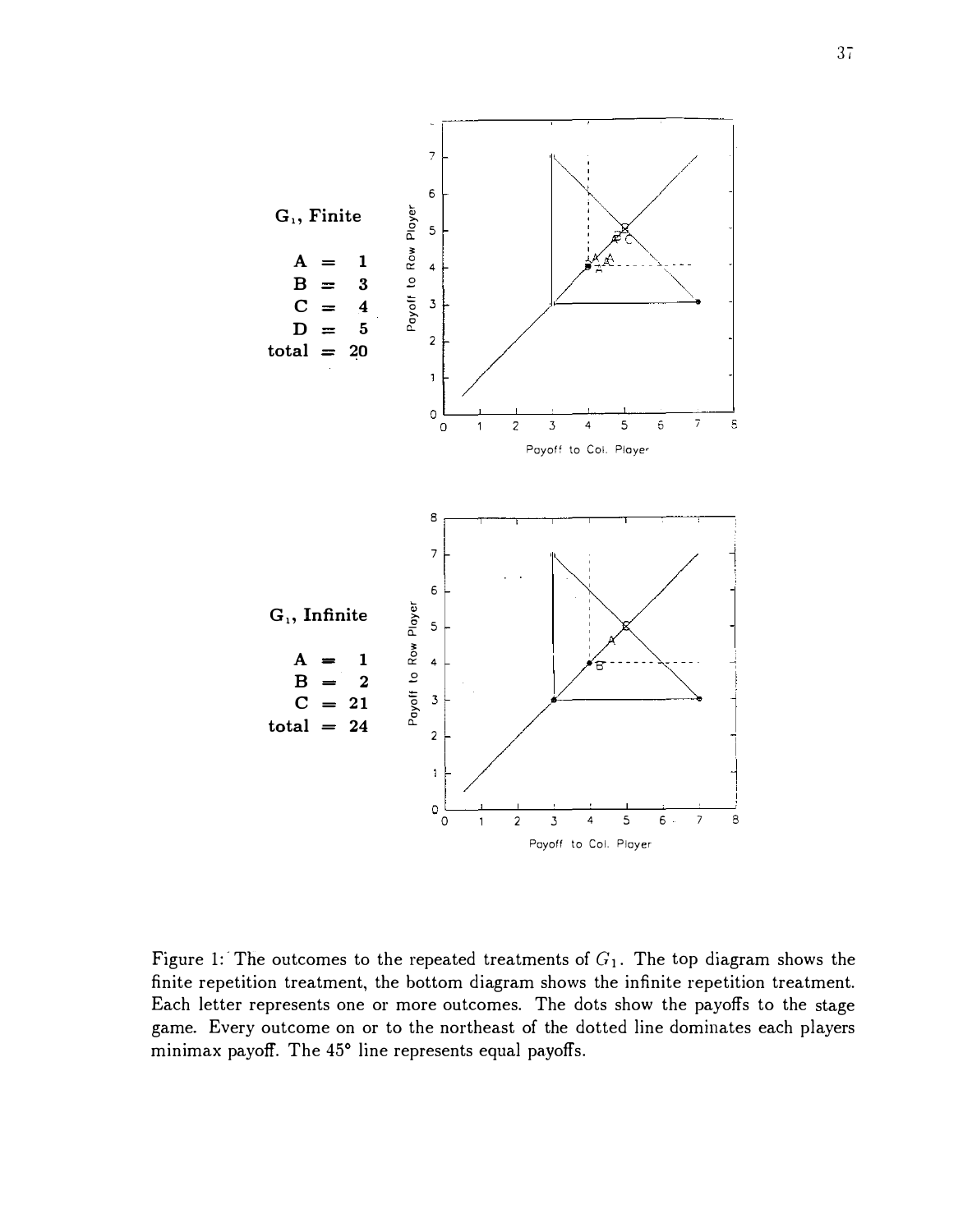

Figure 2: The outcomes to the repeated treatments of  $G_3$ . The top diagram shows the finite repetition treatment, the bottom diagram shows the infinite repetition treatment. Each letter represents one or more outcomes. The dots show the payoffs to the stage game. Every outcome on or to the northeast of the dotted line dominates each players minimax payoff. The 45° line represents equal payoffs.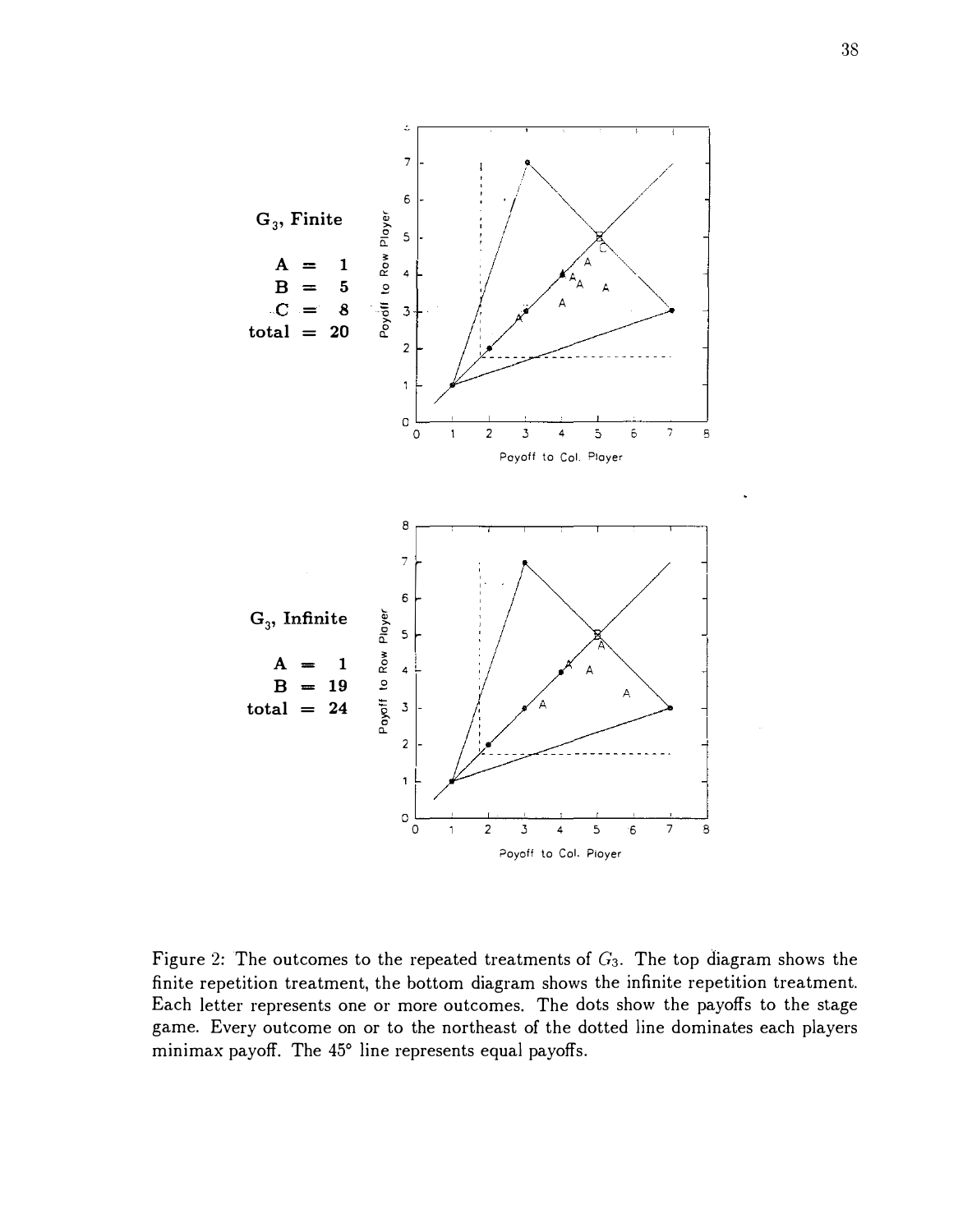

Figure 3: The outcomes to the repeated treatments of  $G_2$ . The top diagram shows the finite repetition treatment, the bottom diagram shows the infinite repetition treatment. Each letter represents one or more outcomes. The dots show the payoffs to the stage game. Every outcome on or to the northeast of the dotted line dominates each players minimax payoff. The 45° line represents equal payoffs.